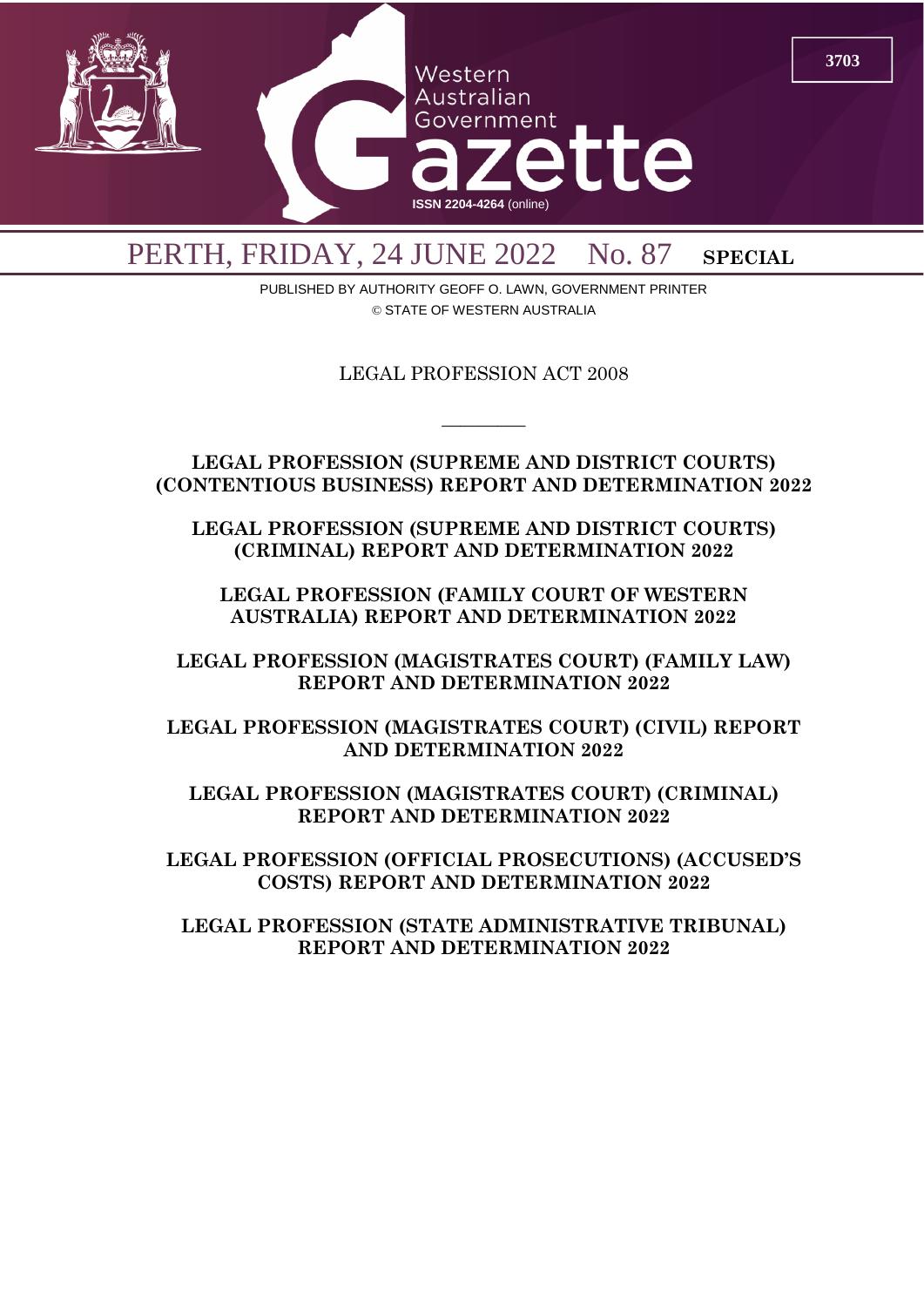## LEGAL PROFESSION ACT 2008

# **LEGAL PROFESSION (SUPREME AND DISTRICT COURTS) (CONTENTIOUS BUSINESS) REPORT 2022**

Made by the Legal Costs Committee under Division 5 of Part 10 of the Legal Profession Act <sup>2008</sup>(**Act**)

#### **PART 1—PRELIMINARY**

#### **1 Citation**

- (a) This Report may be cited as the Legal Profession (Supreme and District Courts) (Contentious Business) Report 2022.
- (b) The Determination set out in the Schedule to this Report is referred to in this Report as the Legal Profession (Supreme and District Courts) (Contentious Business) Costs Determination 2022.

#### **PART 2—NOTICE AND INQUIRIES**

# **2 Notice under section 278 of the Act**

The Legal Costs Committee has complied with the notice provisions of section 278 of the Act.

#### **3 Inquiries and submissions under section 277 of the Act**

Before making the Legal Profession (Supreme and District Courts) (Contentious Business) Determination 2022, the Legal Costs Committee-

- (a) reviewed the submissions received as a result of the notice given under section 278 of the Act including those made by The Law Society of Western Australia (Inc) and Australian Lawyers Alliance;
- (b) considered the comments and suggestions made at a seminar with members of the legal profession held on 2 February 2022; and
- (c) considered the impact of changes in relevant Australian Bureau of Statistics data for the period.

# **PART 3—REPORT OF LEGAL COSTS COMMITTEE'S CONCLUSIONS**

#### **4 Maximum hourly and daily rates changed—scale of costs amended**

- (a) The information gained as a result of the inquiries and submissions described in clause 3 satisfied the Legal Costs Committee that the manner in which legal services are provided made it appropriate to continue to adopt the hourly and daily rates charged by law practices as the basis for most of the rates used in the Legal Profession (Supreme and District Courts) (Contentious Business) Determination 2022.
- (b) It is the recommendation of the Legal Costs Committee that—
	- (1) as a result of the inquiries and submissions described in clause 3;
	- (2) having considered the impact of relevant Australian Bureau of Statistics data; and
	- (3) taking into account the incidental administrative implications of the calculation of the Goods and Services Tax,

the hourly and daily rates referred to in subclause 5(a) be varied from the hourly and daily rates used in the Legal Practitioners (Supreme and District Courts) (Contentious Business) Determination 2020<sup>1</sup>. Those rates are set out in Table A of the Legal Profession (Supreme and District Courts) (Contentious Business) Determination 2022.

- (c) It is the recommendation of the Legal Costs Committee, as a result of the inquiries and submissions described in clause 3, that the scale of costs be varied in the manner set out in Table B of the Legal Profession (Supreme and District Courts) (Contentious Business) Determination 2022
- (d) The recommendations of the Legal Costs Committee are not intended to override any entitlement of a law practice to make a written agreement as to costs with a client under the Act or any successor legislation.

CLARE THOMPSON SC Chair JANICE DUDLEY Member MATTHEW CURWOOD SC Member CRAIG MCKIE Member ANNETTE MORGAN Member GREG RICKIE Member

<sup>&</sup>lt;sup>1</sup> Published in Gazette on 18 June 2020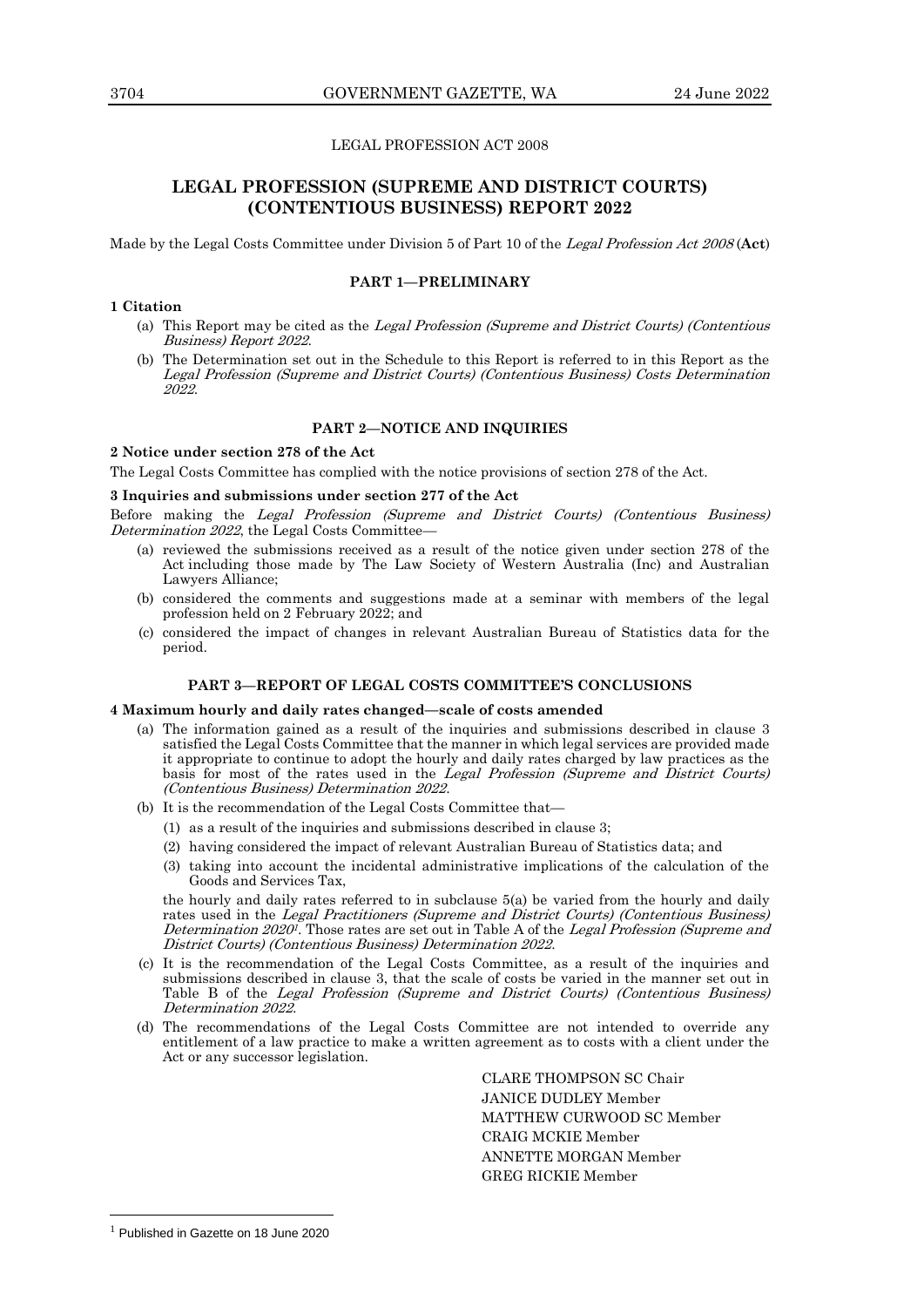# **Schedule**

#### LEGAL PROFESSION ACT 2008

# **LEGAL PROFESSION (SUPREME AND DISTRICT COURTS) (CONTENTIOUS BUSINESS) DETERMINATION 2022**

Made by the Legal Costs Committee under section 275 of the Legal Profession Act <sup>2008</sup> (**Act**)

#### **1 Citation**

This Determination may be cited as the Legal Profession (Supreme and District Courts) (Contentious Business) Determination 2022.

#### **2 Commencement**

This Determination comes into operation on 1 July 2022.

#### **3 Application**

- (a) This Determination applies to the remuneration of legal practitioners, clerks and paralegals regarding advice given by legal practitioners in respect of contentious business carried out by legal practitioners in or for the purposes of proceedings before the Supreme Court of Western Australia and the District Court of Western Australia.
- (b) This Determination applies to all contentious business previously covered by the Legal Profession (District Court Appeals) (Contentious Business) Determination 2018 and its predecessor Determinations.
- (c) This Determination does not apply to the remuneration of law practices based on a written agreement as to costs under the *Legal Profession Act 2008* or any successor legislation, to the extent that a law practice is entitled to charge other than in accordance with this Determination.
- (d) This Determination does not apply to the remuneration of law practices for costs incurred before 1 July 2022.

#### **4 Application of 0.66, r11(3), r13, r18, r19, r20(3), r21 and r23 of the Rules of the Supreme Court**

In the circumstances set out in Order 66, rules 11(3), 13, 18, 19, 20(3), 21 and 23 of the Rules of the Supreme Court, the Legal Costs Committee determines that the Court or the Taxing Officer, as the case may be, has the power to make the orders and allowances referred to in those rules.

#### **5 Catastrophic personal injury claims**

- (a) The introduction of the items in the determinations relating to catastrophic personal injuries was explained in the Legal Profession (Supreme Court) (Contentious Business) Determination <sup>2012</sup> and Legal Profession (Supreme Court) (Contentious Business) Determination 2014.
- (b) Since the introduction of the provisions for catastrophic personal injuries claims in 2012, the District Court decision in McGlinn as administrator for Jeffrey Craig McGlinn v Joondalup Hospital Pty Ltd [No 2] [2014] WADC 3 has meant that the stated objective of an early determination that a claim was a catastrophic personal injury claim has been unable to be achieved.
- (c) In light of the decision in *McGlinn as administrator for Jeffrey Craig McGlinn v Joondalup* Hospital Pty Ltd *[No 2]* [2014] WADC 3 the Legal Costs Committee has decided that a determination as to whether a matter is a catastrophic personal injury claim for the purposes of items 19 and 22 will only require an assessment of the nature or extent of the injury or injuries sustained by the plaintiff that are at issue in the proceedings.
- (d) The Legal Costs Committee remains of the view that determination as to whether a matter involves a catastrophic personal injury should be made as early as possible in proceedings.

#### **6 Historical child sexual abuse claims**

The limits have been removed in items 18, 19 and 22 in matters brought as a result of the 2018 amendments to Part 2A of the Civil Liability Act, which removed the limitation period for the bringing of personal injuries claims for historical child sexual abuse claims. These amendments reflect the fact that historical child sexual abuse claims typically involve considerably more practitioner time for their preparation than is usual for other personal injury claims, given the subject matter of the claims, the time elapsed since the alleged events, the multifaceted nature of the damage suffered, the complexities of proving causation, and other issues particular to these types of claims.

#### **7 Items 1 and 3—pleadings**

- (a) Items 1 and 3 have been amended to include an additional 2 hours for the drafting of a statement of claim, defence or counterclaim. A new item 1(d) of an additional 1 hour is also now claimable for the statement of claim for each additional defendant, as explained in (b) and (c) below. The increasing complexity of pleadings has led the Committee to the view that these increased maximum allowances are appropriate.
- (b) An allowance under item 1(d) is only claimable if a separate claim is made, and separate relief is claimed, against any additional defendant.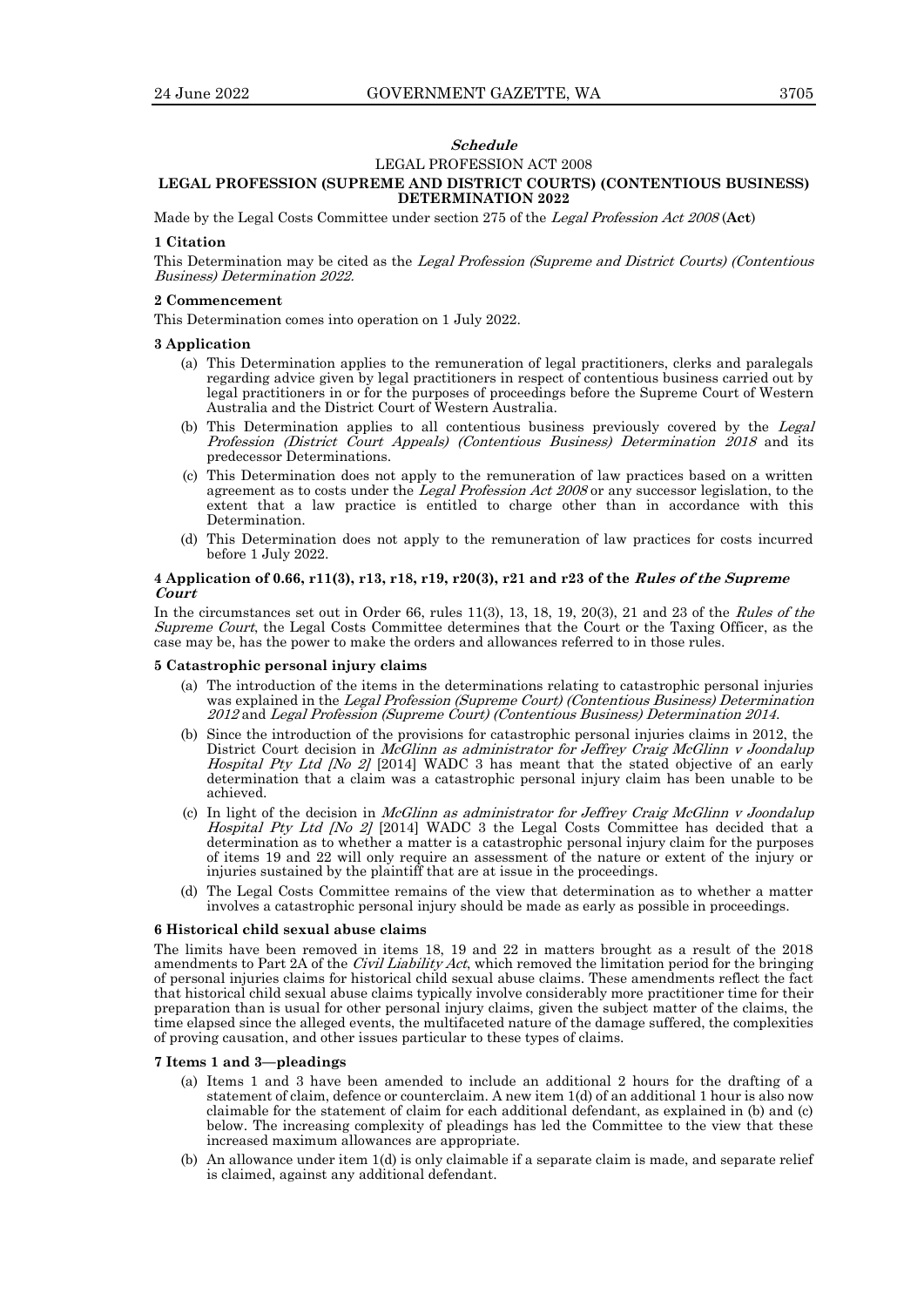(c) An allowance under item 1(d) is not claimable if the case against multiple defendants is the same, for example if the defendants are co-owners of land in an action brought under section 126 Transfer of Land Act or co-mortgagors in an action for possession of land. Whether the additional allowance is claimable in any particular circumstance is a matter for the determination of the Court or the Taxing Officer.

#### **8 Items 7 and 8—Discovery and Inspection**

- (a) The Committee recognises that there have been substantial changes in the manner in which discovery and inspection takes place as a result of, amongst other things, electronic document management and a large increase in the volume of discoverable documents brought about by electronic documentation.
- (b) In light of this, the Committee has decided to remove the limits on items 7 and 8, so that the Taxing Officer may take a more flexible approach to discovery and inspection, and to reduce the need for special costs orders in larger, more document heavy, litigation.
- (c) In doing so, the Committee recognises that the vast bulk of document management tasks, including discovery and inspection, is done by more junior lawyers, graduates, and para legal staff. It has therefore reduced the practitioner level for items 7 and 8 to a maximum of junior practitioner, being, a lawyer with up to 7 years post admission experience.
- (d) The Committee notes that proportionality of costs remains a key aspect of consideration of the reasonable costs recoverable on a taxation, so that despite the removal of the limits in these items a law practice should not recover disproportionate or unreasonable costs, irrespective of the amount of work done.

#### **9 Item 12—Family Provision Act claims**

- (a) Item 12 was introduced for claims brought under the Family Provision Act 1972 by the Legal Profession (Supreme and District Courts) (Contentious Business) Determination 2018.
- (b) Item 12(a) provides a capped maximum allowance for each of the parties. These allowances have been determined without reference to hourly rates and are intended to provide reasonable remuneration for the entirety of the work performed prior to mediation.
- (c) Appropriate reductions in the allowances in item 12(a) should be made for affidavits which include material that goes beyond the requirements of Supreme Court Practice Direction 9.2.2, or any other relevant Practice Direction.
- (d) The maximum allowance provided for the executor or personal representative reflects the limited role executors or personal representatives play in these claims and is based on the premise that the executor or personal representative will only be attending a mediation conference for a limited time at the commencement of the conference and will otherwise be available by telephone. If the executor or personal representative is required, either by the parties or the Court, to attend an entire mediation conference, a separate allowance may be made under item 25 for that purpose.
- (e) Item 12(c) applies to proceedings which do not conclude at mediation.
- (f) The amounts provided for in items  $12(a)$  and  $12(b)$  are the maximum claimable by each party, unless a special costs order is obtained.
- (g) An additional allowance may be made under item  $12(a)$  if a second or subsequent mediation conference is held and the parties have been required to undertake additional work for that second or further mediation. Examples of that additional work include obtaining a valuation or obtaining necessary records relating to the deceased or the administration of the estate.
- (h) Items  $12(a)(2)$  and  $(3)$  and  $12(b)(2)$  and  $(3)$  are not to both be claimed if the executor and beneficiary defendant are represented by the same legal practitioner.
- (i) A legal practitioner acting for more than one executor or beneficiary defendant may only claim the amounts set out in items  $12(a)(2)$  and  $(3)$  and  $12(b)(2)$  and  $(3)$  once, and may not claim an amount for each individual executor or beneficiary defendant who they represent.
- (j) A legal practitioner acting for a beneficiary defendant who is also a claimant under the Family Provision Act may claim their costs as if they were acting as a plaintiff, from the time the relevant beneficiary defendant commences his or her claim.
- (k) Subject to (d) above, and any appropriate or necessary other orders as to costs, or when a special costs order is made, parties to *Family Provision Act* claims are not able to recover costs under any items of the Determination other than items  $3(a)$ , 7 (where ordered), 16, 20, 27 (where ordered in accordance with clause 9(d) above), 32, 33, 34 and 35 (where ordered as between party and party), 36 and 37 (where ordered as between party and party).
- (l) The allowances in Item 12 have been increased in this Determination by an average 5% and have included a rounding so that each amount is divisible by 11 in accordance with the longstanding policy of the Committee.
- (m) Nothing in item 12 is intended to derogate from the trial Judge's discretion as to the awarding of costs.

#### **10 Item 17—Compromises under RSC Order 70**

Clause 9 of the Legal Profession (Supreme and District Courts) (Contentious Business) Determination 2020 continues to apply to this Determination.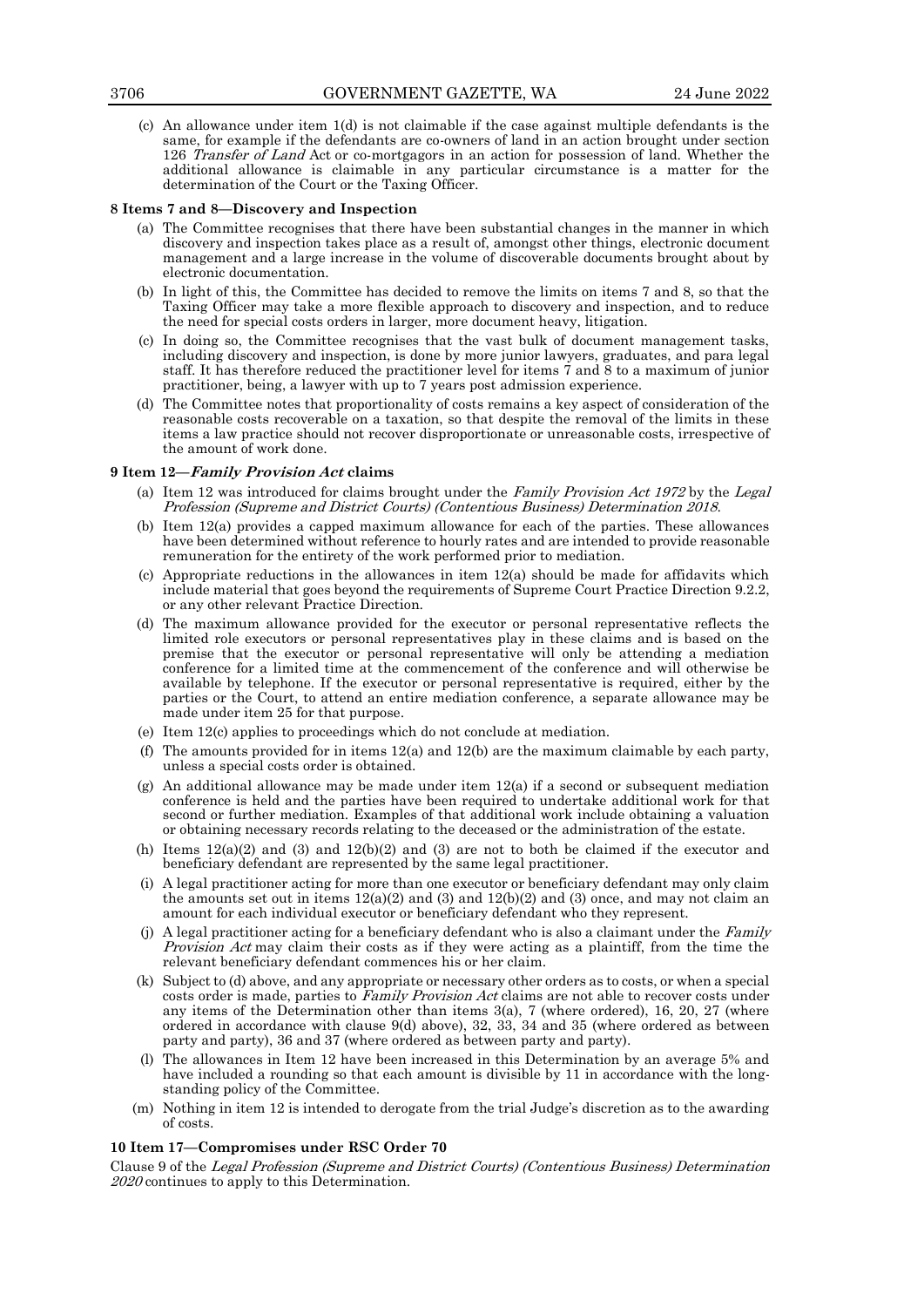#### **11 Item 19—Preparation of case**

- (a) In recognition of the increased complexity of litigation, the maximum allowance for preparation of case, previously known as getting up, under item 19 has been increased from 120 to 130 hours. The increase is intended to reduce the need for successful parties to make an application for special costs orders.
- (b) Item 19 was last increased, from 100 to 120 hours, in the 2010 review and reflects changes in litigation practice in the past decade or so, including the introduction of the Commercial and Managed Cases List, e-trials and other similar initiatives.

# **12 Item 26—District Court Appeals**

- (a) The costs which were claimable under items  $1, 2, 3, 4, 5, 6, 7$  and  $9$  of the *Legal Profession* (District Court Appeals) (Contentious Business) Determination 2018 and its predecessor determinations have been included in item 26.
- (b) Subject to any appropriate or necessary other orders as to costs, or when a special costs order is made, parties to a District Court Appeal are not entitled to recover costs under any items of the Determination other than items 32, 33, 36 and 37.

#### **13 Item 38—negotiated motor vehicle personal injury claims**

- (a) The introduction of item 38 was explained in the Legal Profession (Supreme Court) (Contentious Business) Determination <sup>2012</sup> and Legal Profession (Supreme Court) (Contentious Business) Determination 2014. Whilst those paragraphs are not reproduced here, they continue to apply and express the Legal Costs Committee's views on the operation of item 38.
- (b) The allowance set out in item 38 is intended to apply to claims for personal injury under the Motor Vehicle (Third Party Insurance) Act 1943 which follow a standard procedural pathway.

#### **14 Increase generally**

- (a) The Committee is of the view that increases in the cost of practice over the past several years have justified an increase in the rates in Table A and Table B.
- (b) The Committee made no general increase in the 2020 review as a result of the uncertain economic climate at that time due to the COVID-19 pandemic. Given the economic picture in 2022 is more positive, and the fact that rate rises have been modest for the past decade, the Committee determined it was appropriate to include a general increase.
- (c) In making its decision, the Committee is particularly cognisant of the increased costs to law practices occasioned by the purchase of technology and training to enable legal practitioners and staff to work remotely, and investments made by law practices in staff well-being initiatives.
- (d) Other costs incurred by law practices as a result of the COVID-19 pandemic, for example the purchase of sanitiser, masks, rapid antigen tests and other similar measures, are intended to be covered by the rates in this Determination and are not properly chargeable to clients as disbursements.
- (e) The increase in the rates in this Determination are not uniform but have been calculated, generally, on the basis of a 5% increase, with a rounding so that each amount is divisible by 11 in accordance with the long-standing policy of the Committee.

#### **15 Counsel fees**

- (a) All appearances allowed for in items 10, 11, 17, 22, 25, 26 and 27 of Table B are intended to be charged at the applicable counsel rate, and not at any higher rate that may be applicable to the actual practitioner by reason of the person undertaking the appearance otherwise being entitled to charge as a Senior Practitioner.
- (b) Fees charged by practitioners who practise solely as barristers in accordance with Supreme Court Practice Direction 10.5 are only to be charged at the rates provided for counsel of their seniority in Table A and are not to be charged at rates applicable to a Senior Practitioner.
- (c) Whilst all rates for Counsel have been increased, the Committee has continued to increase Counsel rates disproportionally to Senior Counsel and Senior Practitioner rates, in line with its practice of narrowing the gap between those levels of seniority of legal practitioner, and to more accurately reflect the market for legal services.
- (d) Recovery of daily fees for counsel on the taxation or assessment of a Bill of Costs is intended to apply only when a full day has been worked, either in Court or in Court and in preparation for a subsequent hearing day.

#### **16 Maximum hourly and daily rates**

- (a) The hourly and daily rates set out in Table A are the maximum hourly and daily rates, inclusive of GST, which the Legal Costs Committee determines shall be used to calculate the dollar amounts in the scale of costs set out in Table B. Each item in the scale of costs specifies a dollar amount with reference to the practitioner.
- (b) The rates referred to in paragraph (a) were ascertained in the manner set out in clause 5 of the Legal Profession (Supreme and District Courts) (Contentious Business) Report 2022.
- (c) The daily rates set out in Table A are intended to cover all work done on a hearing or trial day, whether in or out of court, including preparation of written submissions and are not intended to be supplemented in any way by additional hourly charges given that the maximum number of hours allowed for the daily rate is 10 hours per day.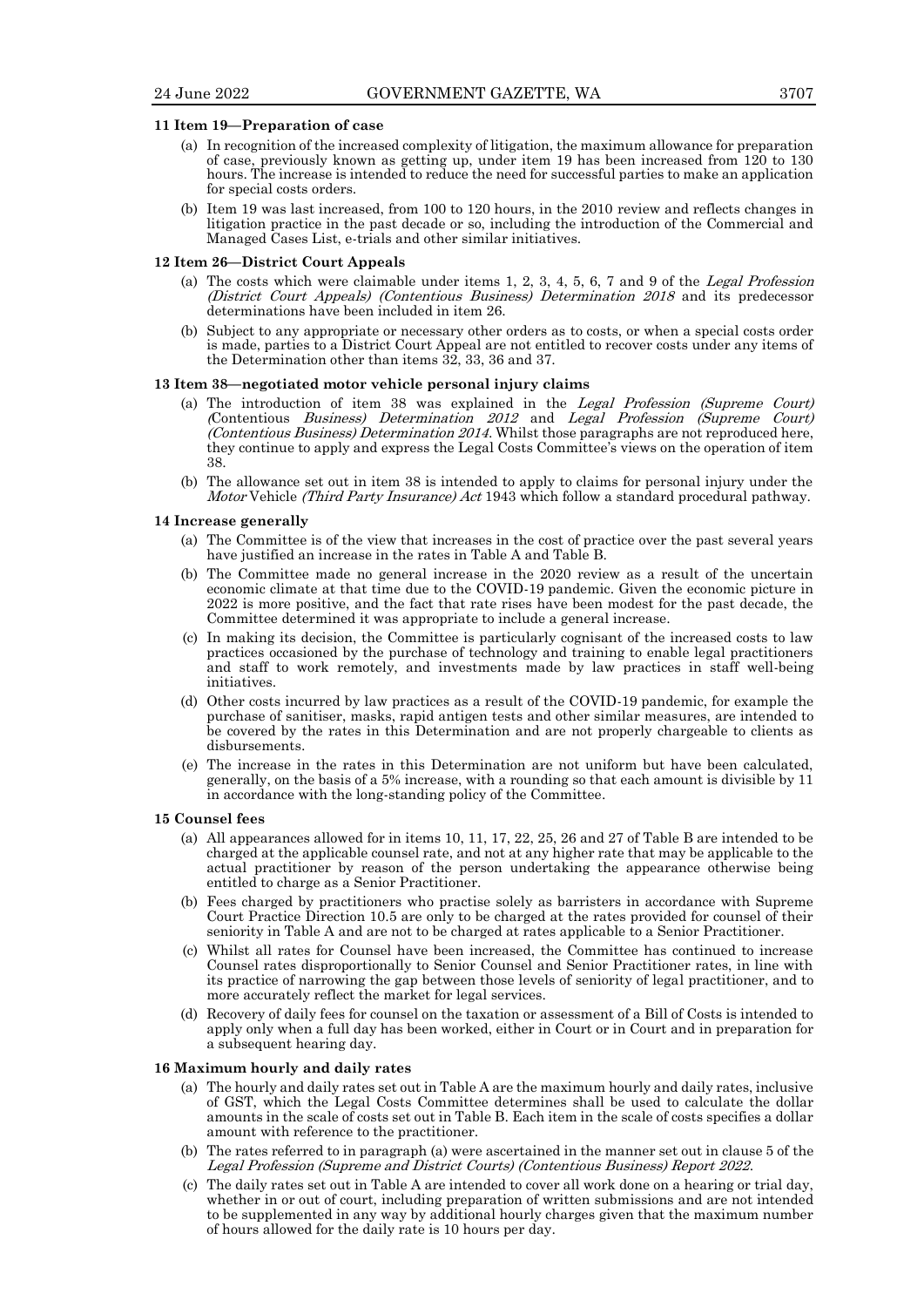(d) The items in Table B are not intended to be calculated on the basis of a minimum 6 minute unit.

|  |  | 'able A |
|--|--|---------|
|  |  |         |

| <b>Fee Earner</b>                                                                                       | allowable<br>Maximum<br>hourly and daily rates |
|---------------------------------------------------------------------------------------------------------|------------------------------------------------|
| Senior Practitioner (permitted to practise on his or her own account<br>for 5 years or more) $(SP)^1$   |                                                |
| hourly rate                                                                                             | \$506                                          |
| Junior Practitioner (permitted to practise on his or her own account<br>for less than 5 years) $(JP)^1$ |                                                |
| hourly rate                                                                                             | \$374                                          |
| Restricted Practitioner (RP) <sup>1, 2</sup>                                                            |                                                |
| hourly rate                                                                                             | \$319                                          |
| Clerk/Paralegal (C/PL) <sup>3</sup>                                                                     |                                                |
| hourly rate                                                                                             | \$242                                          |
| Counsel fees charged as a disbursement to practitioners or charged<br>by in-house Counsel:              |                                                |
| Counsel $(C)^4$                                                                                         |                                                |
| hourly rate                                                                                             | \$473                                          |
| daily rate                                                                                              | \$4,730                                        |
| Senior Counsel (SC) <sup>5</sup>                                                                        |                                                |
| hourly rate                                                                                             | \$693                                          |
| daily rate                                                                                              | \$6,930                                        |

#### **Notes—**

- 1 The reference to Restricted Practitioner, Junior Practitioner or Senior Practitioner in this Determination includes all legal practitioners even if the services were rendered in another State or Territory. Where a local practitioner has held an interstate practising certificate, the length of unrestricted legal practice in that other jurisdiction is to be counted in assessing that practitioner's years of practice for the purposes of this Determination.
- 2 The reference to Restricted Practitioner in this Determination includes practitioners undertaking restricted legal practice for the purposes of obtaining the required experience set out in section 50 of the Act and does not include a reference to an Australian legal practitioner who has a condition placed on their practising certificate by the Legal Practice Board, State Administrative Tribunal or otherwise, requiring them to practise under supervision for disciplinary, medical or other reasons.
- 3 The reference to Clerk/Paralegal in this Determination includes a law graduate prior to their admission to practise as an Australian lawyer.
- 4 The reference to Counsel in this Determination means a practitioner acting as a barrister other than a Senior Counsel, including, for the purposes of items 10, 11, 17, 22, 25 and 26, a practitioner appearing in court who does not practise in accordance with Supreme Court Practice Direction 10.5.
- 5 The reference to Senior Counsel in this Determination means a person within the meaning of item 11 or item 12 of Regulation 5(2) of the Legal Profession Regulations <sup>2009</sup>(WA).

#### **17 Costs**

- (a) Subject to the provisions of the Act permitting a law practice to make a written agreement as to costs with a client, the costs of or in relation to a party to an action or other proceeding, inclusive of GST and counsel fees, but exclusive of other disbursements—
	- (1) recoverable by one party from another party; or
	- (2) payable by a party to that party's own law practice,

shall not exceed the amounts set out in Table B, except as otherwise provided in item 35 of Table B.

- (b) Allowances made under item 35 of Table B are only to be awarded as between a law practice and its client, or if costs are awarded on an indemnity basis and not between party and party, unless the Court otherwise orders.
- (c) Allowances made under item 37(c) of Table B are only to be awarded as between a law practice and its client, or if costs are awarded on an indemnity basis and not between party and party, unless the Court otherwise orders.

#### **18 Fixed amounts**

Based upon the Legal Costs Committee's enquiries it has determined that items 1(b), 3(a), 7(a), 15, 16(c), 16(f), 25(a), 26(i), 28(b), 31(a) and 38 in Table B should be fixed amounts.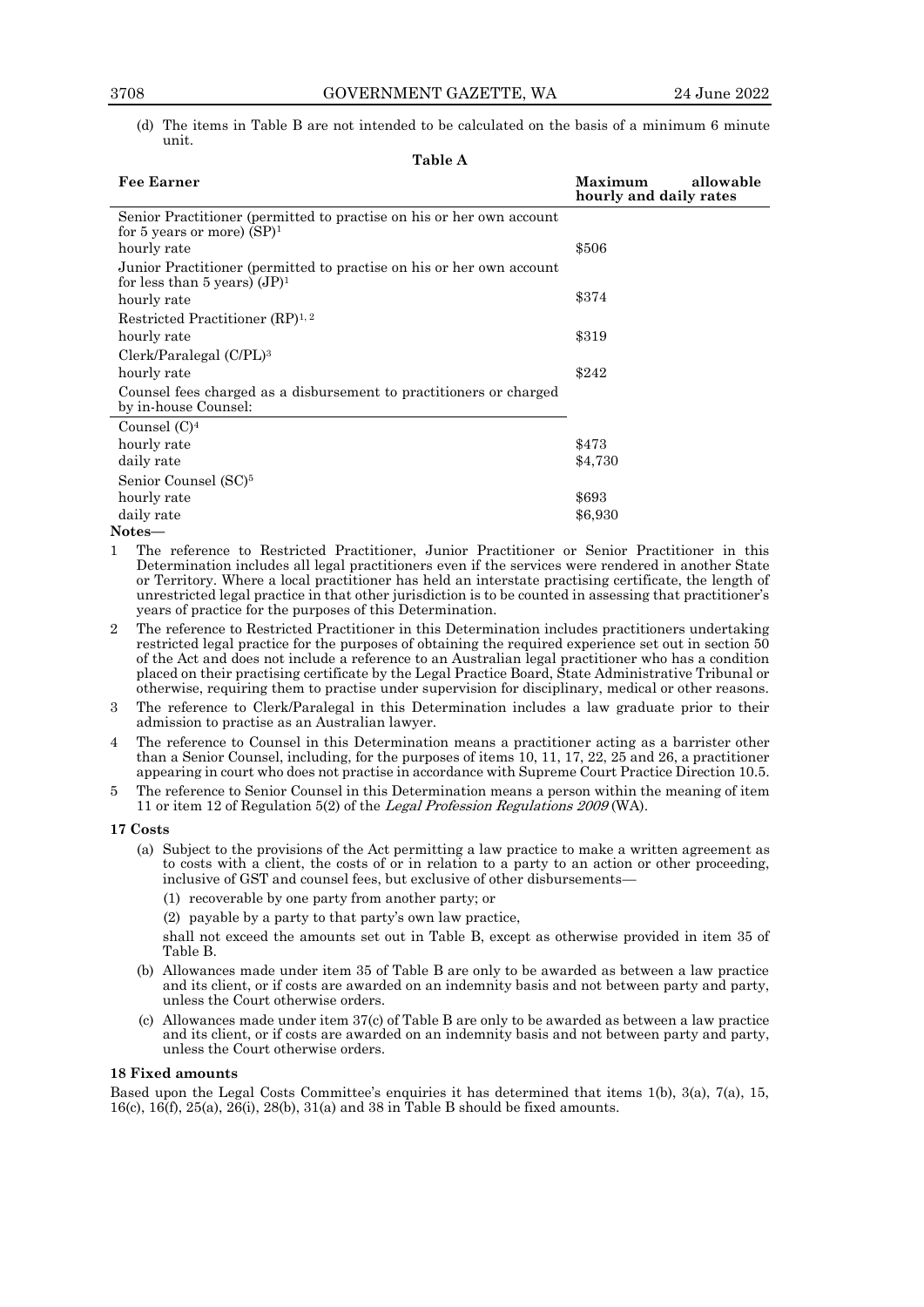| Table B                                  |  |
|------------------------------------------|--|
| <b>Supreme Court Scale of Costs 2022</b> |  |

| Item |                                                                                                                                                                                                 | <b>Time</b>                             | Fee<br>earner            | \$                                                             |
|------|-------------------------------------------------------------------------------------------------------------------------------------------------------------------------------------------------|-----------------------------------------|--------------------------|----------------------------------------------------------------|
| 1.   | Writ                                                                                                                                                                                            |                                         |                          |                                                                |
|      | (a) Writ of summons, whether<br>specially or generally endorsed,<br>including instructions, but<br>excluding Statement of Claim                                                                 | 1.5 hours                               | <b>SP</b>                | 759                                                            |
|      | (b) For each additional defendant<br>named in the Writ                                                                                                                                          |                                         |                          | 77                                                             |
|      | (c) Statement of Claim                                                                                                                                                                          | 12 hours                                | SP                       | 6,072                                                          |
|      | (d) For each additional defendant<br>against whom a separate case is<br>pleaded and relief claimed in the<br>Statement of Claim                                                                 | 1 hour                                  | SP                       | 506                                                            |
| 2.   | Next friend or guardian ad litem                                                                                                                                                                | 3 hours                                 | RP                       | 957                                                            |
| 3.   | Defence<br>(a) Memorandum of appearance<br>(b) Defence<br>(c) Counterclaim                                                                                                                      | 12 hours<br>12 hours                    | SP<br>SP                 | 99<br>6,072<br>6,072                                           |
| 4.   | Reply and other pleadings<br>Reply (if necessary), defence to<br>counterclaim, or any other pleading                                                                                            | 10 hours                                | SP                       | 5,060                                                          |
| 5.   | (a) Third party notice<br>(b) Pleadings in third party<br>proceedings                                                                                                                           | 2 hours<br>6 hours                      | SP<br>SP                 | 1,012<br>3,036                                                 |
| 6.   | (a) Requesting particulars<br>οf<br>a<br>pleading (where and to the extent<br>necessary)                                                                                                        | 3 hours                                 | JP.                      | 1,122                                                          |
|      | (b) Giving particulars of a pleading                                                                                                                                                            | 5 hours                                 | JP                       | 1,870                                                          |
| 7.   | <b>Discovery</b><br>(a) Notice requiring discovery<br>(b) Giving discovery of documents                                                                                                         |                                         | JP.                      | 66<br>an amount which is<br>reasonable in the<br>circumstances |
| 8.   | Inspection<br>Inspection and giving inspection of<br>discovered documents whether by<br>personal attendance or otherwise                                                                        |                                         | JP                       | an amount which is<br>reasonable in the<br>circumstances       |
| 9.   | Interrogatories<br>(a) Delivery of interrogatories<br>(b) Answers to interrogatories                                                                                                            | 5 hours<br>10 hours                     | SP<br>SP                 | 2,530<br>5,060                                                 |
| 10.  | <b>Chambers</b>                                                                                                                                                                                 |                                         |                          |                                                                |
|      | (a) Proceedings in Chambers other<br>than proceedings to which item<br>11 applies                                                                                                               | 2 days<br>preparation,<br>1 day hearing | <b>SC</b><br>$\mathbf C$ | 20,790<br>14,190                                               |
|      | (b) Attending on a reserved<br>judgment in Chambers<br>(including preparation,<br>consideration of reasons for<br>decision and all necessary work<br>and attendances to obtain final<br>orders) | per hour                                | <b>SP</b>                | 506                                                            |
|      | (c) Consent Orders including<br>conferral but excluding<br>extraction                                                                                                                           | $1.5$ hours                             | J <sub>P</sub>           | 561                                                            |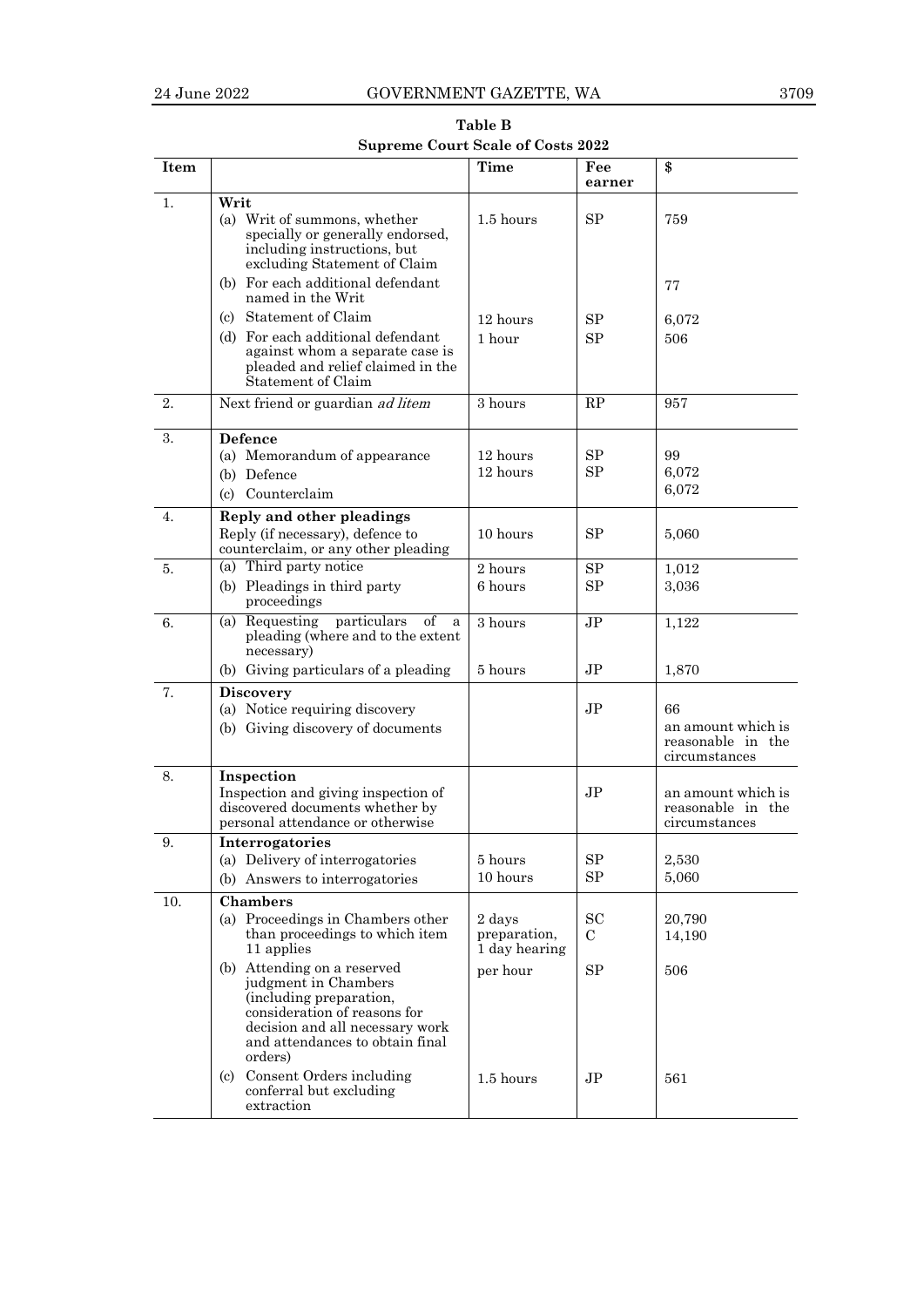| <b>Item</b> |                                                                                                                                                                                                                                                                                                                                                                                                                                                                                                                                                                                                                                                                                                                                                                                                                                                                                                                                  | Time                                                                                     | Fee<br>earner                     | \$                                                                                                                                                                                                |
|-------------|----------------------------------------------------------------------------------------------------------------------------------------------------------------------------------------------------------------------------------------------------------------------------------------------------------------------------------------------------------------------------------------------------------------------------------------------------------------------------------------------------------------------------------------------------------------------------------------------------------------------------------------------------------------------------------------------------------------------------------------------------------------------------------------------------------------------------------------------------------------------------------------------------------------------------------|------------------------------------------------------------------------------------------|-----------------------------------|---------------------------------------------------------------------------------------------------------------------------------------------------------------------------------------------------|
| 11.         | Motions and originating process                                                                                                                                                                                                                                                                                                                                                                                                                                                                                                                                                                                                                                                                                                                                                                                                                                                                                                  |                                                                                          |                                   |                                                                                                                                                                                                   |
|             | (a) Originating motion, originating<br>summons or originating<br>application and applications for<br>Judicial Review under Order 56                                                                                                                                                                                                                                                                                                                                                                                                                                                                                                                                                                                                                                                                                                                                                                                              | 2 days<br>preparation:<br>1 day hearing<br>and<br>preparation of<br>$case - 50$<br>hours | <b>SC</b><br>$\rm C$<br><b>SP</b> |                                                                                                                                                                                                   |
|             | (1) if Senior Counsel is briefed                                                                                                                                                                                                                                                                                                                                                                                                                                                                                                                                                                                                                                                                                                                                                                                                                                                                                                 |                                                                                          |                                   | 46,090                                                                                                                                                                                            |
|             | without second counsel<br>(2) if Senior Counsel is briefed with<br>second counsel                                                                                                                                                                                                                                                                                                                                                                                                                                                                                                                                                                                                                                                                                                                                                                                                                                                |                                                                                          |                                   | 60,280                                                                                                                                                                                            |
|             | (3) if Counsel alone is briefed                                                                                                                                                                                                                                                                                                                                                                                                                                                                                                                                                                                                                                                                                                                                                                                                                                                                                                  |                                                                                          |                                   | 39,490                                                                                                                                                                                            |
|             | (b) For 2nd and each successive day<br>of hearing                                                                                                                                                                                                                                                                                                                                                                                                                                                                                                                                                                                                                                                                                                                                                                                                                                                                                |                                                                                          | <b>SC</b><br>C.                   | 6,930<br>5,060                                                                                                                                                                                    |
|             | (c) Attendance at hearing by<br>instructing legal practitioner                                                                                                                                                                                                                                                                                                                                                                                                                                                                                                                                                                                                                                                                                                                                                                                                                                                                   | per hour                                                                                 | SP                                |                                                                                                                                                                                                   |
|             | (d) Attendance at directions<br>hearings, strategic conferences,<br>status conferences or other case<br>management hearings where<br>required by order of the Court,<br>by the <i>Rules of the Supreme</i><br>Court or by practice direction<br>Note: an allowance under item                                                                                                                                                                                                                                                                                                                                                                                                                                                                                                                                                                                                                                                    | per hour                                                                                 | SP                                |                                                                                                                                                                                                   |
|             | $11(a)(2)$ should only be made where<br>in the opinion of the Court it was<br>reasonable to brief two counsel.                                                                                                                                                                                                                                                                                                                                                                                                                                                                                                                                                                                                                                                                                                                                                                                                                   |                                                                                          |                                   |                                                                                                                                                                                                   |
| 12.         | Proceedings under the Family Provision Act 1972<br><b>Note:</b> refer to clause 9 of the Determination above<br>(a) All work done by legal practitioners prior to mediation<br>including—<br>• originating summons and supporting affidavit, provided it<br>complies with any relevant practice directions;<br>• attendance at directions hearings;<br>• compliance with Order 75 rule 3;<br>• advising on merits of the application;<br>$(1)$ plaintiff<br>(2) executor or personal representative<br>(3) beneficiary defendants<br>(b) Attendance at mediation and informal conferences where<br>necessary and reasonably held prior to or after the<br>commencement of proceedings;<br>$(1)$ plaintiff<br>(2) executor or personal representative<br>(3) beneficiary defendants<br>(c) All work done following mediation, up to and including<br>judgment, and which is not included in items $12(a)$ & (b)<br>PROVIDED THAT- |                                                                                          |                                   | 7,612<br>2,310<br>4,730<br>4,202<br>1,045<br>4,202<br>An amount<br>calculated in<br>accordance with<br>item $11(a)$ ,<br>modified so that<br>the reference to 50<br>hours should read<br>40 hours |
|             | Unless the Court otherwise orders, the amount of the costs<br>awarded to a successful claimant shall not exceed an amount<br>equal to the award that the claimant receives.                                                                                                                                                                                                                                                                                                                                                                                                                                                                                                                                                                                                                                                                                                                                                      |                                                                                          |                                   |                                                                                                                                                                                                   |
| 13.         | Proceedings in Court not otherwise<br>provided for, including appeals from<br>a Registrar                                                                                                                                                                                                                                                                                                                                                                                                                                                                                                                                                                                                                                                                                                                                                                                                                                        | 2 days<br>preparation;<br>$\frac{1}{2}$ day hearing                                      | $\mathcal{C}$                     | 11,825                                                                                                                                                                                            |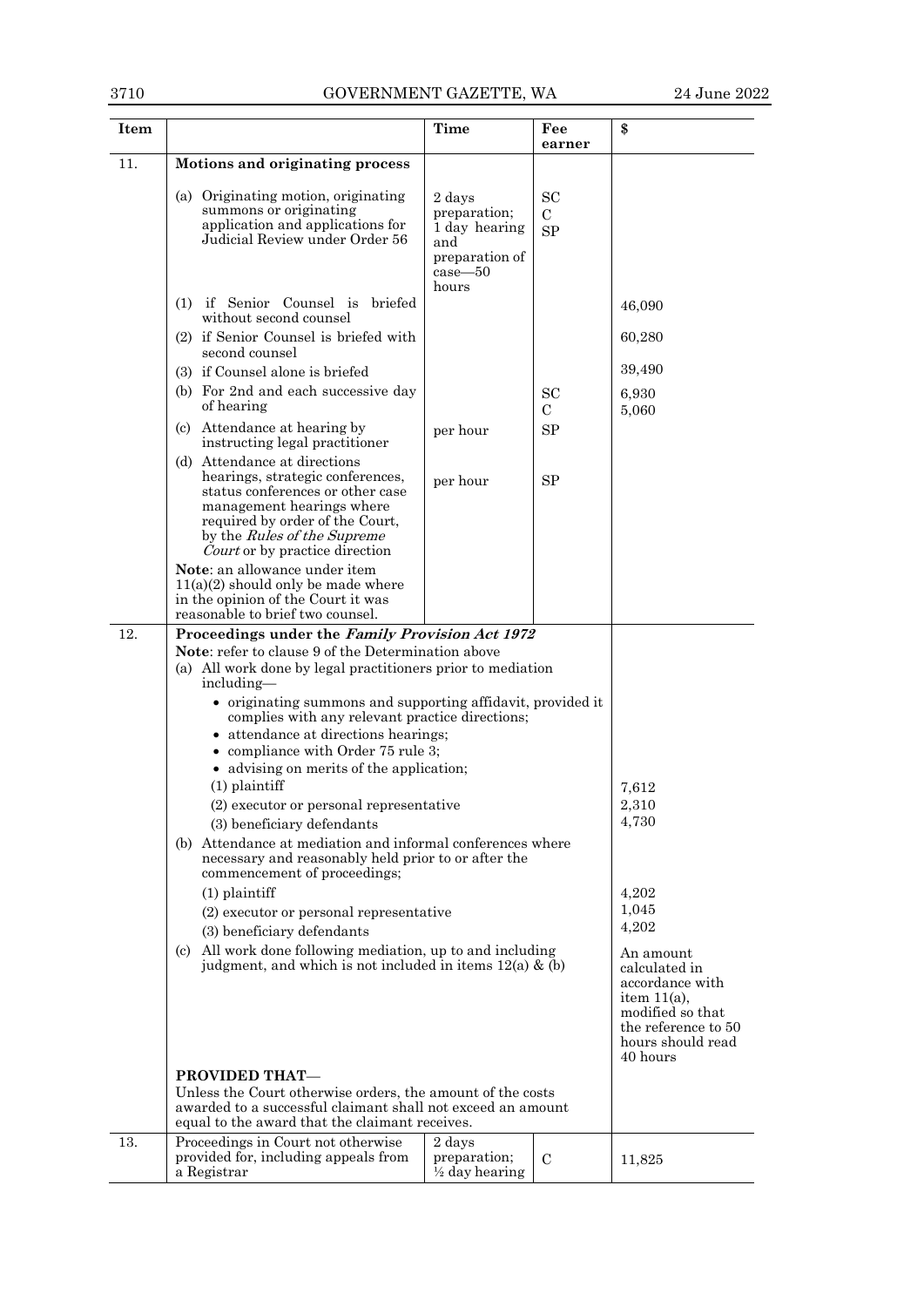| I |
|---|
|---|

| <b>Item</b> |                                                                                                                                                                                                                                                                                                                                                                                                                                                                       | Time                                     | Fee<br>earner        | \$                                                                |
|-------------|-----------------------------------------------------------------------------------------------------------------------------------------------------------------------------------------------------------------------------------------------------------------------------------------------------------------------------------------------------------------------------------------------------------------------------------------------------------------------|------------------------------------------|----------------------|-------------------------------------------------------------------|
| 14.         | <b>Listing Conference</b><br>Attending at a Listing Conference<br>(convened pursuant to Order 29 Rule<br>8 of the Rules of the Supreme Court<br>or Rule 43 of the District Court<br>Rules) and all necessary preparation                                                                                                                                                                                                                                              | per hour                                 | SP                   |                                                                   |
| 15.         | Entry of judgment without trial                                                                                                                                                                                                                                                                                                                                                                                                                                       |                                          |                      | 319                                                               |
| 16.         | Offers of compromise, notices,<br>practice directions, etc<br>(a) Payment into or out of Court<br>(b) Offer of compromise under O.24A<br>(c) Acknowledgment of offer under<br>O.24A<br>(d) Acceptance of offer of compromise<br>under O.24A<br>(e) Notice of offer to consent to<br>judgment<br>(f) Other notices and certificates<br>referred to or required by the<br>Rules or procedures of the court<br>(including practice directions)                           | 2 hours<br>4 hours<br>4 hours<br>2 hours | JP<br>SP<br>SP<br>SP | 748<br>2,024<br>77<br>2,024<br>1,012<br>88                        |
| 17.         | <b>Application for compromise</b><br>under $0.70$<br>(a) Application for compromise<br>including chamber summons,<br>affidavit in support and all                                                                                                                                                                                                                                                                                                                     | 5                                        | JP.                  | 1,870                                                             |
|             | necessary preparation<br>(b) If Counsel's opinion is required,<br>preparation of the brief to<br>Counsel, if not otherwise briefed<br>as Counsel in the proceedings                                                                                                                                                                                                                                                                                                   | 10                                       | JP.                  | 3,740                                                             |
|             | (c) Counsel's opinion<br>Note: an allowance under item 17(c)<br>for Senior Counsel should only be<br>made where in the opinion of the<br>Court it was reasonable to brief<br>Senior Counsel to provide the<br>opinion.<br>(d) Counsel fee on hearing, including                                                                                                                                                                                                       | $\frac{1}{2}$ day                        | C/SC<br>С            | An amount which<br>is reasonable in<br>the circumstances<br>2,365 |
|             | preparation and submissions, if<br>any<br>(e) Attendance at hearing by<br>instructing legal practitioner                                                                                                                                                                                                                                                                                                                                                              | per hour                                 | J <sub>P</sub>       |                                                                   |
| 18.         | Entry for trial/Entry for hearing<br>(a) Advising on, and preparing,<br>documents required to be filed<br>by the Rules of the Supreme<br>Court or the Rules of the District<br>Court                                                                                                                                                                                                                                                                                  | 2 hours                                  | SP                   | 1,012                                                             |
|             | (b) Preparation of Schedules (if any)<br>required by District Court Rules<br>$45C$ and $45D$                                                                                                                                                                                                                                                                                                                                                                          | 12 hours                                 | SP                   | 6,072                                                             |
|             | (c) Advice on evidence<br>Note: In relation to particulars of<br>damages under District Court Rule<br>45C, if the claim is one declared by<br>the Court to be a catastrophic<br>personal injury claim, the time<br>reasonably spent by a legal<br>practitioner, or by a clerk or<br>paralegal of a legal practitioner in<br>preparation of case for trial, shall not<br>be limited to 12 hours but shall be an<br>amount which is reasonable in the<br>circumstances. | per hour                                 | C/SC                 |                                                                   |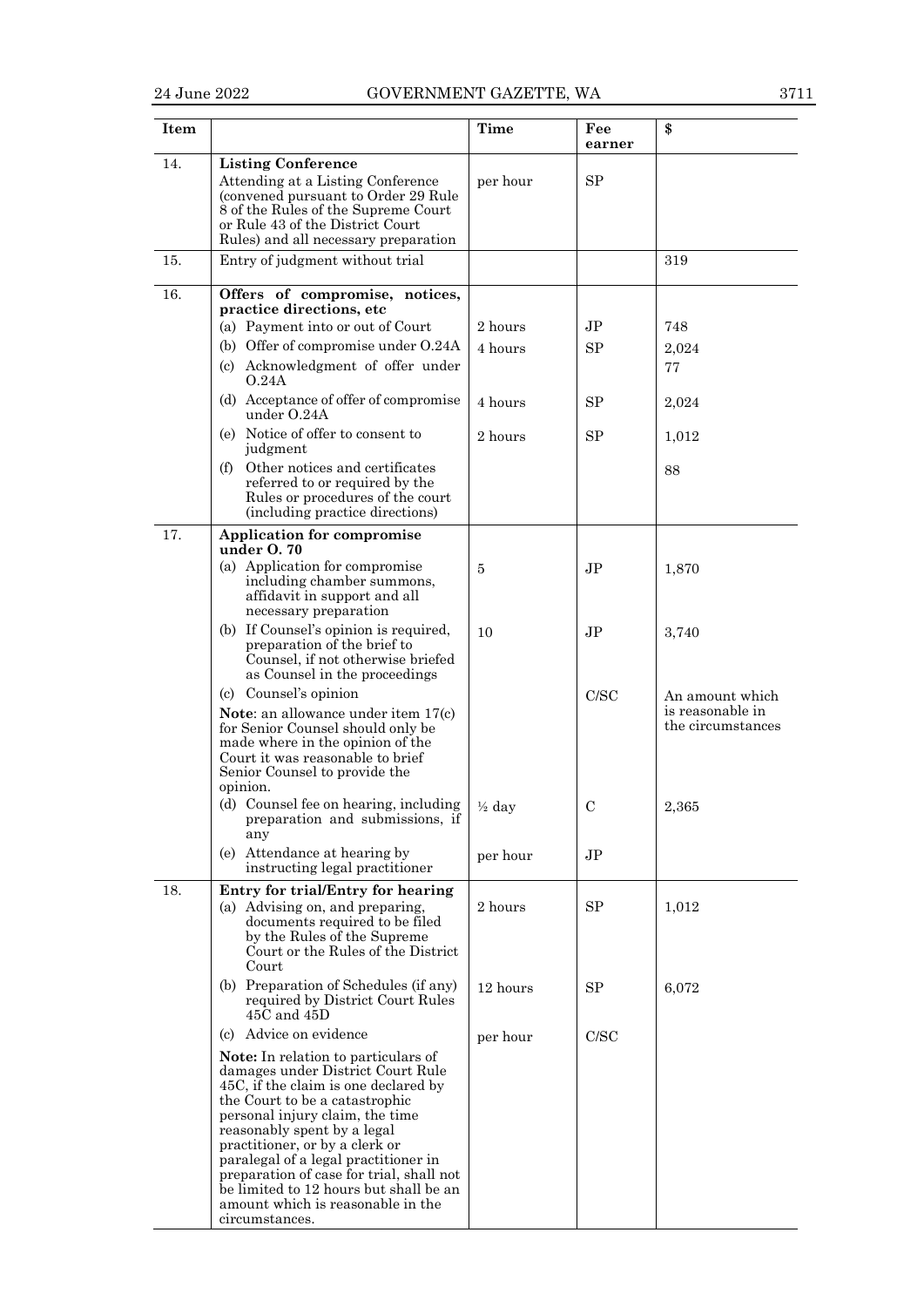| <b>Item</b> |                                                                                                                                                                                                                                                                                                                                                                                                                                                                                                                                                                                                                                                                                                                                                                                                                                                                                                                                                                                                                                           | <b>Time</b>                                       | Fee<br>earner | \$                                                          |
|-------------|-------------------------------------------------------------------------------------------------------------------------------------------------------------------------------------------------------------------------------------------------------------------------------------------------------------------------------------------------------------------------------------------------------------------------------------------------------------------------------------------------------------------------------------------------------------------------------------------------------------------------------------------------------------------------------------------------------------------------------------------------------------------------------------------------------------------------------------------------------------------------------------------------------------------------------------------------------------------------------------------------------------------------------------------|---------------------------------------------------|---------------|-------------------------------------------------------------|
|             | <b>Note:</b> In relation to particulars of<br>damages under District Court Rule<br>45C, if the claim is for damages as a<br>result of an allegation of historical<br>child sexual abuse brought under the<br>amendments to Part 2A of the Civil<br><i>Liability Act</i> which came into effect<br>on 1 July 2018, the time reasonably<br>spent by a legal practitioner, or by a<br>clerk or paralegal of a legal<br>practitioner in preparation of case<br>for trial, shall not be limited to 12<br>hours but shall be an amount which<br>is reasonable in the circumstances.                                                                                                                                                                                                                                                                                                                                                                                                                                                             |                                                   |               |                                                             |
| 19.         | <b>Preparation of case</b><br>Preparation of case for trial, includes<br>work reasonably and necessarily<br>undertaken prior to commencement<br>of proceedings<br><b>Note:</b> If the claim is one declared by<br>the Court to be a catastrophic<br>personal injury claim, the time<br>reasonably spent by a legal<br>practitioner, or by a clerk or<br>paralegal of a legal practitioner in<br>preparation of case for trial shall not<br>be limited to 130 hours but shall be<br>an amount which is reasonable in<br>the circumstances.<br>Note: If the claim is for damages as<br>a result of an allegation of historical<br>child sexual abuse brought under the<br>amendments to Part 2A of the Civil<br><i>Liability Act</i> which came into effect<br>on 1 July 2018, the time reasonably<br>spent by a legal practitioner, or by a<br>clerk or paralegal of a legal<br>practitioner in preparation of case<br>for trial, shall not be limited to 130<br>hours but shall be an amount which<br>is reasonable in the circumstances. | 130 hours                                         | SP            | 65,780                                                      |
| 20.         | Examination of witness before trial,<br>pursuant to an order                                                                                                                                                                                                                                                                                                                                                                                                                                                                                                                                                                                                                                                                                                                                                                                                                                                                                                                                                                              |                                                   |               | An allowance in<br>accordance with<br>item $22(c)$ or $(d)$ |
| 21.         | Application for and striking jury                                                                                                                                                                                                                                                                                                                                                                                                                                                                                                                                                                                                                                                                                                                                                                                                                                                                                                                                                                                                         | 1 hour                                            | JP            | 374                                                         |
| 22.         | Trial<br>(a) Fee on brief, i.e. first day of trial<br>and preparation, including<br>submissions                                                                                                                                                                                                                                                                                                                                                                                                                                                                                                                                                                                                                                                                                                                                                                                                                                                                                                                                           | $3.5$ days<br>preparation;<br>1st day of<br>trial | $\mathcal{C}$ | 21,285                                                      |
|             | (b) Fee on brief for Senior Counsel,<br>i.e. first day of trial and<br>preparation, including<br>submissions                                                                                                                                                                                                                                                                                                                                                                                                                                                                                                                                                                                                                                                                                                                                                                                                                                                                                                                              | $3.5$ days<br>preparation;<br>1st day of<br>trial | <b>SC</b>     | 31,185                                                      |
|             | (c) Counsel fee for the second and<br>each successive day of hearing                                                                                                                                                                                                                                                                                                                                                                                                                                                                                                                                                                                                                                                                                                                                                                                                                                                                                                                                                                      |                                                   | $\mathcal{C}$ | 4,730                                                       |
|             | (d) Counsel fee for Senior Counsel<br>for second and each successive<br>day of hearing                                                                                                                                                                                                                                                                                                                                                                                                                                                                                                                                                                                                                                                                                                                                                                                                                                                                                                                                                    |                                                   | <b>SC</b>     | 6,930                                                       |
|             | (e) Instructing legal practitioner<br>attending trial                                                                                                                                                                                                                                                                                                                                                                                                                                                                                                                                                                                                                                                                                                                                                                                                                                                                                                                                                                                     | per hour                                          | SP            |                                                             |
|             | Clerk or Restricted Practitioner<br>(f)<br>attending trial                                                                                                                                                                                                                                                                                                                                                                                                                                                                                                                                                                                                                                                                                                                                                                                                                                                                                                                                                                                | per hour                                          | C/PL<br>RP    |                                                             |
|             | (g) Preparation of written closing<br>submissions—                                                                                                                                                                                                                                                                                                                                                                                                                                                                                                                                                                                                                                                                                                                                                                                                                                                                                                                                                                                        |                                                   | SC/C          | An amount which<br>is reasonable in the<br>circumstances    |
|             | (1) when required for trial; and                                                                                                                                                                                                                                                                                                                                                                                                                                                                                                                                                                                                                                                                                                                                                                                                                                                                                                                                                                                                          |                                                   |               |                                                             |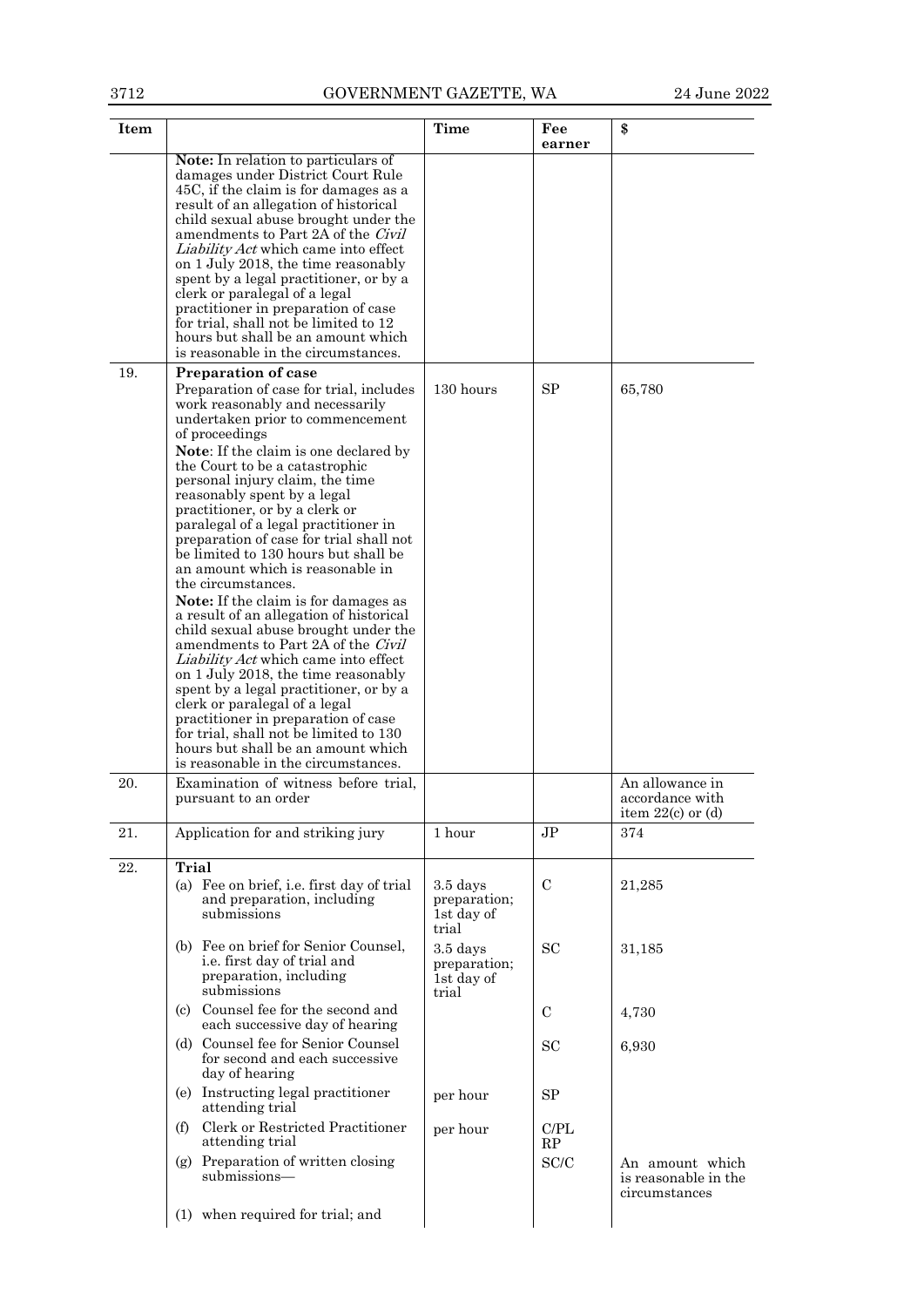| Item |                                                                                                                                                                                                                                                                                                                                                                                                                                                                           | <b>Time</b> | Fee       | \$                                                       |
|------|---------------------------------------------------------------------------------------------------------------------------------------------------------------------------------------------------------------------------------------------------------------------------------------------------------------------------------------------------------------------------------------------------------------------------------------------------------------------------|-------------|-----------|----------------------------------------------------------|
|      |                                                                                                                                                                                                                                                                                                                                                                                                                                                                           |             | earner    |                                                          |
|      | $(2)$ for provision to the Court and<br>the opposing party prior to any<br>oral addresses; and                                                                                                                                                                                                                                                                                                                                                                            |             |           |                                                          |
|      | (3) when the work was undertaken<br>on a day on which the trial was<br>not otherwise sitting;                                                                                                                                                                                                                                                                                                                                                                             |             |           |                                                          |
|      | or<br>(4) when required to be filed and<br>served following the Court<br>having reserved its decision.                                                                                                                                                                                                                                                                                                                                                                    |             |           |                                                          |
|      | (h) Refresher fee for Counsel—                                                                                                                                                                                                                                                                                                                                                                                                                                            | 1 day       | C/SC      |                                                          |
|      | (1) where a matter is part heard,<br>with 20 business days or more<br>between the conclusion of one<br>part of the hearing and the<br>commencement of a subsequent<br>part; and                                                                                                                                                                                                                                                                                           |             |           |                                                          |
|      | (2) the Court is of the view that a<br>refresher fee is reasonable in all<br>the circumstances                                                                                                                                                                                                                                                                                                                                                                            |             |           |                                                          |
|      | Note: a refresher fee is not payable<br>in circumstances covered by item<br>22(g)                                                                                                                                                                                                                                                                                                                                                                                         |             |           |                                                          |
|      | (i) Attending on reserved judgment,<br>including preparation,<br>consideration of reasons for<br>decision and all necessary work<br>and attendances to obtain final<br>orders                                                                                                                                                                                                                                                                                             | per hour    | <b>SP</b> |                                                          |
|      | For each five hearing days after<br>(i)<br>the first five, an additional fee<br>on brief                                                                                                                                                                                                                                                                                                                                                                                  | 1 day       | SC/C      |                                                          |
|      | Note: If the claim is one declared by<br>the Court to be a catastrophic<br>personal injury claim, the time<br>reasonably spent by Counsel or<br>Senior Counsel in preparation of<br>case for trial shall not be limited to<br>3.5 days but shall be an amount<br>which is reasonable in the                                                                                                                                                                               |             |           |                                                          |
|      | circumstances.<br><b>Note:</b> If the claim is for damages as<br>a result of an allegation of historical<br>child sexual abuse brought under the<br>amendments to Part 2A of the <i>Civil</i><br><i>Liability Act</i> which came into effect<br>on 1 July 2018, the time reasonably<br>spent by Counsel or Senior Counsel<br>in preparation of case for trial, shall<br>not be limited to 3.5 days but shall<br>be an amount which is reasonable in<br>the circumstances. |             |           |                                                          |
| 23.  | <b>Re-trial or Re-hearing</b><br>(a) Preparation of case for re-trial or<br>re-hearing                                                                                                                                                                                                                                                                                                                                                                                    |             |           | An amount which<br>is reasonable in<br>the circumstances |
|      | (b) Re-trial or re-hearing                                                                                                                                                                                                                                                                                                                                                                                                                                                |             |           |                                                          |
| 24.  | (a) Special case, case stated<br>(otherwise than by way of<br>appeal) or trial of an issue                                                                                                                                                                                                                                                                                                                                                                                |             |           | An amount which<br>is reasonable in<br>the circumstances |
|      | (b) For the second and each<br>successive day of the trial or<br>hearing                                                                                                                                                                                                                                                                                                                                                                                                  |             |           |                                                          |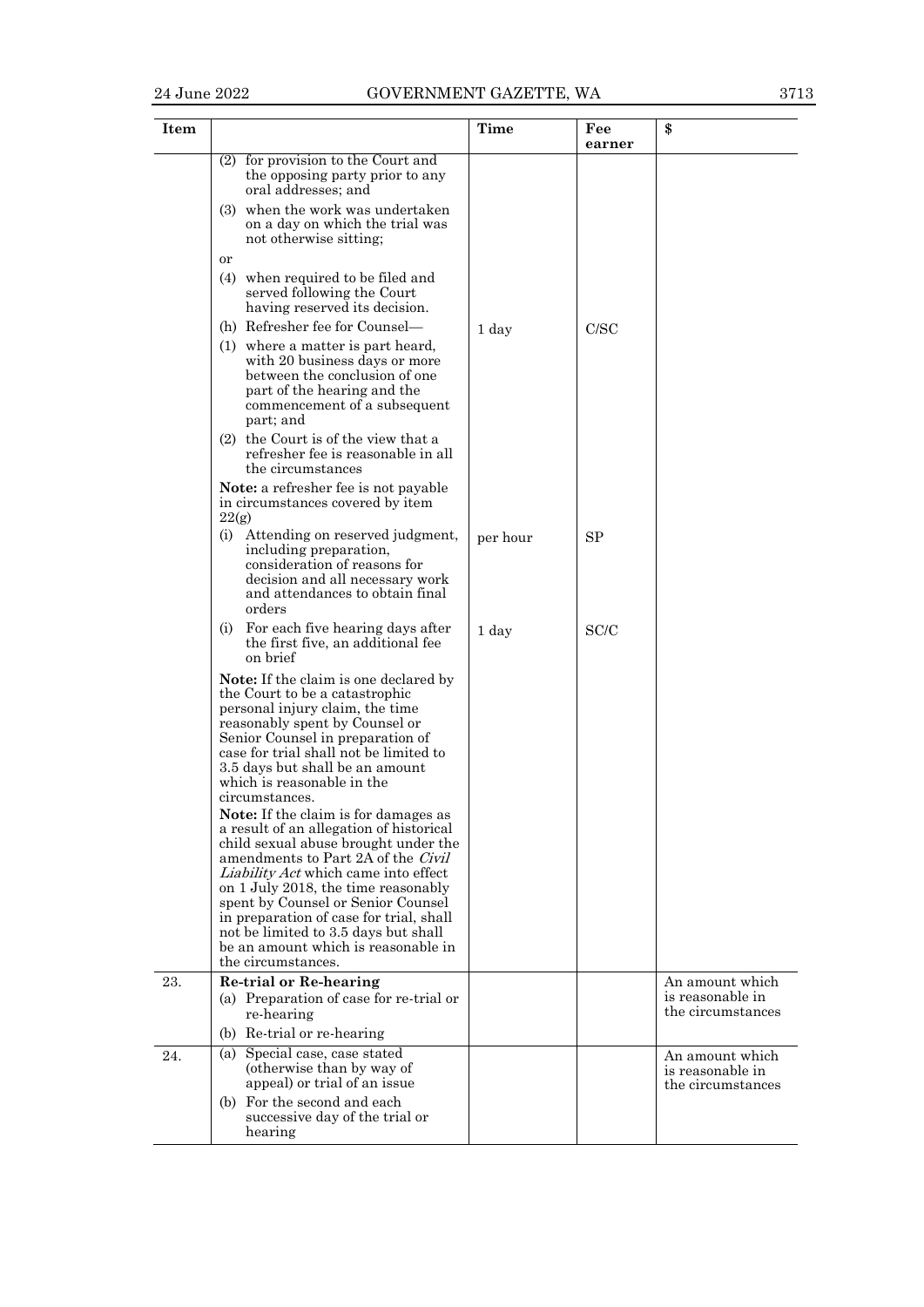| 3714 | GOVERNMENT GAZETTE, WA                                                                                                                                                                                                               | 24 June 2022                            |                            |                  |
|------|--------------------------------------------------------------------------------------------------------------------------------------------------------------------------------------------------------------------------------------|-----------------------------------------|----------------------------|------------------|
| Item |                                                                                                                                                                                                                                      | <b>Time</b>                             | Fee<br>earner              | \$               |
| 25.  | Appeals to the Court of Appeal<br>and Single Judge appeals<br>(including appeals by way of<br>case stated) and applications for<br>leave to appeal<br>(a) Appeal Notice, Service<br>Certificate, Notice of<br>Respondent's Intention |                                         |                            | 506              |
|      | (b) Appellant's Case, Respondent's<br>Answer including relevant forms<br>and all annexures                                                                                                                                           | 40 hours                                | <b>SC</b>                  | 27,720           |
|      | (c) Appellant's Reply to Notice of<br>Contention, when required                                                                                                                                                                      | 10 hours                                | SС                         | 6,930            |
|      | (d) Settling appeal book indexes,<br>including drafting and settling<br>appeal book index                                                                                                                                            | 8 hours                                 | <b>SP</b>                  | 4,048            |
|      | (e) An application in an appeal, an<br>interlocutory or directions<br>hearing before a single Judge or<br>Registrar                                                                                                                  | 10 hours                                | $\mathcal{C}$              | 4,730            |
|      | Preparation of appeal for<br>(f)<br>hearing                                                                                                                                                                                          | 10 hours                                | <b>SP</b>                  | 5,060            |
|      | (g) Counsel fee on hearing,<br>including preparation                                                                                                                                                                                 | 2 days<br>preparation;<br>1 day hearing | $\mathcal{C}$              | 14,190           |
|      | (h) Senior Counsel fee on hearing,<br>including preparation                                                                                                                                                                          | 2 days<br>preparation;<br>1 day hearing | <b>SC</b>                  | 20,790           |
|      | Counsel fee for the second and<br>(i)<br>each successive day of hearing                                                                                                                                                              |                                         | $\mathbf C$                | 4,730            |
|      | Senior Counsel fee for the second<br>(i)<br>and each successive day of<br>hearing                                                                                                                                                    |                                         | <b>SC</b>                  | 6,930            |
|      | (k) Instructing legal practitioner<br>attending appeal                                                                                                                                                                               | per hour                                | SPJP                       |                  |
|      | Attending on reserved decision,<br>(I)<br>including preparation,<br>consideration of reasons for<br>decision and all necessary work<br>and attendances to obtain final<br>orders                                                     | per hour                                | SP                         |                  |
| 26.  | <b>District Court Appeals</b>                                                                                                                                                                                                        |                                         |                            |                  |
|      | (a) Notice of Appeal or Notice of<br>Contention pursuant to Rule 15<br>of the District Court Rules 2005                                                                                                                              | 1 hour                                  | SP                         | 506              |
|      | (b) Notice of Appeal or Notice of<br>Contention in other appeals                                                                                                                                                                     | 5 hours                                 | SP                         | 2,530            |
|      | (c) Interlocutory hearings—as<br>required, including preparation                                                                                                                                                                     | per hour                                | $\mathcal{C}$              |                  |
|      | (d) Preparation of appeal for<br>hearing, including preparation of<br>appeal documents and<br>submissions                                                                                                                            | 10 hours                                | SP                         | 5,060            |
|      | (e) Counsel fee on hearing,<br>including preparation                                                                                                                                                                                 | 2 days<br>preparation/1<br>day hearing  | $\mathcal{C}$<br><b>SC</b> | 14,190<br>20,790 |
|      | Counsel fee for second and each<br>(f)<br>successive day of hearing                                                                                                                                                                  |                                         | $\mathcal{C}$<br><b>SC</b> | 4,730<br>6,930   |
|      | (g) Attendance at appeal by<br>instructing legal practitioner                                                                                                                                                                        | per hour                                | <b>SP</b>                  |                  |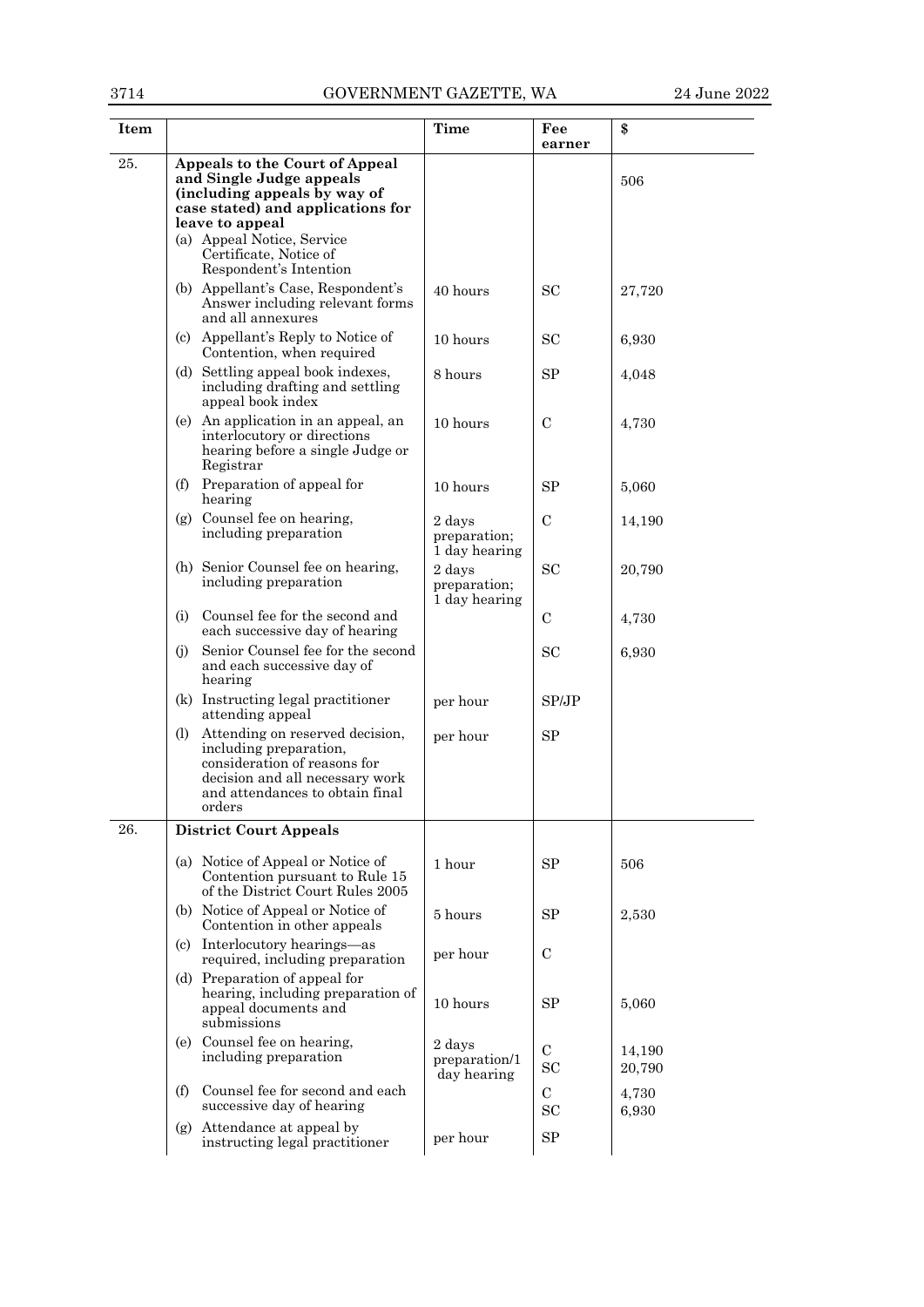| Item |                                                                                                                                                                                                                                                                                                                                 | <b>Time</b> | Fee<br>earner | \$                                                       |
|------|---------------------------------------------------------------------------------------------------------------------------------------------------------------------------------------------------------------------------------------------------------------------------------------------------------------------------------|-------------|---------------|----------------------------------------------------------|
|      | (h) Attending on reserved decision,<br>including preparation,<br>consideration of reasons for<br>decision and all necessary work<br>and attendances to obtain final<br>orders<br>(i) Other notices and certificates<br>referred to or required by the<br>Rules or procedures of the Court,<br>including the practice directions | per hour    | SP            | 77                                                       |
| 27.  | Pretrial, mediation, conferrals,<br>or other conferences<br>(a) Where required by order of the<br>Court, by the Rules of the<br><i>Supreme Court</i> or by practice<br>direction                                                                                                                                                | per hour    | SP/SC/C       |                                                          |
|      | (b) including informal conferences<br>where reasonably held before or<br>after commencement of<br>proceedings                                                                                                                                                                                                                   | per hour    | SP/SC/C       |                                                          |
|      | attendances by counsel and<br>(c)<br>instructing legal practitioners at<br>the conferrals and conferences<br>set out in paragraphs (a) and (b)<br>of this item                                                                                                                                                                  | per hour    | SP/SC/C       |                                                          |
|      | (d) preparation reasonably<br>undertaken for the conferrals<br>and conferences described in<br>paragraphs $(a)$ , $(b)$ and $(c)$ of this<br>item                                                                                                                                                                               | per hour    | SP/SC/C       |                                                          |
|      | (e) conferences between counsel and<br>own instructing legal<br>practitioner where reasonably<br>necessary                                                                                                                                                                                                                      | per hour    | SP/SC/C       |                                                          |
| 28.  | Orders<br>Settling and extracting judgment or<br>order                                                                                                                                                                                                                                                                          |             |               |                                                          |
|      | (a) With appointment<br>(b) Without appointment                                                                                                                                                                                                                                                                                 | 2 hours     | RP            | 638<br>319                                               |
| 29.  | Arbitration proceedings where costs<br>are to be assessed under section<br>33B(5) of the <i>Commercial</i><br>Arbitration Act 2012 (WA)                                                                                                                                                                                         |             |               | The same costs as<br>in an action                        |
| 30.  | Proceedings, whether by action or<br>otherwise, for the recovery of<br>compensation for the taking or<br>resumption of land or any other<br>property by the Crown in right of the<br>State or of the Commonwealth or by<br>any other person, body or<br>instrumentality pursuant to any<br>statutory power                      |             |               | An amount which<br>is reasonable in<br>the circumstances |
| 31.  | (a) Execution<br>(b) If against land, an additional                                                                                                                                                                                                                                                                             | 3 hours     | RP            | 374<br>957                                               |
| 32.  | Taxing including drawing<br>(a) Drawing bill of costs and service;<br>and                                                                                                                                                                                                                                                       |             | SP            | An amount which<br>is reasonable in<br>the circumstances |
|      | (b) Taxation of costs, including the<br>time spent in preparing for the<br>taxation and time required to be<br>spent attending any mediation<br>or conference convened by the<br>Court or attending to any matter<br>required by the Rules or a<br>Practice Direction                                                           |             |               |                                                          |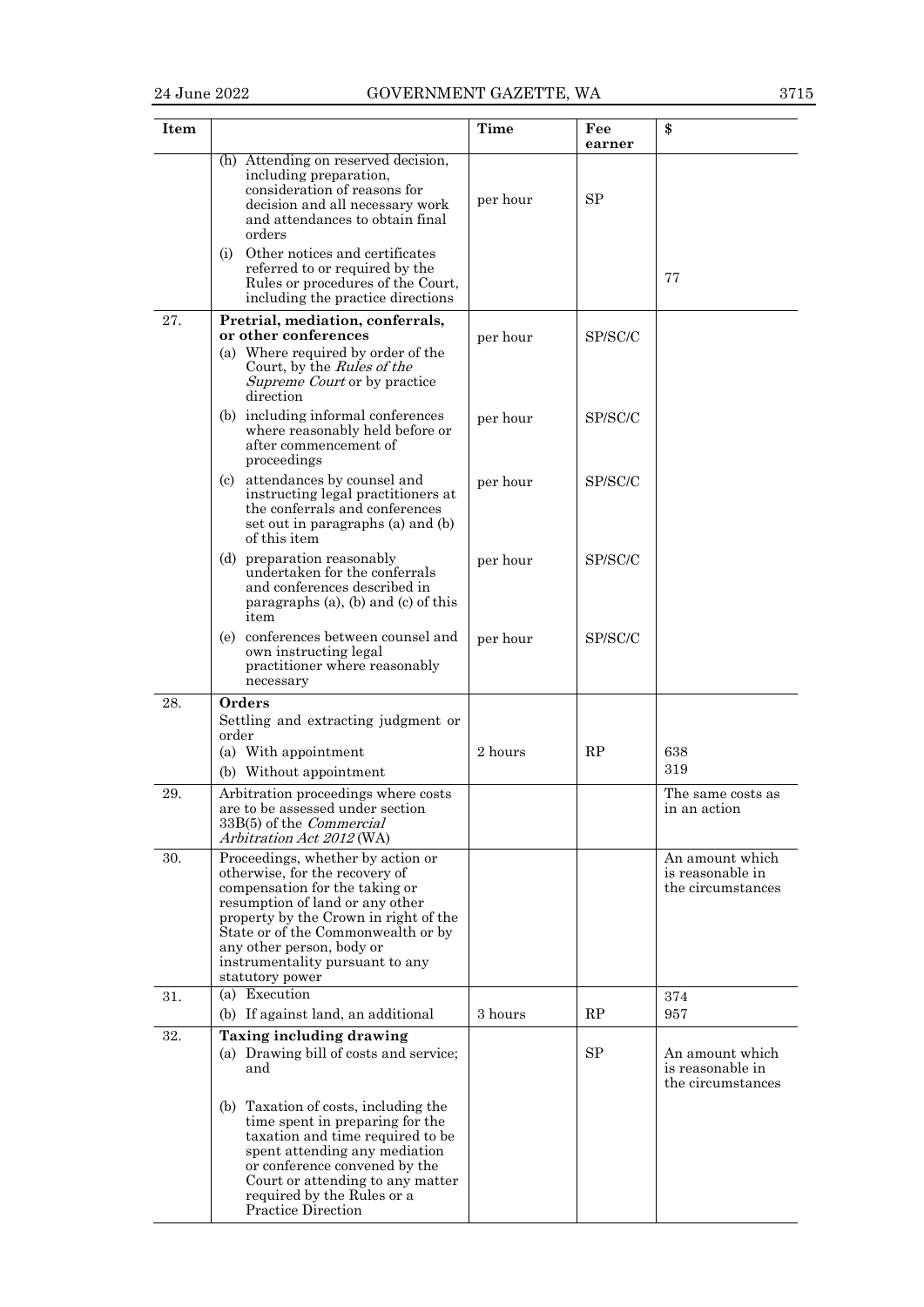| Item |                                                                                                                                                                                                                                                                                                                                                                                                                                             | Time     | Fee<br>earner           | \$                                                       |  |
|------|---------------------------------------------------------------------------------------------------------------------------------------------------------------------------------------------------------------------------------------------------------------------------------------------------------------------------------------------------------------------------------------------------------------------------------------------|----------|-------------------------|----------------------------------------------------------|--|
| 33.  | Copying<br>Copies where reasonably necessary,<br>including of documents for which<br>allowance is otherwise made in this<br>Determination.<br>This item covers all forms of                                                                                                                                                                                                                                                                 | per page |                         | 0.165                                                    |  |
| 34.  | electronic reproduction and copying.<br><b>Accounts and inquiries</b><br>Taking accounts, inquiries                                                                                                                                                                                                                                                                                                                                         |          | SP                      | An amount which<br>is reasonable in<br>the circumstances |  |
| 35.  | Other work<br>(a) Time reasonably spent by a legal<br>practitioner on work requiring<br>the skill of a legal practitioner<br>(of the standing indicated) but<br>not covered by any other item;<br>or                                                                                                                                                                                                                                        | per hour | SC<br>SP<br>$\mathbf C$ |                                                          |  |
|      | (b) Time reasonably spent by a legal<br>practitioner, or by a clerk or<br>paralegal of a legal practitioner,<br>on work not covered by any other<br>item or by paragraph (a)<br>Note: Allowances under item 35 are<br>only to be awarded as between a law<br>practice and its client, or if costs are<br>awarded on an indemnity basis and<br>not between party and party unless                                                            | per hour | $\rm{JP}$<br>RP<br>C/PL |                                                          |  |
| 36.  | the Court otherwise orders.<br><b>Disbursements</b><br>In addition to the fees and charges allowed under this Determination—                                                                                                                                                                                                                                                                                                                |          |                         |                                                          |  |
|      | (a) As between a law practice and client, a law practice may charge and be allowed<br>disbursements necessarily or reasonably incurred; and<br>(b) As between party and party, a party may be allowed disbursements incurred by<br>that party except insofar as they are of an unreasonable amount or have been<br>unreasonably incurred, so that subject to the above exceptions, that party is fully<br>reimbursed for its disbursements. |          |                         |                                                          |  |
| 37.  | <b>Travel</b><br>(a) As between party and party, minor travel as defined in the Legal Profession (Supreme<br>Court) (Contentious Business) Determination 2016, is to be allowed as part of the<br>costs awarded for an attendance at chambers or court within the existing item,<br>without further order.                                                                                                                                  |          |                         |                                                          |  |
|      | (b) As between party and party, time spent travelling by a law practice which is not<br>minor travel and which is required by reason of an order of the Court requiring the<br>parties to attend at a location other than the location at which the proceedings is case<br>managed, is to be charged at no more than one half of the rates set out in Table A,<br>with a maximum of 8 hours in any one day, without further order.          |          |                         |                                                          |  |
|      | (c) As between a law practice and its own client, time spent travelling by a law practice,<br>other than minor travel, is to be charged at no more than one half of the rates set out<br>in Table A, with a maximum of 8 hours in any one day.                                                                                                                                                                                              |          |                         |                                                          |  |
|      | <b>Note:</b> Allowances under item 37(c) are only to be awarded as between a law practice and<br>its client, or if costs are awarded on an indemnity basis and <i>not</i> between party and party<br>unless the Court otherwise orders.                                                                                                                                                                                                     |          |                         |                                                          |  |
| 38.  | Claims under the <i>Motor Vehicle</i><br>(Third Party Insurance) Act 1943<br>$(WA)$ including<br>(a) Writ of Summons;<br>(b) Statement of Claim;<br>(c) Giving discovery, whether<br>formally or informally;<br>(d) Inspection and giving inspection<br>of discovered documents;<br>(e) Preparation of Entry for Trial,<br>Papers, including Schedules of<br>Damages;                                                                       |          |                         | 17,611                                                   |  |
|      |                                                                                                                                                                                                                                                                                                                                                                                                                                             |          |                         |                                                          |  |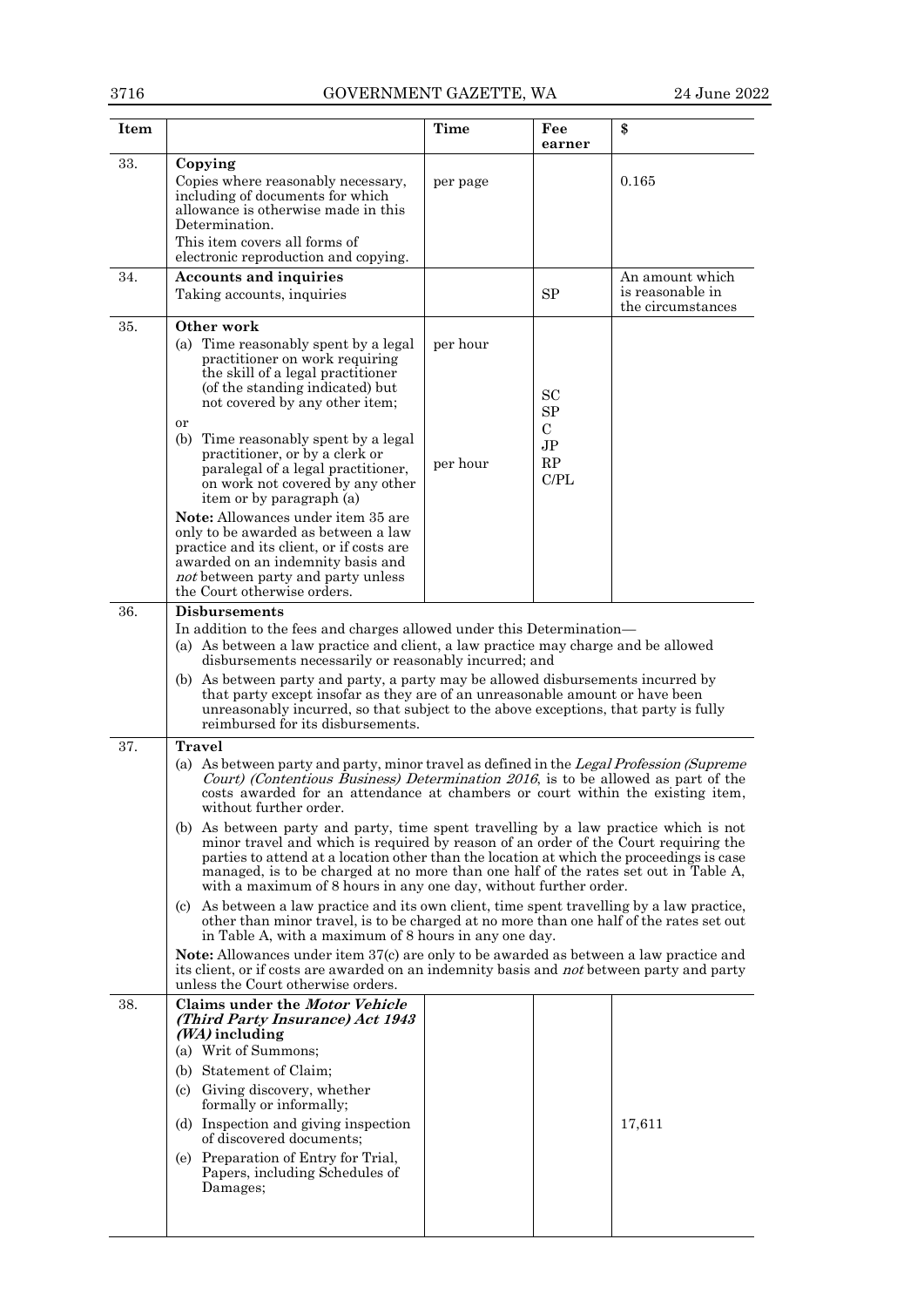# 24 June 2022 GOVERNMENT GAZETTE, WA 3717

| <b>Item</b> |                                                                                                                    | Time     | Fee<br>earner | \$    |
|-------------|--------------------------------------------------------------------------------------------------------------------|----------|---------------|-------|
|             | Applications for Subpoena to<br>(f)<br>produce documents prior to pre-<br>trial conference;                        |          |               |       |
|             | (g) Preparation for and attendance<br>at pre-trial conference or, if<br>appropriate, pre-trial<br>conferences; and |          |               |       |
|             | (h) Copying.                                                                                                       |          |               |       |
|             | If Counsel is engaged for and attends<br>pre-trial conference, an additional                                       |          | C             | 4.730 |
| 39.         | Settlement of a claim pursuant to<br>section 92(f) Workers Compensation<br>and Injury Management Act               | 10 hours | <b>SP</b>     | 5,060 |

————————————————————

Made by the Legal Costs Committee on 8 June 2022.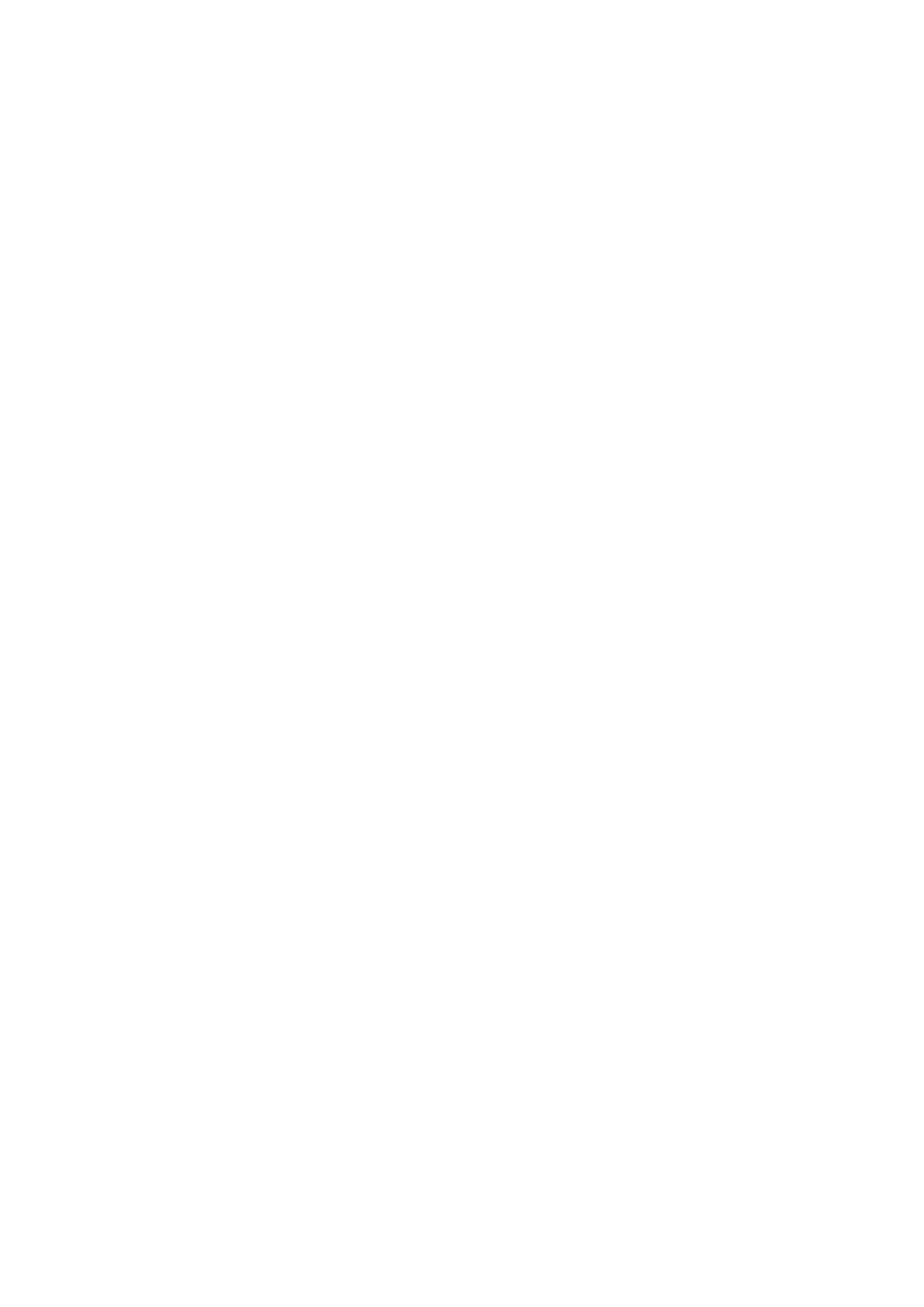# **LEGAL PROFESSION ACT 2008**

# **LEGAL PROFESSION (SUPREME AND DISTRICT COURTS) (CRIMINAL) REPORT 2022**

Made by the Legal Costs Committee under Division 5 of Part 10 of the Legal Profession Act <sup>2008</sup> (**Act**).

#### **PART 1—PRELIMINARY**

# **1 Citation**

- (a) This Report may be cited as the Legal Profession (Supreme and District Courts) (Criminal) Report 2022.
- (b) The Determination set out in the Schedule to this Report is referred to in this Report as the Legal Profession (Supreme and District Courts) (Criminal) Determination 2022.

#### **PART 2—NOTICE AND INQUIRIES**

# **2 Notice under section 278 of the Act**

The Legal Costs Committee has complied with the notice provisions of section 278 of the Act.

# **3 Inquiries and submissions under section 277 of the Act**

Before making the Legal Profession (Supreme and District Courts) (Criminal) Determination 2022, the Legal Costs Committee—

- (a) reviewed all submissions received as a result of the notice given under section 278 of the Act including those submitted by The Law Society of Western Australia (Inc);
- (b) considered the comments and suggestions made at a seminar with members of the legal profession held on 2 February 2022; and
- (c) considered the impact of changes in relevant Australian Bureau of Statistics data for the period.

#### **PART 3—REPORT OF LEGAL COSTS COMMITTEE'S CONCLUSIONS**

#### **4 Maximum hourly and daily rates changed—scale of costs amended**

- (a) The information gained as a result of the inquiries and submissions described in clause 3 satisfied the Legal Costs Committee that the manner in which legal services are provided made it appropriate to continue to adopt the hourly and daily rates charged by law practices as the basis for the rates used in the Legal Profession (Supreme and District Courts) (Criminal) Determination 2022.
- (b) It is the recommendation of the Legal Costs Committee that—
	- (1) as a result of the inquiries and submissions described in clause 3;

(2) having considered the impact of relevant Australian Bureau of Statistics data;

(3) having considered the impact of the COVID-19 pandemic and its projected impact on the Australian economy;

(4) taking into account the incidental administrative implications of the calculation of the Goods and Services Tax; and

(5) to be consistent with the hourly and daily rates referred to in the Legal Profession (Supreme and District Courts) (Contentious Business) Determination 2022 to be gazetted at or about the same time as this Report,

the hourly and daily rates referred to in sub-clause 4(a) be varied from the hourly and daily rates used in the Legal Practitioners (Supreme Court and District Courts) (Criminal) Determination 2020<sup>1</sup>. Those rates are set out in Table A of the Legal Profession (Supreme and District Courts) (Criminal) Determination 2022.

(c) The recommendations of the Legal Costs Committee are not intended to override any entitlement of a law practice to make a written agreement as to costs with a client under the Act or any successor legislation.

> CLARE THOMPSON SC Chair JANICE DUDLEY Member MATTHEW CURWOOD SC Member CRAIG MCKIE Member ANNETTE MORGAN Member GREG RICKIE Member

<sup>1</sup> Published in Gazette 18 June 2020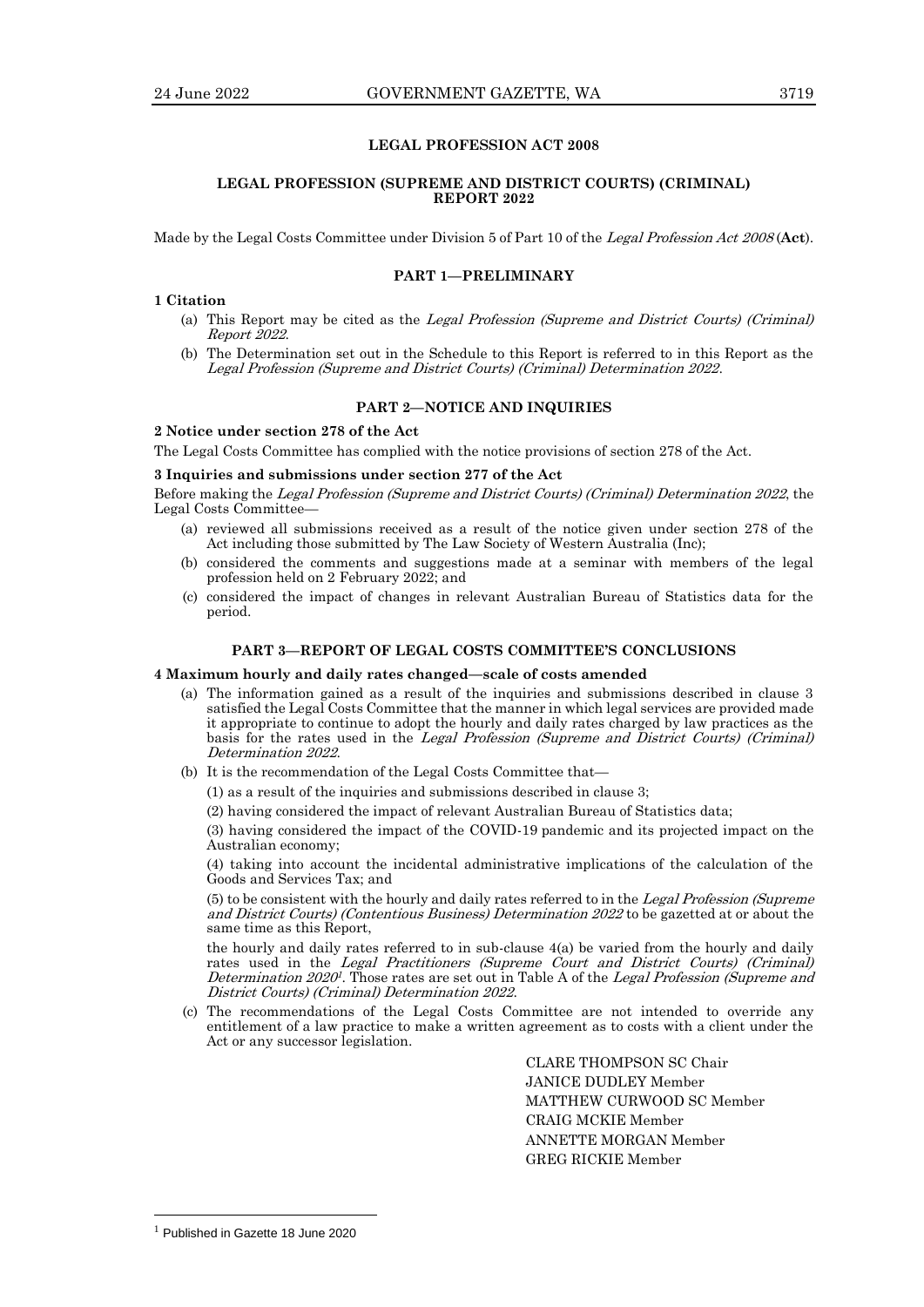#### **Schedule**

# LEGAL PROFESSION ACT 2008

## **LEGAL PROFESSION (SUPREME AND DISTRICT COURTS) (CRIMINAL) DETERMINATION 2022**

Made by the Legal Costs Committee under section 275 of the Legal Profession Act <sup>2008</sup> (**Act**).

### **1 Citation**

This Determination may be cited as the Legal Profession (Supreme and District Courts) (Criminal) Determination 2022.

#### **2 Commencement**

This Determination comes into operation on 1 July 2022.

#### **3 Application**

This Determination applies to the remuneration of legal practitioners, clerks and paralegals in respect of advice given by legal practitioners in or for the purposes of criminal proceedings or potential criminal proceedings which are ultimately dealt with in the Supreme Court of Western Australia or the District Court of Western Australia.

# **4 No minimum charge**

In no respect is this Determination to be seen as providing a minimum charge for any work.

#### **5 Restricted Practitioner category**

The amendments brought in by the Legal Profession (Supreme Court and District Courts) (Criminal) Determination 2016 remain in effect, other than clause  $10(e)$  of that Determination.

#### **6 Increase generally**

- (a) The Committee is of the view that increases in the cost of practice over the past several years have justified an increase in the rates in Table A.
- (b) The Committee made no general increase in the 2020 review as a result of the uncertain economic climate at that time due to the COVID-19 pandemic. Given the economic picture in 2022 is more positive, and the fact that rate rises have been modest for the past decade, the Committee determined it was appropriate to include a general increase.
- (c) In making its decision, the Committee is particularly cognisant of the increased costs to law practices occasioned by the purchase of technology and training to enable legal practitioners and staff to work remotely, and investments made by law practices in staff well-being initiatives.
- (d) Other costs incurred by law practices as a result of the COVID-19 pandemic, for example the purchase of sanitiser, masks, rapid antigen tests and other similar measures, are intended to be covered by the rates in this Determination and are not properly chargeable to clients as disbursements.
- (e) The increase in the rates in this Determination are not uniform but have been calculated, generally, on the basis of a 5% increase, with a rounding so that each amount is divisible by 11 in accordance with the long-standing policy of the Committee.

#### **7 Maximum hourly and daily rates**

- (a) The hourly and daily rates set out in Table A are the maximum hourly and daily rates, inclusive of GST, which the Legal Costs Committee determines shall be used to calculate the dollar amounts chargeable by a law practice in providing advice and services to clients in respect of criminal proceedings and potential criminal proceedings which are ultimately dealt with in the Supreme Court of Western Australia and the District Court of Western Australia.
- (b) The daily rates set out in Table A are intended to cover all work done on a hearing or trial day, whether in or out of court, including preparation of written submissions and are not intended to be supplemented in any way by additional hourly charges given that the maximum number of hours allowed for the daily rate is 10 hours per day.

| INI<br>n |
|----------|
|----------|

**Fee Earner Maximum allowable** 

|                                                                                                         | hourly and daily rates |
|---------------------------------------------------------------------------------------------------------|------------------------|
| Senior Practitioner (permitted to practise on his or her own account<br>for 5 years or more) $(SP)^1$   |                        |
| hourly rate                                                                                             | \$506                  |
| Junior Practitioner (permitted to practise on his or her own account<br>for less than 5 years) $(JP)^1$ |                        |
| hourly rate                                                                                             | \$374                  |
| Restricted Practitioner $(RP)^{1,2}$                                                                    |                        |
| hourly rate                                                                                             | \$319                  |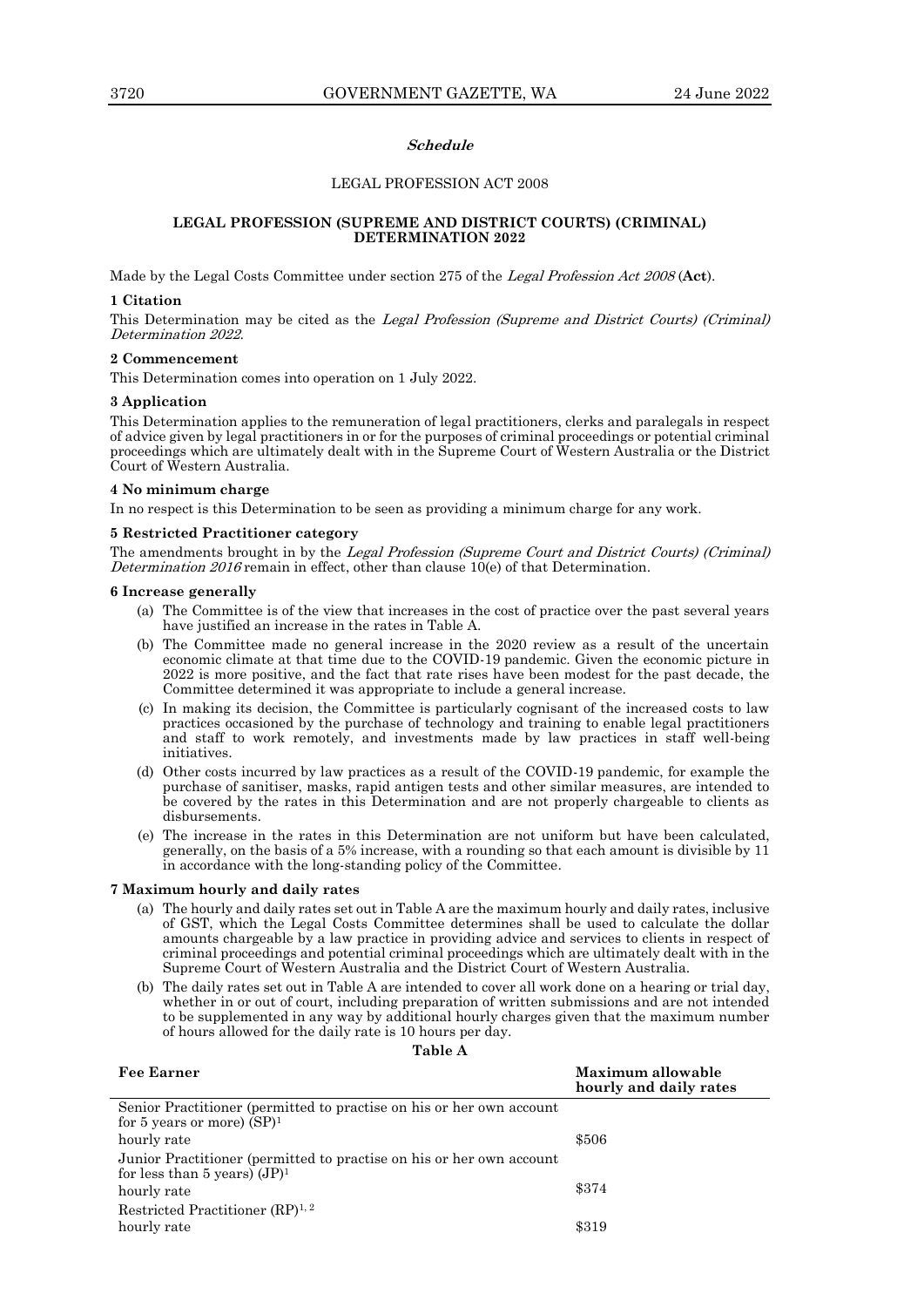| Fee Earner                                                                                 | Maximum allowable<br>hourly and daily rates |
|--------------------------------------------------------------------------------------------|---------------------------------------------|
| Clerk/Paralegal (C/PL) <sup>3</sup>                                                        |                                             |
| hourly rate                                                                                | \$242                                       |
| Counsel fees charged as a disbursement to practitioners or charged<br>by in-house Counsel: |                                             |
| Counsel $(C)^4$                                                                            |                                             |
| hourly rate                                                                                | \$473                                       |
| daily rate                                                                                 | \$4,730                                     |
| Senior Counsel (SC) <sup>5</sup>                                                           |                                             |
| hourly rate                                                                                | \$693                                       |
| daily rate                                                                                 | \$6,930                                     |

#### **Notes—**

1 The reference to Restricted Practitioner, Junior Practitioner or Senior Practitioner in this Determination includes all legal practitioners even if the services were rendered in another State or Territory. Where a local practitioner has held an interstate practising certificate, the length of unrestricted legal practice in that other jurisdiction is to be counted in assessing that practitioner's years of practice for the purposes of this Determination.

2 The reference to Restricted Practitioner in this Determination includes practitioners undertaking restricted legal practice for the purposes of obtaining the required experience set out in section 50 of the Act and does not include a reference to an Australian legal practitioner who has a condition placed on their practising certificate by the Legal Practice Board, State Administrative Tribunal or otherwise, requiring them to practise under supervision for disciplinary, medical or other reasons.

- 3 The reference to Clerk/Paralegal in this Determination includes a law graduate prior to their admission to practise as an Australian lawyer.
- 4 The reference to Counsel in this Determination means a practitioner acting as a barrister other than a Senior Counsel, including, for the purposes of items 10, 11, 17, 22, 25 and 26, a practitioner appearing in court who does not practise in accordance with Supreme Court Practice Direction 10.5.
- 5 The reference to Senior Counsel in this Determination means a person within the meaning of item 11 or item 12 of Regulation 5(2) of the Legal Profession Regulations <sup>2009</sup>(WA).

#### **8 Counsel fees**

- (a) All appearances are intended to be charged at the applicable counsel rate, and not at any higher rate that may be applicable to the actual practitioner by reason of the person undertaking the appearance otherwise being entitled to charge as a Senior Practitioner.
- (b) Fees charged by practitioners who practise solely as barristers in accordance with Supreme Court Practice Direction 10.5 are only to be charged at the rates provided for counsel of their seniority and are not to be charged at rates applicable to Senior Practitioner.
- (c) Whilst all rates for Counsel have been increased, the Committee has continued to increase Counsel rates disproportionally to Senior Counsel and Senior Practitioner rates, in line with its practice of narrowing the gap between those levels of seniority of legal practitioner, and to more accurately reflect the market for legal services.
- (d) Recovery of daily fees for counsel on the taxation or assessment of a Bill of Costs is intended to apply only when a full day has been worked, either in Court or in Court and in preparation for a subsequent hearing day.

#### **9 Disbursements**

In addition to the fees and charges allowed under this Determination as between a legal practitioner and client, a legal practitioner may charge and be allowed disbursements necessarily or reasonably incurred.

#### **10 Travel**

(a) For the purposes of this Determination, minor travel means incidental travel associated with attendance at court for a hearing where that travel is of a minor duration. Examples of minor travel include, but are not limited to—

(1) a practitioner walking from their usual place of business to a court;

(2) a practitioner walking from a carpark to a court; or

(3) a practitioner walking or taking public transport from one centrally located court to another centrally located court.

- (b) As between a law practice and its own client, time spent travelling by a law practice, other than minor travel, is to be charged at no more than one half of the rates set out in Table A, with a maximum of 8 hours in any one day.
- (c) In making its decision in this Determination, the Committee has taken note of the Law Society of Western Australia's Standard Costs Agreement, which contains a provision that a law practice will charge travel at 50% of the agreed hourly rates.
- (d) The Legal Costs Committee has also considered an informal policy of the Legal Profession Complaints Committee that travel should not ordinarily be charged at a rate of more than 50% of a law practice's normal hourly charge-out rate.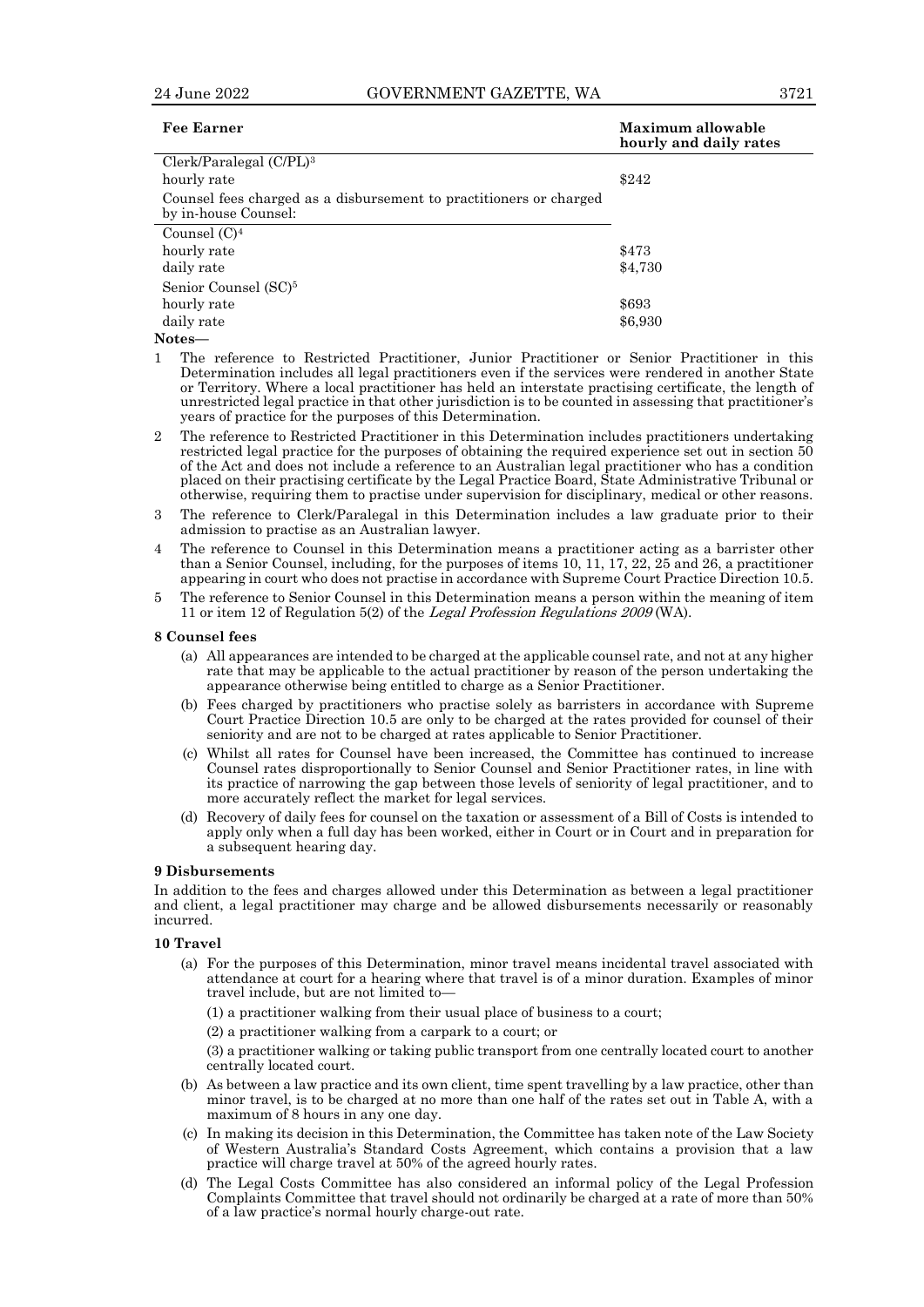- (e) Whilst the Legal Costs Committee recognises that during a travel period a law practice may not necessarily utilise legal skill and knowledge, there is a recognition of a loss of opportunity for the time spent travelling.
- (f) The Legal Costs Committee notes that, having regard to the above—

(1) it is the responsibility of a law practice to allocate the cost of time spent on travel fairly and reasonably where the travel is necessary to service more than one client on the day of travel; and

(2) whilst nothing contained in this Determination prevents a law practice from charging time spent on a client matter or client matters in the course of travel (air travel by way of example), the law practice is not entitled to charge a client or clients for both time spent on a client matter (regardless of whether that time relates to the client for whom the travel is being undertaken) and the amount allowed for travel under this determination.

#### **11 Costs**

- (a) Unless a law practice has made a written agreement as to costs with a client under the provisions of section 282 of the Act, the costs of or in relation to a party to an action or other proceeding (inclusive of GST and Counsel fees but exclusive of other disbursements) in the relevant Court are payable by a party to that party's own law practice and must not exceed an amount calculated at the hourly rates in Table A.
- (b) Item 25 of the Legal Profession (Supreme and District Courts) (Contentious Business) Determination  $202\overline{2}$  will apply to law practice/client costs on appeals to the Supreme Court from any decision of a lower Court or a single Judge exercising the relevant Court's criminal jurisdiction.

———————————

Made by the Legal Costs Committee on 8 June 2022.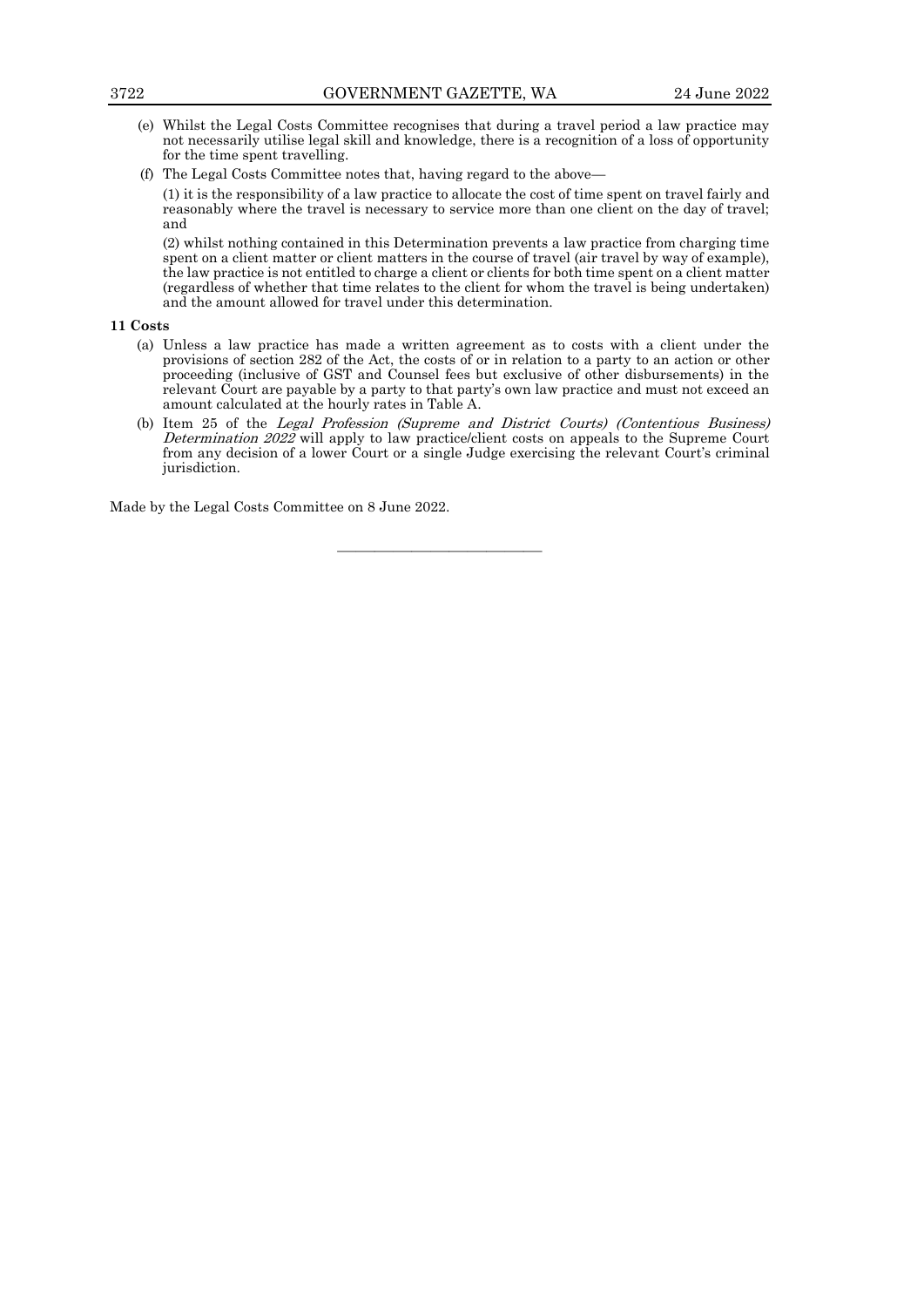# **LEGAL PROFESSION ACT 2008**

# **LEGAL PROFESSION (FAMILY COURT OF WESTERN AUSTRALIA) REPORT 2022**

Made by the Legal Costs Committee under Division 5 of Part 10 of the Legal Profession Act <sup>2008</sup> (**Act**).

# **PART 1—PRELIMINARY**

# **1 Citation**

- (a) This Report may be cited as the Legal Profession (Family Court of Western Australia) Report 2022.
- (b) The Determination set out in the Schedule to this Report is referred to in this Report as the Legal Profession (Family Court of Western Australia) Determination 2022.

# **PART 2—NOTICE AND INQUIRIES**

# **2 Notice under section 278 of the Act**

The Legal Costs Committee has complied with the notice provisions of section 278 of the Act.

#### **3 Inquiries and submissions under section 277 of the Act**

- (a) Before making the Legal Profession (Family Court of Western Australia) Determination 2022 the Legal Costs Committee—
	- (1) reviewed all submissions received as a result of the notice given under section 278 of the Act;
	- (2) consulted with the Family Court of Western Australia;
	- (3) considered the comments and suggestions made at a seminar with members of the legal profession held on 2 February 2022;
	- (4) considered the impact of changes in relevant Australian Bureau of Statistics data for the period; and
	- (5) had regard to relevant provisions of the Family Law Rules 2004.
- (b) In the Legal Practitioners (Family Court of Western Australia) Report 2009 1 (**2009 Report**) the Legal Costs Committee noted that—
	- (1) the effect of changes brought about by the Family Law Amendment Rules 2008 to the Family Law Rules 2004 is that the Supreme Court of Western Australia is now responsible for the regulation of legal practitioner/client costs in the Family Court;
	- (2) as a consequence of the rule changes in the Family Court of Australia prior to the 2009 Report, the Family Court would no longer be setting a scale for legal practitioner/client costs;
	- (3) the general rule pursuant to section 117 of the Family Law Act 1975 (Commonwealth) is that each party to proceedings under that Act bears their own costs;
	- (4) most legal practitioners and their clients in the Family Court's jurisdiction, enter into costs agreements;
	- (5) the Act contains substantial cost disclosure obligations; and
	- (6) party/party costs are provided for under the Family Court's federal jurisdiction and therefore it is only legal practitioner/client costs that the Legal Costs Committee is concerned with.

The Legal Costs Committee considers the above matters continue to be relevant.

## **PART 3—REPORT OF COMMITTEE'S CONCLUSIONS**

#### **4 Maximum hourly and daily rates changed**

The Legal Costs Committee has determined that as a consequence of the information gained from the inquiries, the submissions described in clause 3, and having regard to the provisions of the Family Law Rules 2004—

- (a) it is unnecessary as at the date of this Report to recommend the implementation of a scale of fees in the Family Court in respect of party/party costs; but
- (b) it is appropriate to determine a scale of fees applicable to the work of legal practitioners, clerks and paralegals in, and in connection with the Family Court on a legal practitioner/client basis;

<sup>&</sup>lt;sup>1</sup> Published in Government Gazette dated 31 March 2009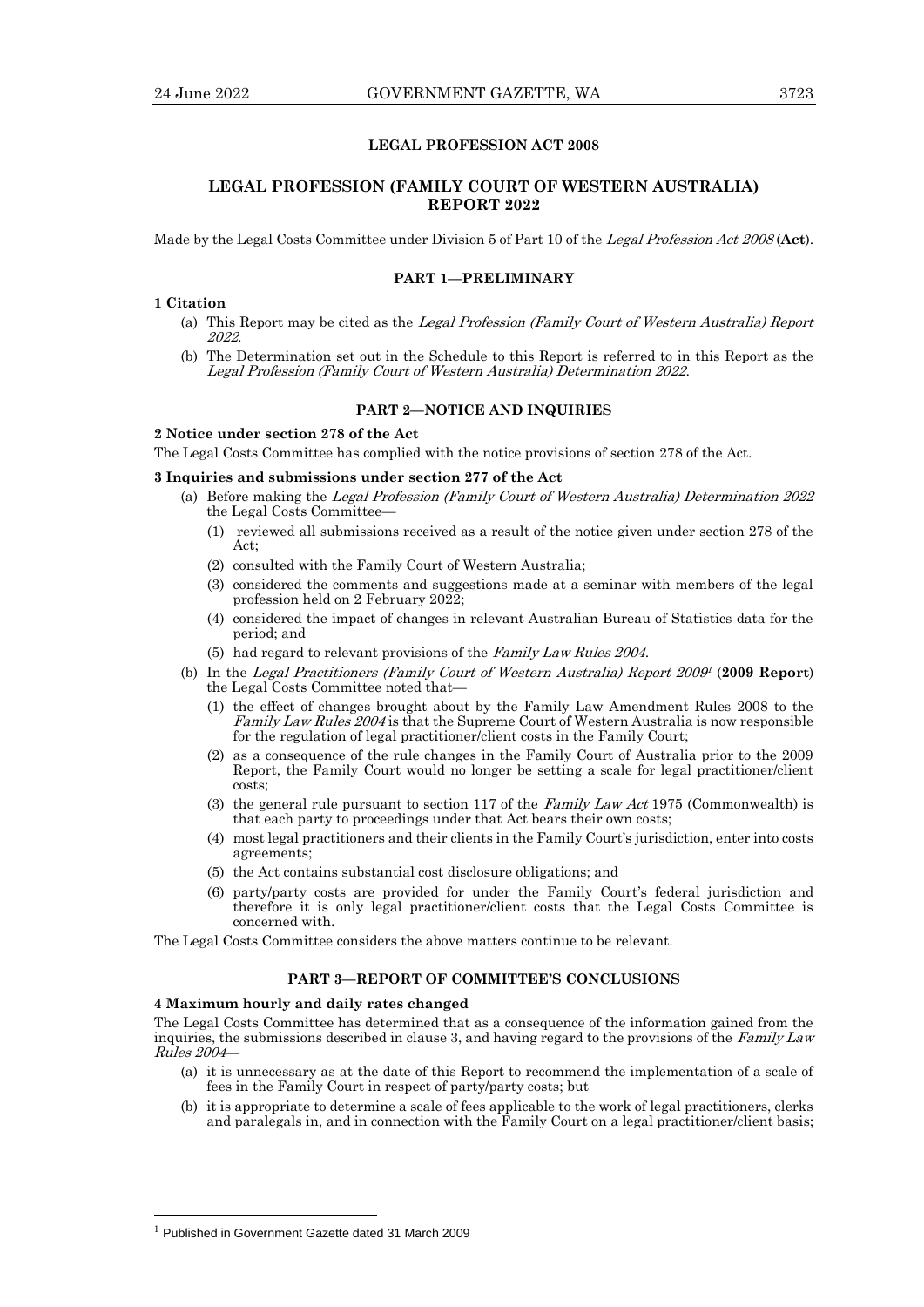- (c) it is appropriate to continue to adopt the hourly and daily rates (inclusive of GST) set out in Table A of the Legal Profession (Supreme Court) (Contentious Business) Determination 2022 as the hourly and daily rates applicable to legal practitioners and clerks/paralegals in the Family Court of Western Australia jurisdiction as set out in Table A in the Legal Profession (Family Court of Western Australia) Determination 2022; and
- (d) taking into account the incidental administrative implications of the calculation of the Goods and Services Tax, the hourly and daily rates referred to in subclause 5(a) be varied from the hourly and daily rates used in the Legal Profession (Family Court of Western Australia) Determination 2020<sup>1</sup>. Those rates are set out in Table A of the *Legal Profession (Family Court* of Western Australia) Determination 2022.
- (e) The recommendations of the Legal Costs Committee are not intended to override the entitlement of a legal practitioner to make a written agreement as to costs with a client under the Act.

CLARE THOMPSON SC Chair JANICE DUDLEY Member MATTHEW CURWOOD SC Member CRAIG MCKIE Member ANNETTE MORGAN Member GREG RICKIE Member

# **Schedule** LEGAL PROFESSION ACT 2008 **LEGAL PROFESSION (FAMILY COURT OF WESTERN AUSTRALIA) DETERMINATION 2022**

———————————

Made by the Legal Costs Committee under section 275 of the Legal Profession Act <sup>2008</sup>(**Act**).

### **1 Citation**

This Determination may be cited as the Legal Profession (Family Court of Western Australia) Determination 2022.

#### **2 Commencement**

This Determination comes into operation on 1 July 2022.

#### **3 Application**

This Determination applies to the remuneration of legal practitioners, clerks and paralegals in respect of advice given by legal practitioners in or for the purposes of proceedings or potential proceedings before the Family Court of Western Australia (**Family Court**).

#### **4 No minimum charge**

In no respect is this Determination to be seen as providing a minimum charge for any work.

#### **5 Restricted Practitioner category**

The amendments brought in by the Legal Profession (Family Court of Western Australia) Determination 2016 remain in effect, other than clause 5(e) of that Determination.

#### **5 Increase generally**

- (a) The Committee is of the view that increases in the cost of practice over the past several years have justified an increase in the rates in Table A.
- (b) The Committee made no general increase in the 2020 review as a result of the uncertain economic climate at that time due to the COVID-19 pandemic. Given the economic picture in 2022 is more positive, and the fact that rate rises have been modest for the past decade, the Committee determined it was appropriate to include a general increase.
- (c) In making its decision, the Committee is particularly cognisant of the increased costs to law practices occasioned by the purchase of technology and training to enable legal practitioners and staff to work remotely, and investments made by law practices in staff well-being initiatives.
- (d) Other costs incurred by law practices as a result of the COVID-19 pandemic, for example the purchase of sanitiser, masks, rapid antigen tests and other similar measures, are intended to be covered by the rates in this Determination and are not properly chargeable to clients as disbursements.
- (e) The increase in the rates in this Determination are not uniform but have been calculated, generally, on the basis of a 5% increase, with a rounding so that each amount is divisible by 11 in accordance with the long-standing policy of the Committee.

<sup>&</sup>lt;sup>1</sup> Published in Gazette on 18 June 2020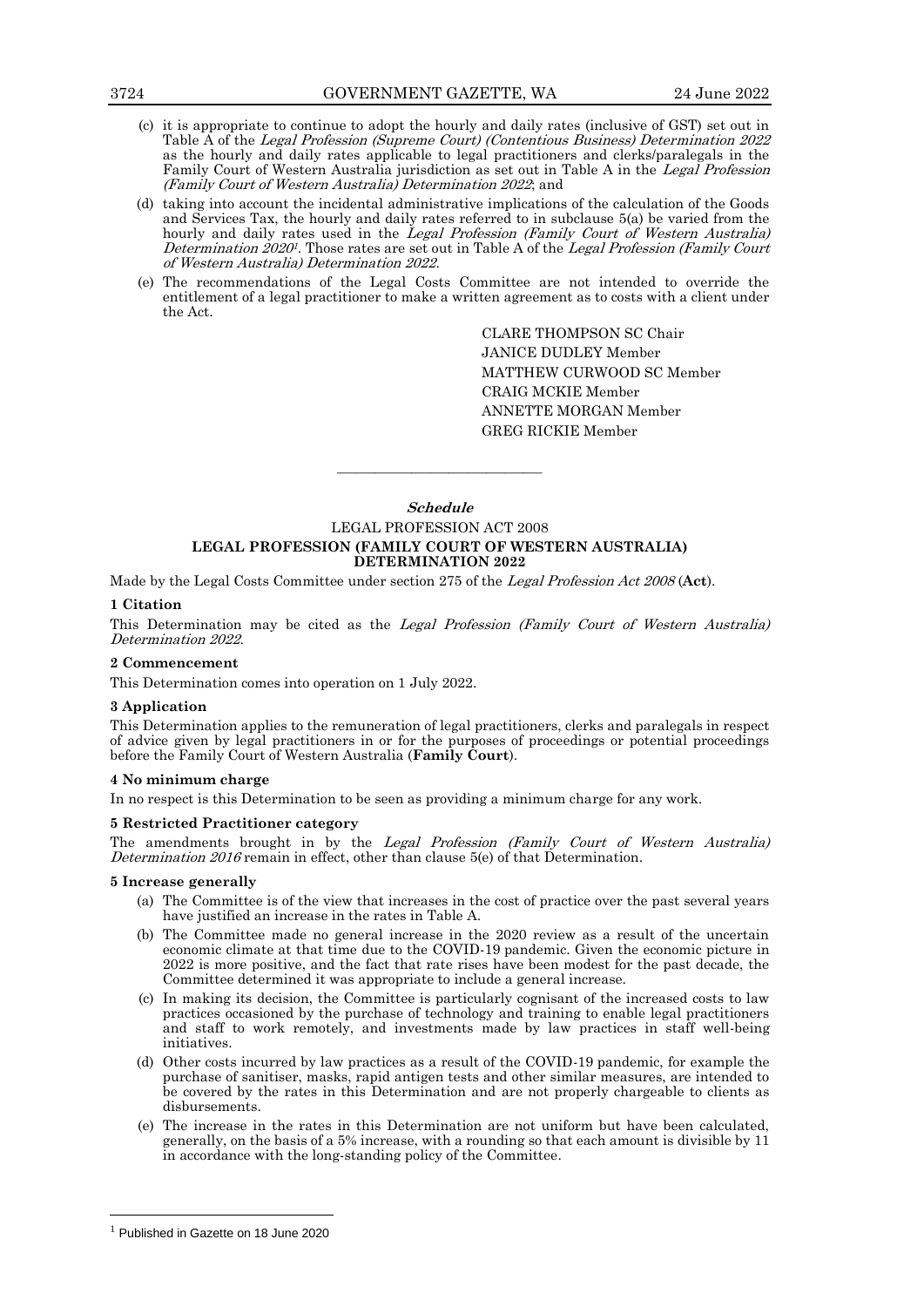#### **6 Maximum hourly and daily rates**

- (a) The hourly and daily rates set out in Table A are the maximum hourly and daily rates, inclusive of GST, which the Legal Costs Committee determines shall be used to calculate the dollar amounts chargeable by a legal practitioner, clerk or paralegal in providing advice and services to their own clients in respect of proceedings and potential proceedings in the Family Court.
- (b) The daily rates set out in Table A are intended to cover all work done on a hearing or trial day, whether in or out of court, including preparation of written submissions and are not intended to be supplemented in any way by additional hourly charges given that the maximum number of hours allowed for the daily rate is 10 hours per day.

| <b>Fee Earner</b>                                                                                       | Maximum allowable<br>hourly and daily rates |
|---------------------------------------------------------------------------------------------------------|---------------------------------------------|
| Senior Practitioner (permitted to practise on his or her own account<br>for 5 years or more) $(SP)^1$   |                                             |
| hourly rate                                                                                             | \$506                                       |
| Junior Practitioner (permitted to practise on his or her own account<br>for less than 5 years) $(JP)^1$ |                                             |
| hourly rate                                                                                             | \$374                                       |
| Restricted Practitioner $(RP)^{1,2}$                                                                    |                                             |
| hourly rate                                                                                             | \$319                                       |
| Clerk/Paralegal (C/PL) <sup>3</sup>                                                                     |                                             |
| hourly rate                                                                                             | \$242                                       |
| Counsel fees charged as a disbursement to practitioners or charged by<br>in-house Counsel:              |                                             |
| Counsel $(C)^4$                                                                                         |                                             |
| hourly rate                                                                                             | \$473                                       |
| daily rate                                                                                              | \$4,730                                     |
| Senior Counsel (SC) <sup>5</sup>                                                                        |                                             |
| hourly rate                                                                                             | \$693                                       |
| daily rate                                                                                              | \$6,930                                     |
| Notes—                                                                                                  |                                             |

- 1 The reference to Restricted Practitioner, Junior Practitioner or Senior Practitioner in this Determination includes all legal practitioners even if the services were rendered in another State or Territory. Where a local practitioner has held an interstate practising certificate, the length of unrestricted legal practice in that other jurisdiction is to be counted in assessing that practitioner's years of practice for the purposes of this Determination.
- 2 The reference to Restricted Practitioner in this Determination includes practitioners undertaking restricted legal practice for the purposes of obtaining the required experience set out in section 50 of the Act and does not include a reference to an Australian legal practitioner who has a condition placed on their practising certificate by the Legal Practice Board, State Administrative Tribunal or otherwise, requiring them to practise under supervision for disciplinary, medical or other reasons.
- 3 The reference to Clerk/Paralegal in this Determination includes a law graduate prior to their admission to practise as an Australian lawyer.
- 4 The reference to Counsel in this Determination means a practitioner acting as a barrister other than a Senior Counsel, including, for the purposes of items 10, 11, 17, 22, 25 and 26, a practitioner appearing in court who does not practise in accordance with Supreme Court Practice Direction 10.5.
- 5 The reference to Senior Counsel in this Determination means a person within the meaning of item 11 or item 12 of Regulation 5(2) of the Legal Profession Regulations <sup>2009</sup>(WA).

#### **7 Counsel fees**

- (a) All appearances in court are intended to be charged at the applicable counsel rate, and not at any higher rate that may be applicable to the actual practitioner by reason of the person undertaking the appearance otherwise being entitled to charge as a Senior Practitioner.
- (b) Fees charged by practitioners who practise solely as barristers in accordance with Supreme Court Practice Direction 10.5 are only to be charged at the rates provided for counsel of their seniority in Table A and are not to be charged at rates applicable to a Senior Practitioner.
- (c) Whilst all rates for Counsel have been increased, the Committee has continued to increase Counsel rates disproportionally to Senior Counsel and Senior Practitioner rates, in line with its practice of narrowing the gap between those levels of seniority of legal practitioner, and to more accurately reflect the market for legal services.
- (d) Recovery of daily fees for counsel on the taxation or assessment of a Bill of Costs is intended to apply only when a full day has been worked, either in Court or in Court and in preparation for a subsequent hearing day.

### **8 Disbursements**

In addition to the fees and charges allowed under this Determination as between a law practice and client, a law practice may charge and be allowed disbursements necessarily or reasonably incurred.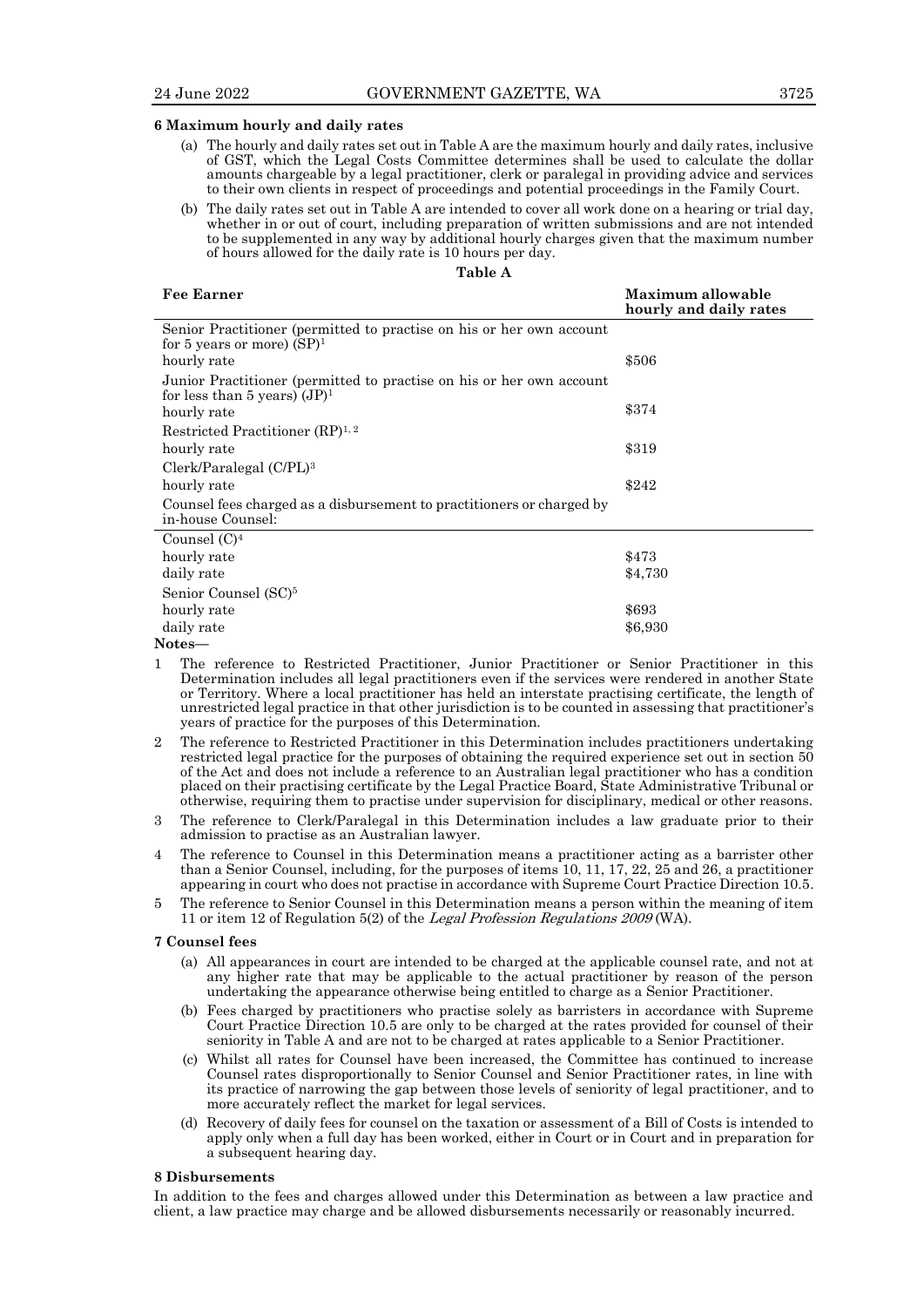# **9 Travel**

- (a) For the purposes of this Determination, minor travel means incidental travel associated with attendance at court for a hearing where that travel is of a minor duration. Examples of minor travel include, but are not limited to—
	- (1) a practitioner walking from their usual place of business to a court;
	- (2) a practitioner walking from a carpark to a court; or
	- (3) a practitioner walking or taking public transport from one centrally located court to another centrally located court.
- (b) As between a law practice and its own client, time spent travelling by a law practice, other than minor travel, is to be charged at no more than one half of the rates set out in Table A, with a maximum of 8 hours in any one day.
- (c) In making its decision in this Determination, the Committee has taken note of the Law Society of Western Australia's Standard Costs Agreement, which contains a provision that a law practice will charge travel at 50% of the agreed hourly rates.
- (d) The Legal Costs Committee has also considered an informal policy of the Legal Profession Complaints Committee that travel should not ordinarily be charged at a rate of more than 50% of a law practice's normal hourly charge-out rate.
- (e) Whilst the Legal Costs Committee recognises that during a travel period a law practice may not necessarily utilise legal skill and knowledge, there is a recognition of a loss of opportunity for the time spent travelling.
- (f) The Legal Costs Committee notes that, having regard to the above—
	- (1) it is the responsibility of a law practice to allocate the cost of time spent on travel fairly and reasonably where the travel is necessary to service more than one client on the day of travel; and
	- (2) whilst nothing contained in this Determination prevents a law practice from charging time spent on a client matter or client matters in the course of travel (air travel by way of example), the law practice is not entitled to charge a client or clients for both time spent on a client matter (regardless of whether that time relates to the client for whom the travel is being undertaken) and the amount allowed for travel under this determination.

#### **10 Costs**

Unless a practitioner has made a written agreement as to costs with a client under the provisions of section 282 of the Act, the costs of or in relation to a party to an action or other proceeding (inclusive of GST and Counsel fees but exclusive of other disbursements) in the Family Court are payable by a party to that party's own legal practitioner, but shall not exceed an amount calculated at the hourly rates in this Determination.

———————————

Made by the Legal Costs Committee on 8 June 2022**.**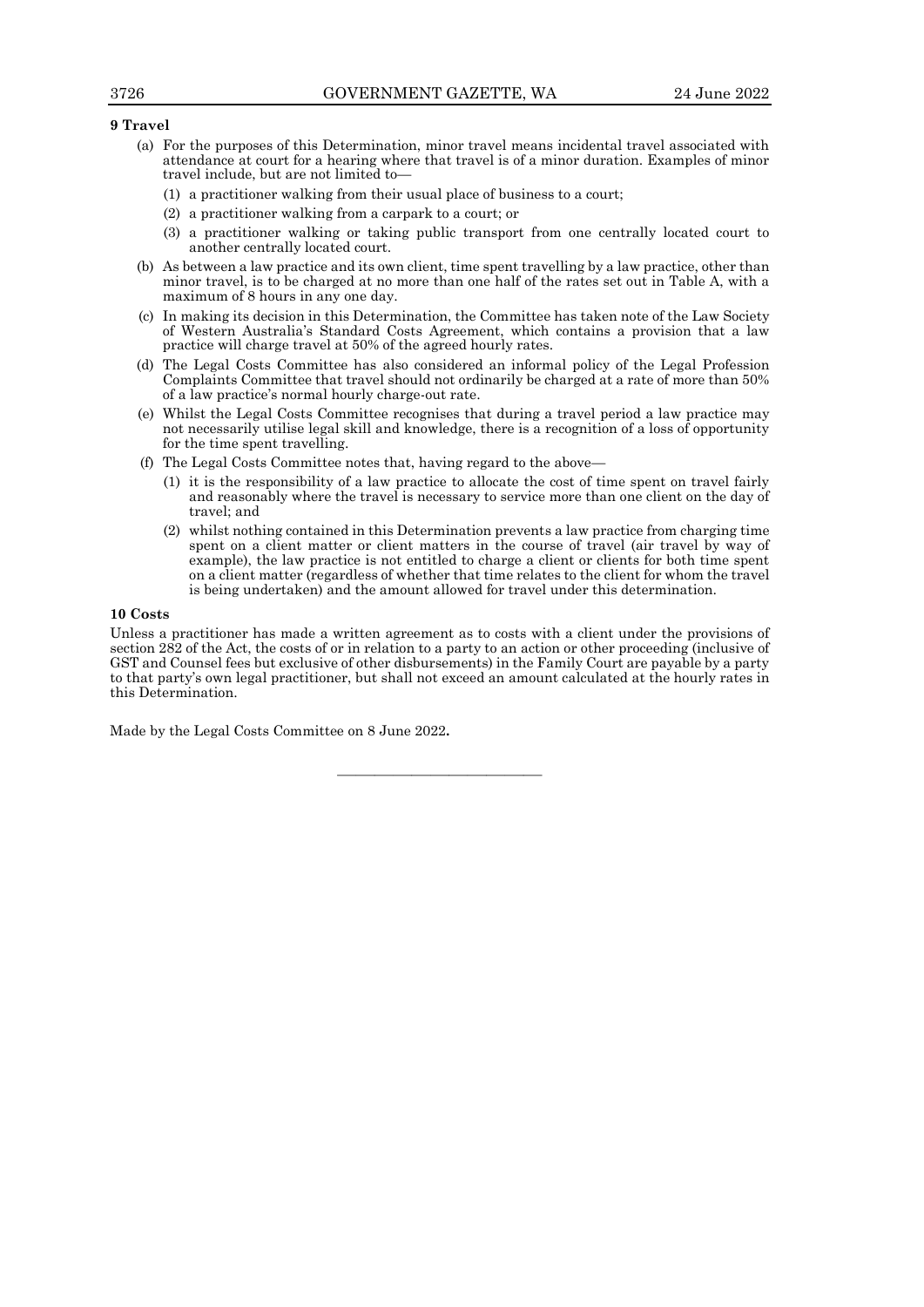# **LEGAL PROFESSION ACT 2008**

# **LEGAL PROFESSION (MAGISTRATES COURT) (FAMILY LAW) REPORT 2022**

Made by the Legal Costs Committee under Division 5 of Part 10 of the Legal Profession Act <sup>2008</sup> (**Act**).

#### **PART 1—PRELIMINARY**

#### **1 Citation**

- (a) This Report may be cited as the Legal Profession (Magistrates Court) (Family Law) Report 2022.
- (b) The Determination set out in the Schedule to this Report is referred to in this Report as the Legal Profession (Magistrates Court) (Family Law) Determination 2022.

# **PART 2—NOTICE AND INQUIRIES**

# **2 Notice under section 278 of the Act**

The Legal Costs Committee has complied with the notice provisions of section 278 of the Act.

#### **3 Inquiries and submissions under section 277 of the Act**

Before making the Legal Profession (Magistrates Court) (Family Law) Determination 2022 the Legal Costs Committee—

- (a) reviewed all submissions received as a result of the notice given under section 278 of the Act including those made by The Law Society of Western Australia (Inc) and the Family Law Practitioners Association of Western Australia;
- (b) considered the comments and suggestions made at a seminar with members of the legal profession held on 2 February 2022;
- (c) consulted with the Family Court of Western Australia;
- (d) reviewed the Legal Practitioners (Magistrates Court) (Family Law) Determination 2020<sup>1</sup>; and
- (e) had regard to relevant provisions of the Family Law Rules 2004.

#### **PART 3—REPORT OF LEGAL COSTS COMMITTEE'S CONCLUSIONS**

# **4 Maximum hourly and daily rates changed—scale of costs**

(a) The Legal Costs Committee has determined that as a consequence of the information gained from the inquiries, the submissions described in clause 3, and having regard to the provisions of the Family Law Rules 2004—

(1) it is unnecessary as at the date of this Report to recommend the implementation of a scale of fees for family law work done in the Magistrates Court of Western Australia in respect of party/party costs; but

(2) it is appropriate to determine a scale of fees applicable to the work of legal practitioners, clerks and paralegals in, and in connection with for family law work done in the Magistrates Court of Western Australia on a legal practitioner/client basis; and

(3) it is appropriate to continue to adopt the same hourly and daily rates (inclusive of GST) set out in Table A of the Legal Profession (Family Court of Western Australia) Determination 2022 to be published on or about the same date as this Report and Determination, as the hourly and daily rates applicable to legal practitioners and clerks/paralegals for family law work done in the Magistrates Court of Western Australia, as set out in Table A in the Legal Profession (Magistrates Court) (Family Law) Determination 2022.

(b) The recommendations of the Legal Costs Committee are not intended to override the entitlement of a legal practitioner to make a written agreement as to costs with a client under the Act.

————

CLARE THOMPSON SC Chair JANICE DUDLEY Member MATTHEW CURWOOD SC Member CRAIG MCKIE Member ANNETTE MORGAN Member GREG RICKIE Member

<sup>&</sup>lt;sup>1</sup> Published in Gazette 18 June 2020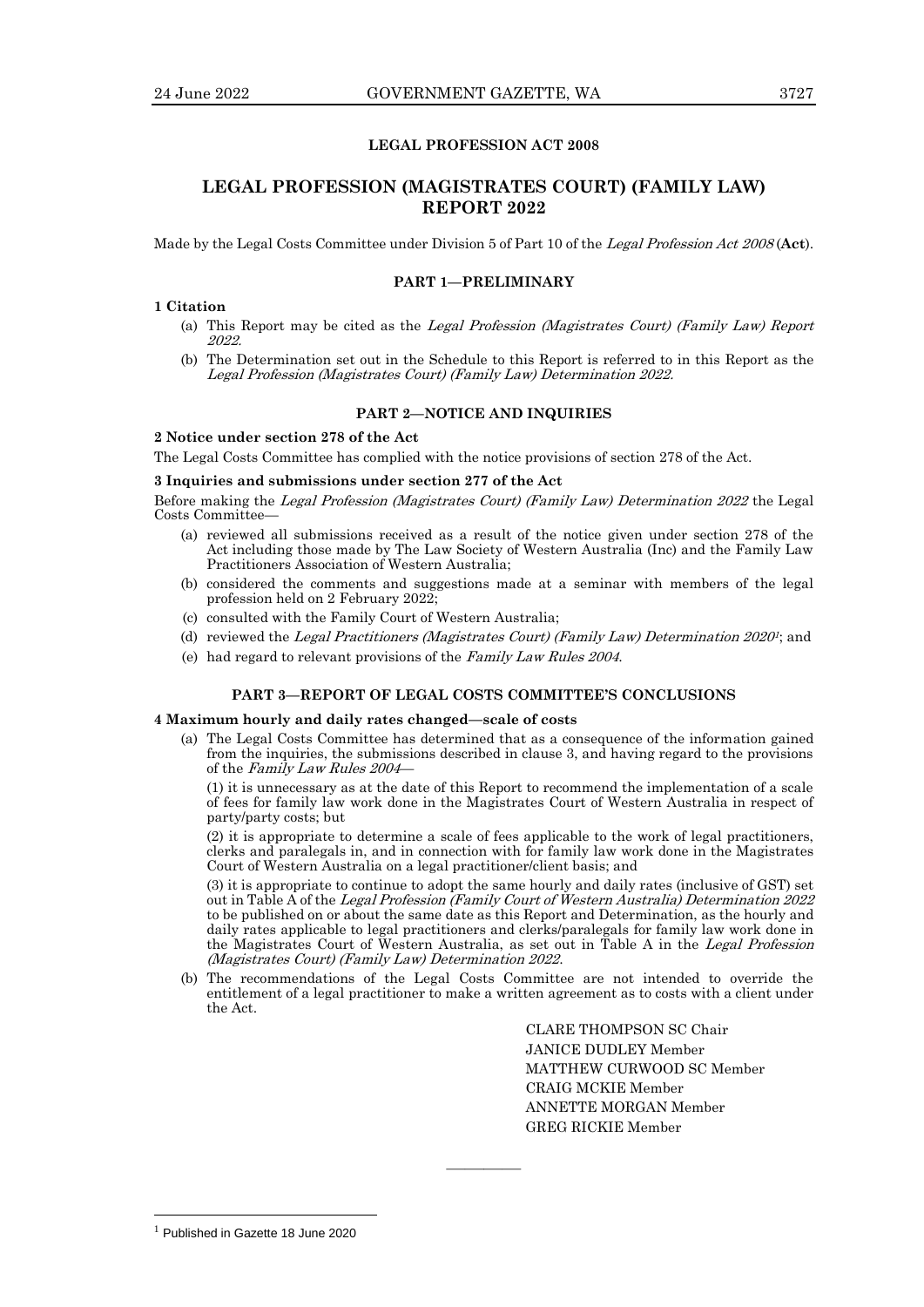# **Schedule**

# LEGAL PROFESSION ACT 2008

#### **LEGAL PROFESSION (MAGISTRATES COURT) (FAMILY LAW) DETERMINATION 2022**

Made by the Legal Costs Committee under section 275 of the Legal Profession Act <sup>2008</sup> (**Act**).

#### **1 Citation**

This Determination may be cited as the Legal Profession (Magistrates Court) (Family Law) Determination 2022.

# **2 Commencement**

This Determination comes into operation on 1 July 2022.

#### **3 Application**

This Determination applies to the remuneration of legal practitioners, clerks and paralegals in respect of advice given by legal practitioners in or for the purposes of family law proceedings before a Magistrate in Western Australia, whether in the Magistrates Court at 150 Terrace Road, Perth or in the Magistrates Court of Western Australia sitting anywhere within the State of Western Australia.

#### **4 No minimum charge**

In no respect is this Determination to be seen as providing a minimum charge for any work.

#### **5 Increase generally**

- (a) The Committee is of the view that increases in the cost of practice over the past several years have justified an increase in the rates in Table A.
- (b) The Committee made no general increase in the 2020 review as a result of the uncertain economic climate at that time due to the COVID-19 pandemic. Given the economic picture in 2022 is more positive, and the fact that rate rises have been modest for the past decade, the Committee determined it was appropriate to include a general increase.
- (c) In making its decision, the Committee is particularly cognisant of the increased costs to law practices occasioned by the purchase of technology and training to enable legal practitioners and staff to work remotely, and investments made by law practices in staff well-being initiatives.
- (d) Other costs incurred by law practices as a result of the COVID-19 pandemic, for example the purchase of sanitiser, masks, rapid antigen tests and other similar measures, are intended to be covered by the rates in this Determination and are not properly chargeable to clients as disbursements.
- (e) The increase in the rates in this Determination are not uniform but have been calculated, generally, on the basis of a 5% increase, with a rounding so that each amount is divisible by 11 in accordance with the long-standing policy of the Committee.

#### **6 Maximum hourly and daily rates**

- (a) The hourly and daily rates set out in Table A are the maximum hourly and daily rates, inclusive of GST, which the Legal Costs Committee determines shall be used to calculate the dollar amounts chargeable by a legal practitioner, clerk or paralegal in providing advice and services to their own clients in respect of family law proceedings and potential proceedings before a Magistrate in Western Australia, whether in the Magistrates Court at 150 Terrace Road, Perth or in the Magistrates Court of Western Australia sitting anywhere within the State of Western Australia.
- (b) The daily rates set out in Table A are intended to cover all work done on a hearing or trial day, whether in or out of court, including preparation of written submissions and are not intended to be supplemented in any way by additional hourly charges given that the maximum number of hours allowed for the daily rate is 10 hours per day.

| rable |  |
|-------|--|
|-------|--|

| <b>Fee Earner</b>                                                                                     | Maximum allowable<br>hourly and daily rates |
|-------------------------------------------------------------------------------------------------------|---------------------------------------------|
| Senior Practitioner (permitted to practise on his or her own account<br>for 5 years or more) $(SP)^1$ |                                             |
| hourly rate                                                                                           | \$506                                       |
| Junior Practitioner (permitted to practise on his or her own account                                  |                                             |
| for less than 5 years) $(JP)^1$<br>hourly rate                                                        | \$374                                       |
| Restricted Practitioner $(RP)^{1,2}$                                                                  |                                             |
| hourly rate                                                                                           | \$319                                       |
| $Clerk/Paralegal (C/PL)^3$                                                                            |                                             |
| hourly rate                                                                                           | \$242                                       |
| Counsel fees charged as a disbursement to practitioners or charged<br>by in-house Counsel:            |                                             |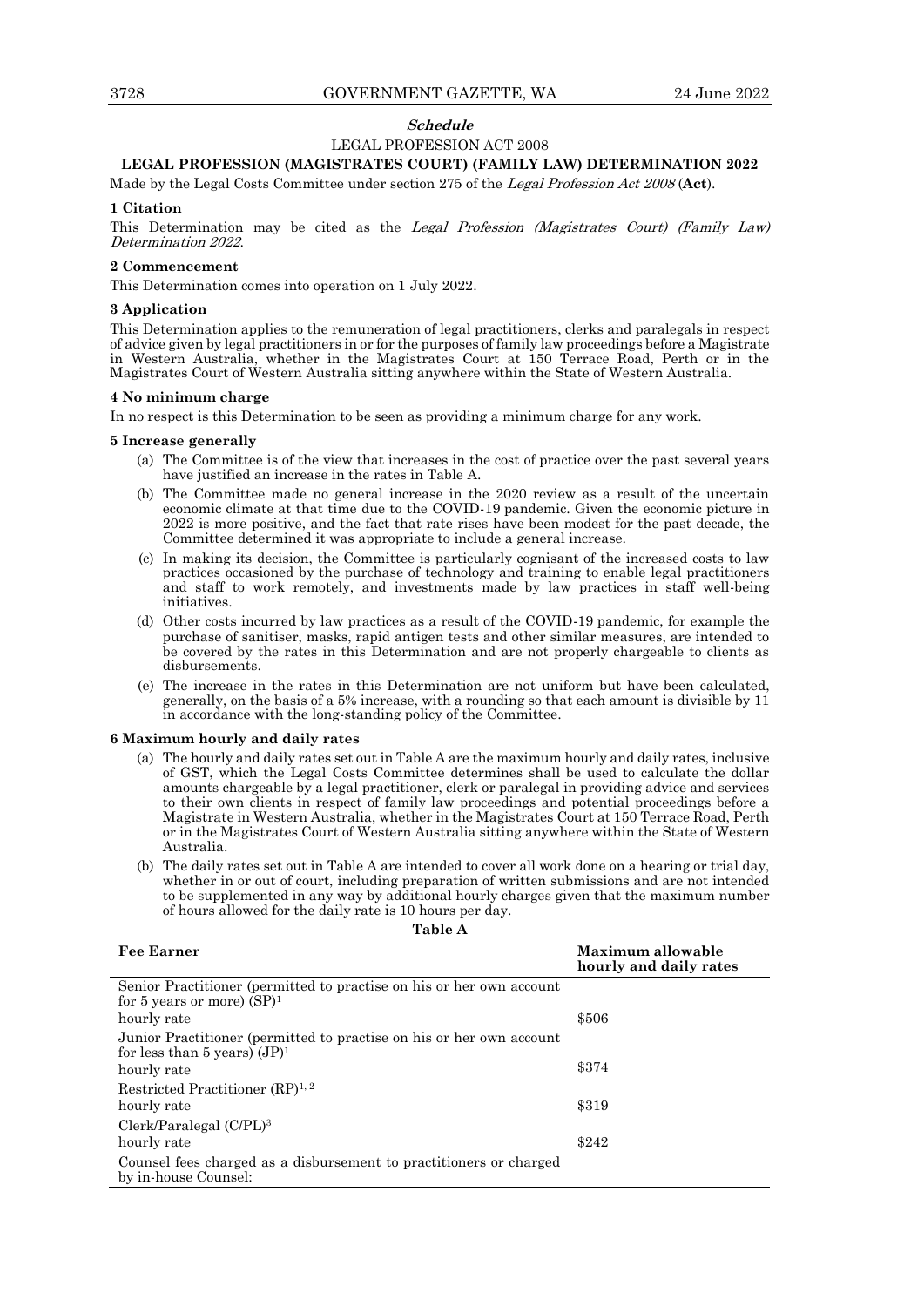| Counsel $(C)^4$                  |         |
|----------------------------------|---------|
| hourly rate                      | \$473   |
| daily rate                       | \$4,730 |
| Senior Counsel (SC) <sup>5</sup> |         |
| hourly rate                      | \$693   |
| daily rate                       | \$6,930 |
|                                  |         |

- **Notes—**
- 1 The reference to Restricted Practitioner, Junior Practitioner or Senior Practitioner in this Determination includes all legal practitioners even if the services were rendered in another State or Territory. Where a local practitioner has held an interstate practising certificate, the length of unrestricted legal practice in that other jurisdiction is to be counted in assessing that practitioner's years of practice for the purposes of this Determination.
- 2 The reference to Restricted Practitioner in this Determination includes practitioners undertaking restricted legal practice for the purposes of obtaining the required experience set out in section 50 of the Act and does not include a reference to an Australian legal practitioner who has a condition placed on their practising certificate by the Legal Practice Board, State Administrative Tribunal or otherwise, requiring them to practise under supervision for disciplinary, medical or other reasons.
- 3 The reference to Clerk/Paralegal in this Determination includes a law graduate prior to their admission to practise as an Australian lawyer.
- 4 The reference to Counsel in this Determination means a practitioner acting as a barrister other than a Senior Counsel, including, for the purposes of items 10, 11, 17, 22, 25 and 26, a practitioner appearing in court who does not practise in accordance with Supreme Court Practice Direction 10.5.
- 5 The reference to Senior Counsel in this Determination means a person within the meaning of item 11 or item 12 of Regulation 5(2) of the Legal Profession Regulations <sup>2009</sup>(WA).

#### **7 Restricted Practitioners**

Clause 5 of the Legal Profession (Family Court of Western Australia) Determination <sup>2022</sup> applies to this Determination.

#### **8 Disbursements**

Clause 6 of the Legal Profession (Family Court of Western Australia) Determination <sup>2022</sup> applies to this Determination.

#### **9 Counsel fees**

Clause 7 of the Legal Profession (Family Court of Western Australia) Determination <sup>2022</sup> applies to this Determination.

#### **10 Travel**

Clause 9 of the Legal Profession (Family Court of Western Australia) Determination <sup>2022</sup> applies to this Determination.

#### **11 Costs**

Unless a practitioner has made a written agreement as to costs with a client under the provisions of section 282 of the Act, the costs of or in relation to a party to a family law proceeding (inclusive of GST and Counsel fees but exclusive of other disbursements) in the Magistrates Court of Western Australia, whether in the Magistrates Court at 150 Terrace Road, Perth or sitting anywhere within the State of Western Australia, are payable by a party to that party's own legal practitioner, but shall not exceed an amount calculated at the hourly rates in this Determination.

Made by the Legal Costs Committee on 8 June 2022.

# **LEGAL PROFESSION ACT 2008**

————————————————————

# **LEGAL PROFESSION (MAGISTRATES COURT) (CIVIL) REPORT 2022**

Made by the Legal Costs Committee under Division 5 of Part 10 of the Legal Profession Act <sup>2008</sup> (**LP Act**).

#### **PART 1—PRELIMINARY**

#### **1 Citation**

- (a) This Report may be cited as the Legal Profession (Magistrates Court) (Civil) Report 2022.
- (b) The Determination set out in the Schedule to this Report is referred to in this Report as the Legal Profession (Magistrates Court) (Civil) Determination 2022.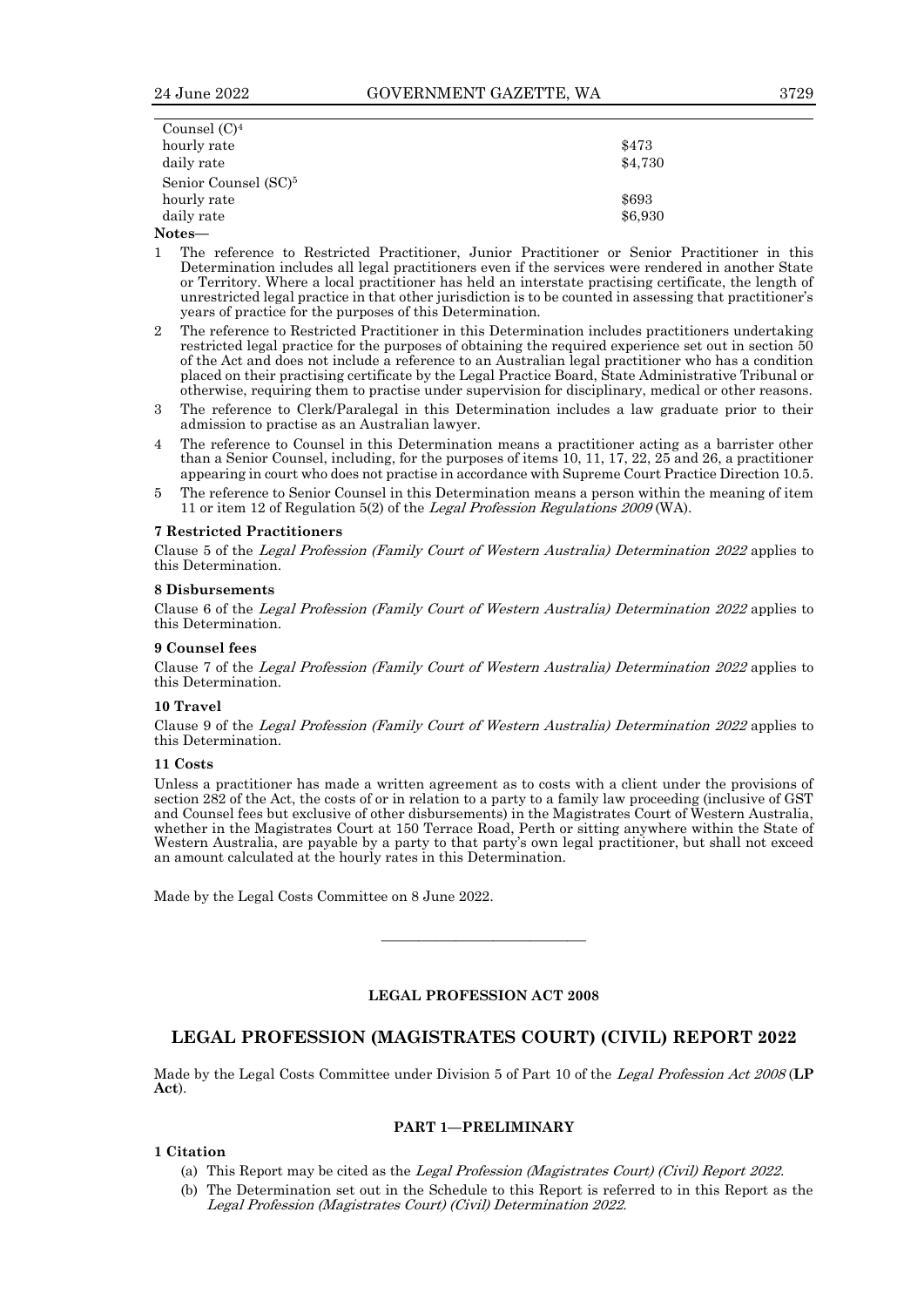# **PART 2—NOTICE AND INQUIRIES**

# **2 Notice under section 278 of the Act**

The Legal Costs Committee (**Committee**) has complied with the notice provisions of section 278 of the Act.

#### **3 Inquiries and submissions under section 277 of the Act**

Before making the Legal Profession (Magistrates Court) (Civil) Determination 2022 the Committee—

- (a) reviewed the submissions received as a result of the notice given under section 278 of the Act;
- (b) consulted with the Magistrates Court of Western Australia;
- (c) reviewed the Legal Practitioners (Magistrates Court) (Civil) Determination (No. 2) 2020<sup>1</sup>;
- (d) considered the comments and suggestions made at a seminar with members of the legal profession held on 2 February 2022; and
- (e) had regard to relevant provisions of the Magistrates Court Act <sup>2004</sup> and the Magistrates Court (Civil Proceedings) Act 2004, and in particular notes section 13(1) of that Act, which sets out the guiding principles for the conduct of civil proceedings in the Court.

### **PART 3—REPORT OF LEGAL COSTS COMMITTEE'S CONCLUSIONS**

# **4 Maximum hourly and daily rates changed—scale of costs amended**

- (a) The information gained as a result of the inquiries and submissions described in clause 3 satisfied the Committee that having regard to the provisions of the *Magistrates Court Act 2004* and the Magistrates Court (Civil Proceedings) Act <sup>2004</sup>, it remains appropriate to determine hourly and daily rates and a scale of costs for legal work applicable to civil proceedings in the Magistrates Court.
- (b) It is the recommendation of the Committee that—
	- (1) as a result of the inquiries and submissions described in clause 3;
	- (2) having considered the impact of relevant Australian Bureau of Statistics data; and
	- (3) taking into account the incidental administrative implications of the calculation of the Goods and Services Tax,

the hourly and daily rates referred to in subclause 4(a) be varied from the hourly and daily rates used in the Legal Practitioners (Magistrates Court) (Civil) Determination (No. 2) 2020. Those amended rates are set out in Table A of the Legal Profession (Magistrates Court) (Civil) Determination 2022.

- (c) The Committee has concluded that the matters set out in section 13(1) of the Magistrates Court (Civil Proceedings) Act  $2004$  properly informs the approach to the recovery of costs recommended in Legal Profession (Magistrates Court) (Civil) Determination 2020. In particular the Committee notes—
	- (1) the Magistrates Court is not a court of pleadings;
	- (2) there are substantial differences in practice and procedure between the Magistrates Court and other civil courts in this State;
	- (3) it is intended that the Magistrates Court be a low cost jurisdiction;
	- (4) actions where the quantum is less than \$10,000 do not attract an entitlement to party/party costs, without a special costs order; and
	- (5) the monetary jurisdiction of the Magistrates Court is presently \$75,000.
- (d) Having regard to the information gained as a result of the inquiries and submissions described in clause 3, the Committee has concluded it remains appropriate to—
	- (1) order the scale to reflect the procedures utilised in the Magistrates Court and the flow of litigation:
	- (2) maintain consistency where practicable with the format of the Legal Profession (Supreme and District Courts) (Contentious Business) Determination 2022; and
	- (3) provide for hourly and daily rates applicable to Counsel and Senior Counsel.
- (e) It is the recommendation of the Committee as a result of the inquiries and submissions described in clause 3, the scale of costs be varied in the manner set out in Table B of the Legal Profession (Magistrates Court) (Civil) Determination 2022.
- (f) The Committee intends, because the Determination sets maximum hourly and daily rates and amounts and allowances that must not be exceeded, that the hourly and daily rates in Table A and the scale of costs in Table B will apply in circumstances requiring the determination of allowable and other costs in the minor cases procedure of the Magistrates Court.
- (g) The Committee intends that the Determination shall apply to all civil proceedings dealt with in the Magistrates Court, including civil jurisdiction conferred on the Court by a written law, including, for example, the *Dividing Fences Act 1961* and the *Restraining Orders Act 1997*.
- (h) The recommendations of the Committee are not intended to override any entitlement of a law practice to make a written agreement as to costs with a client under the Act or any similar legislation.

<sup>&</sup>lt;sup>1</sup> Published in Gazette 30 October 2020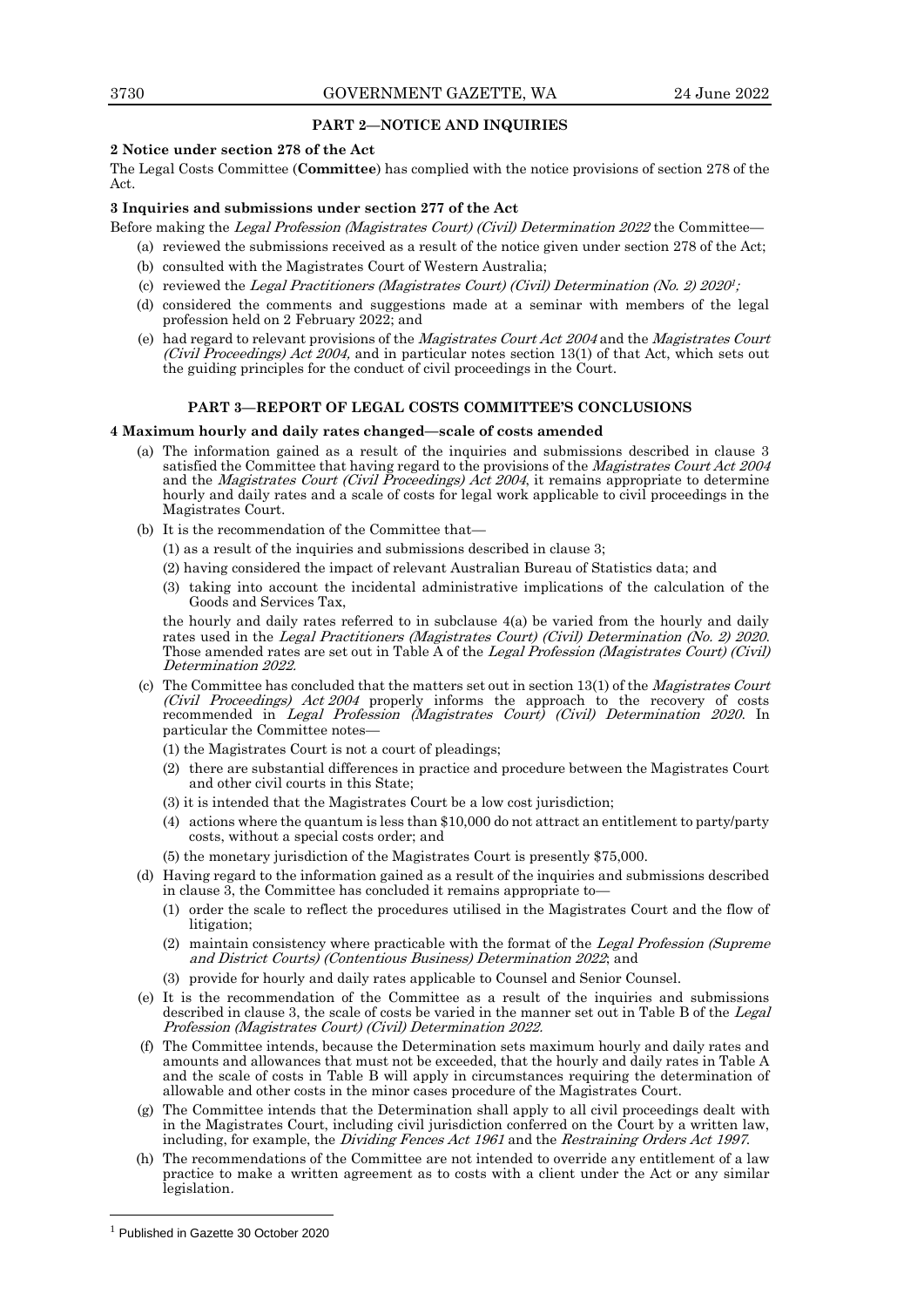CLARE THOMPSON SC Chair JANICE DUDLEY Member MATTHEW CURWOOD SC Member CRAIG MCKIE Member ANNETTE MORGAN Member GREG RICKIE Member

**Schedule** LEGAL PROFESSION ACT 2008

————

# **LEGAL PROFESSION (MAGISTRATES COURT) (CIVIL) DETERMINATION 2022**

Made by the Legal Costs Committee under section 275 of the Legal Profession Act <sup>2008</sup> (**LP Act**).

#### **1 Citation**

This Determination may be cited as the Legal Profession (Magistrates Court) (Civil) Determination 2022.

#### **2 Commencement**

This Determination comes into operation on 1 July 2022.

#### **3 Application**

- (a) This Determination applies to the remuneration of legal practitioners, clerks and paralegals in respect of advice given by legal practitioners in or for the purposes of civil proceedings before the Magistrates Court.
- (b) This Determination does not apply to the remuneration of legal practitioners based on costs incurred in respect of business carried out before the commencement of this Determination.

#### **4 Definitions**

In this Determination—

**Act** means the Magistrates Court (Civil Proceedings) Act 2004, as amended from time to time; and **Rules** means the Magistrates Court (Civil Proceedings) Rules 2005, as amended from time to time.

#### **5 No minimum charge**

In no respect is this Determination to be seen as providing a minimum charge for any work other than the items referred to in clause 5. For example, item 2(c) provides for \$3,344 for the work involved. The figure of \$3,344 is a maximum, but on taxation less than \$3,344 might be allowed. Where there is a set cost or time or level of fee earner indicated, the purpose is to indicate to the Assessing Officer what reasonably may be expected in most cases.

#### **6 Fixed items**

Some items in this Determination have been fixed without any indication of how these items have been calculated. These items are 1, 2(a), 2(b), 4(a), 11(a), 12(c), 17(a)(2), 17(b), 18(a), 20 and 21. These have been fixed because, based on past practices, the Court staff require a fixed figure when completing the form of Entry of Judgment by Default and the like.

#### **7 Time estimates**

The reason for stating the number of hours estimated to be necessary to perform each of the items of work described in this Determination is to provide guidance to the Court when dealing with the question of costs so that the Court has some idea how much time is reasonably necessary to perform work in most cases. For example, in item 15(a), which relates to preparation for trial or getting up a case for trial by Counsel, the time indicated is that which can be expected in most cases. Some items reflect a number of hours that have been estimated so as to include work done with respect to the process of obtaining and considering evidence, documents, disclosures and the like, for example items 2(c), 4(b)-(d), 5, 7, 10 and 13. The hours referred to in this Determination will guide the Assessing Officer about the amount which should be allowed in a particular case.

#### **8 Counsel**

- (a) In items 14 and 15 of Table B, if independent counsel is not retained for the trial, this will be a factor to be considered by the Assessing Officer who might not then permit the full amount in the Determination for fee on brief under item 15(a), as well as a full getting up allowance under item 13. This is in line with the decisions of Commonwealth v Magriplis (1962) 3 FLR 47 and Washbourne v  $SEC(1992)$  8 WAR 188.
- (b) All appearances allowed for in items 10, 15 and 22 of Table B are intended to be charged at the applicable counsel rate, and not at any higher rate that may be applicable to the actual practitioner by reason of the person undertaking the appearance otherwise being entitled to charge as a Senior Practitioner.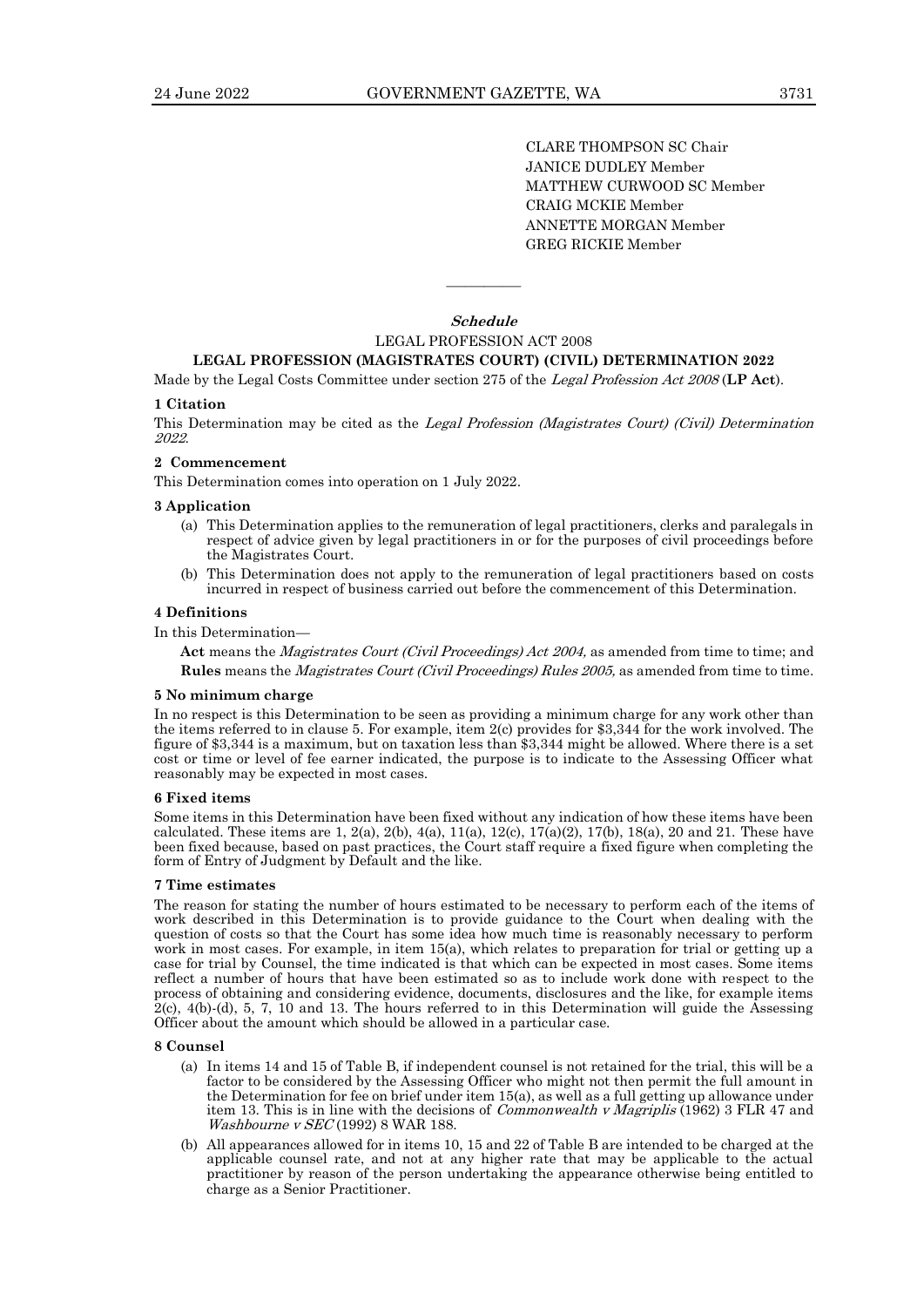- (c) In this Determination a change has been made to item 15(i) of Table B to correct the anomaly in previous Determinations by which Senior Practitioner rates were recoverable for attendance on a reserved judgment.
- (d) Fees charged by practitioners who practise solely as barristers in accordance with Supreme Court Practice Direction 10.5 are only to be charged at the rates provided for counsel of their seniority in Table A and are not to be charged at rates applicable to a Senior Practitioner.
- (e) Recovery of daily fees for counsel on the taxation or assessment of a Bill of Costs is intended to apply only when a full day has been worked, either in Court or in Court and in preparation for a subsequent hearing day.

#### **9 Settled proceedings**

It is intended that item 13 should apply even if there is no trial. Therefore, if the case is settled before trial and the law practice can demonstrate that preparation for trial was carried out, costs may be recovered for that work and allowed on an assessment of costs.

#### **10 Restricted Practitioner category**

The amendments brought in by the Legal Profession (Magistrates Court) (Civil) Determination 2016 remain in effect, other than clause 10(e) of that Determination.

#### **11 Increase generally**

- (a) The Committee is of the view that increases in the cost of practice over the past several years have justified an increase in the rates in Table A and Table B.
- (b) The Committee made no general increase in the 2020 review as a result of the uncertain economic climate at that time due to the COVID-19 pandemic. Given the economic picture in 2022 is more positive, and the fact that rate rises have been modest for the past decade, the Committee determined it was appropriate to include a general increase.
- (c) In making its decision, the Committee is particularly cognisant of the increased costs to law practices occasioned by the purchase of technology and training to enable legal practitioners and staff to work remotely, and investments made by law practices in staff well-being initiatives.
- (d) Other costs incurred by law practices as a result of the COVID-19 pandemic, for example the purchase of sanitiser, masks, rapid antigen tests and other similar measures, are intended to be covered by the rates in this Determination and are not properly chargeable to clients as disbursements.
- (e) The increase in the rates in this Determination are not uniform but have been calculated, generally, on the basis of a 5% increase, with a rounding so that each amount is divisible by 11 in accordance with the long-standing policy of the Committee.

#### **12 Maximum hourly and daily rates**

- (a) The hourly and daily rates set out in Table A are the maximum hourly and daily rates, inclusive of GST, which the Committee determines shall be used to calculate the dollar amounts set out in Table B. Except for certain items, each item in this Determination specifies a dollar amount with reference to the fee earner.
- (b) The rates referred to in paragraph (a) were ascertained in the manner set out in clause 4 of the Legal Profession (Magistrates Court) (Civil) Report 2022.
- (c) The daily rates set out in Table A are intended to cover all work done on a hearing or trial day whether in or out of court including preparation of written submissions and are not intended to be supplemented in any way by additional hourly charges given that the maximum number of hours allowed for the daily rate is 10 hours per day.
- (d) The items in Table B are not intended to be calculated on the basis of a minimum 6 minute unit.

| Table A                                                                                                 |                                                |  |  |
|---------------------------------------------------------------------------------------------------------|------------------------------------------------|--|--|
| <b>Fee Earner</b>                                                                                       | Maximum<br>allowable<br>hourly and daily rates |  |  |
| Senior Practitioner (permitted to practise on his or her own account<br>for 5 years or more) $(SP)^1$   |                                                |  |  |
| hourly rate                                                                                             | \$429                                          |  |  |
| Junior Practitioner (permitted to practise on his or her own account<br>for less than 5 years) $(JP)^1$ |                                                |  |  |
| hourly rate                                                                                             | \$341                                          |  |  |
| Restricted Practitioner $(RP)^{1,2}$                                                                    |                                                |  |  |
| hourly rate                                                                                             | \$242                                          |  |  |
| $Clerk/Paralegal (C/PL)^3$                                                                              |                                                |  |  |
| hourly rate                                                                                             | \$165                                          |  |  |
| Counsel fees charged as a disbursement to practitioners or charged<br>by in-house Counsel:              |                                                |  |  |
| Counsel $(C)^4$                                                                                         |                                                |  |  |
| hourly rate                                                                                             | \$385                                          |  |  |
| daily rate                                                                                              | \$3,850                                        |  |  |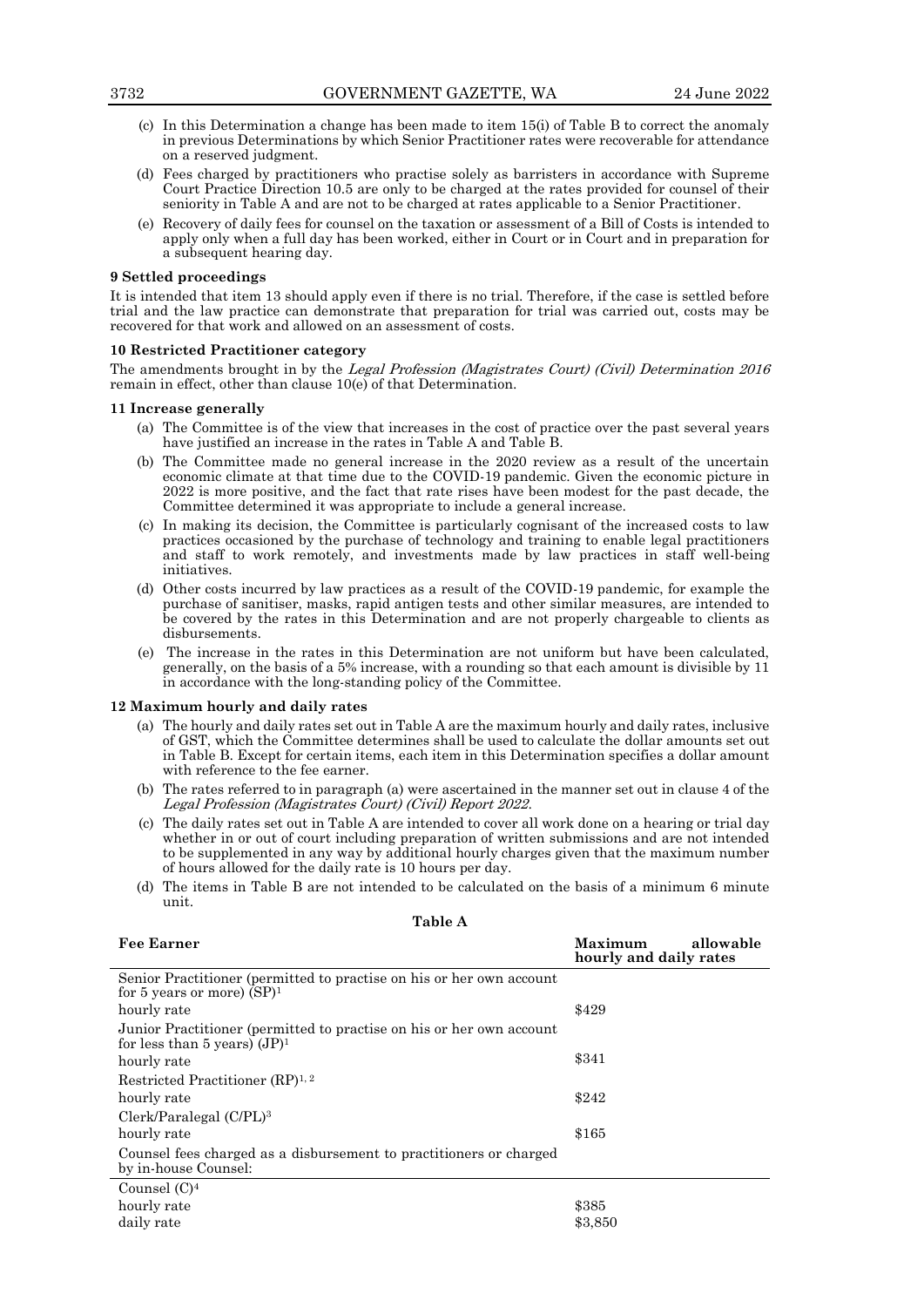| Senior Counsel (SC) <sup>5</sup> |         |
|----------------------------------|---------|
| hourly rate                      | \$550   |
| daily rate                       | \$5,500 |
| $J_{\alpha+\alpha\alpha}$        |         |

**Notes—**

- 1 The reference to Restricted Practitioner, Junior Practitioner or Senior Practitioner in this Determination includes all legal practitioners even if the services were rendered in another State or Territory. Where a local practitioner has held an interstate practising certificate, the length of unrestricted legal practice in that other jurisdiction is to be counted in assessing that practitioner's years of practice for the purposes of this Determination.
- 2 The reference to Restricted Practitioner in this Determination includes practitioners undertaking restricted legal practice for the purposes of obtaining the required experience set out in section 50 of the Act and does not include a reference to an Australian legal practitioner who has a condition placed on their practising certificate by the Legal Practice Board, State Administrative Tribunal or otherwise, requiring them to practise under supervision for disciplinary, medical or other reasons.
- 3 The reference to Clerk/Paralegal in this Determination includes a law graduate prior to their admission to practise as an Australian lawyer.
- 4 The reference to Counsel in this Determination means a practitioner acting as a barrister other than a Senior Counsel, including, for the purposes of items 10, 11, 17, 22, 25 and 26, a practitioner appearing in court who does not practise in accordance with Supreme Court Practice Direction 10.5.
- 5 The reference to Senior Counsel in this Determination means a person within the meaning of item 11 or item 12 of Regulation 5(2) of the Legal Profession Regulations <sup>2009</sup>(WA).

#### **13 Costs**

(a) Subject to the provisions of the LP Act permitting a law practice to make a written agreement as to costs with a client, the costs of or in relation to a party to an action or other proceeding (inclusive of GST and counsel fees, but exclusive of other disbursements)—

(1) recoverable by one party from another party; or

(2) payable by a party to that party's own law practice,

shall not exceed the amounts set out in Table B except as otherwise provided in item 25 of Table B.

- (b) Allowances made under item 25 of Table B are only to be awarded as between a law practice and its client, and not between party and party unless the Court otherwise orders. The item is not intended to be used to claim increased allowances for items which should properly fit into another item in the Determination, for example item 10.
- (c) The Committee notes the impact of the decision in Rodwell v Hutchinson [2010] WASCA 197, and so no allowance is made in this Determination for an award of indemnity costs.
- (d) The Committee notes the comments of the court in Defendi v Eden Hill Plasterers [2008] WASCA 269 at [7] as to the importance of the proportionality principle in litigation in this Court, which arises in respect to all costs incurred in the Magistrates Court.

| <b>Item</b>      |                                                                                                                                                                                                                                                                                               | Time                                         | Fee<br><b>Earner</b> | \$                                  |
|------------------|-----------------------------------------------------------------------------------------------------------------------------------------------------------------------------------------------------------------------------------------------------------------------------------------------|----------------------------------------------|----------------------|-------------------------------------|
| $\mathbf{1}$ .   | Letter of demand issued prior to proceedings                                                                                                                                                                                                                                                  |                                              |                      | 77                                  |
| 2.               | $Claim-$<br>(a) Claim, including instructions, but<br>excluding Statement of Claim<br>For each additional defendant<br>(b)<br>Statement of Claim including preparation<br>(c)<br>and lodgement                                                                                                | 8 hours                                      | <b>SP</b>            | 429<br>55<br>3,432                  |
| 3.               | Appointment of litigation guardian                                                                                                                                                                                                                                                            | 2 hours                                      | RP                   | 484                                 |
| $\overline{4}$ . | Response—<br>(a) Lodgement of a response to a claim<br>Statement of defence<br>(b)<br>Reply to defence<br>(c)<br>(d) Defence and counterclaim, including<br>instructions and statement of claim in the<br>counterclaim and all other necessary<br>documents<br>Defence to counterclaim<br>(e) | 8 hours<br>$1.5$ hours<br>8 hours<br>2 hours | SP<br>SP<br>SP<br>SP | 220<br>3,432<br>644<br>3,432<br>858 |
| 5.               | Third party claim, including instructions and<br>list of documents                                                                                                                                                                                                                            | 8 hours                                      | SP                   | 3,432                               |

**Table B Magistrates Court Civil Scale of Costs 2022**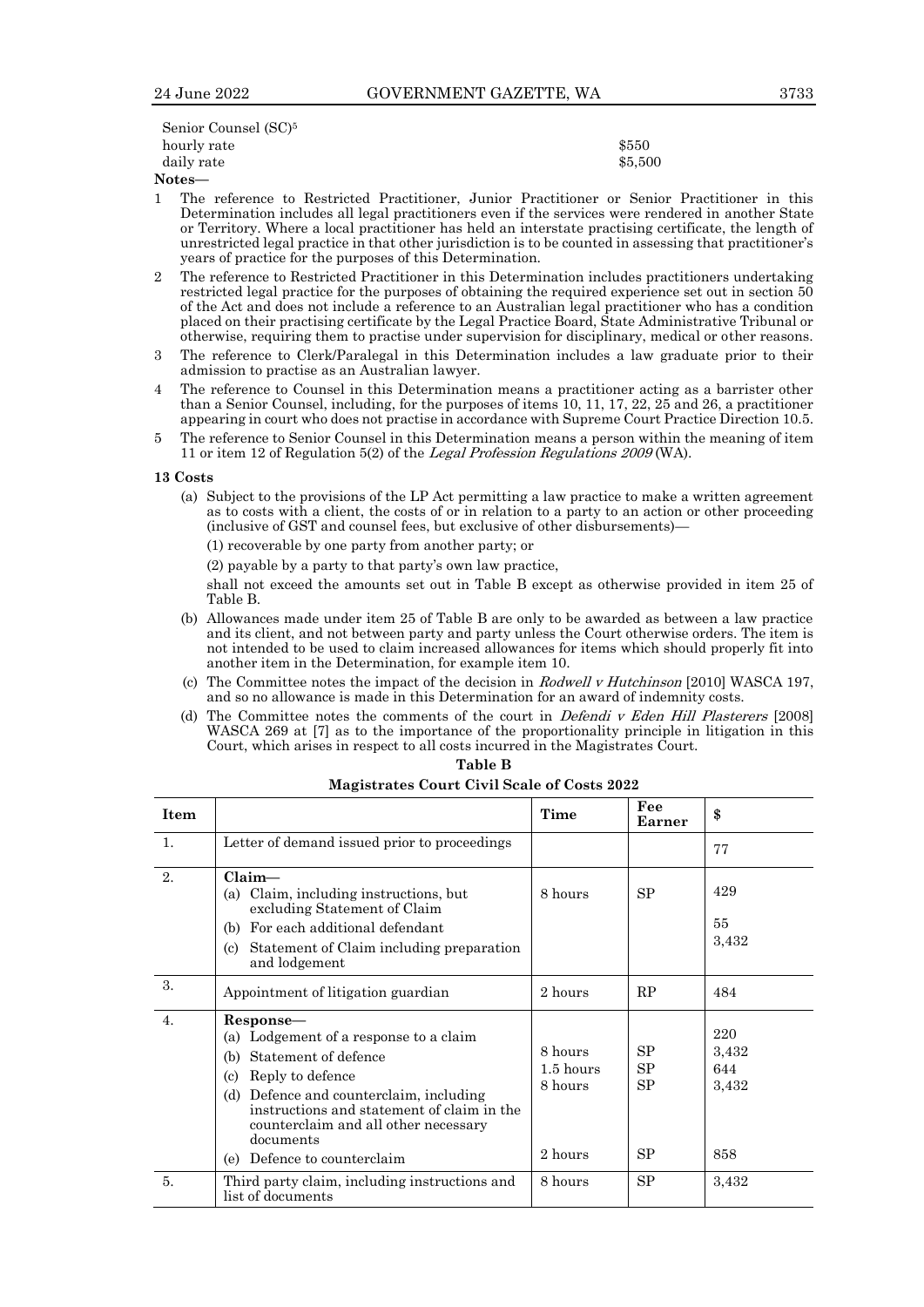| <b>Item</b> |                                                                                                                                                                                                                                                                                                                                                                                                                                                                                                                                                     | <b>Time</b>                                            | Fee<br>Earner                    | \$                                                           |
|-------------|-----------------------------------------------------------------------------------------------------------------------------------------------------------------------------------------------------------------------------------------------------------------------------------------------------------------------------------------------------------------------------------------------------------------------------------------------------------------------------------------------------------------------------------------------------|--------------------------------------------------------|----------------------------------|--------------------------------------------------------------|
| 6.          | Particulars-<br>(a) requesting particulars<br>(b) providing particulars                                                                                                                                                                                                                                                                                                                                                                                                                                                                             | 1 hour<br>2 hours                                      | J <sub>P</sub><br>J <sub>P</sub> | 341<br>682                                                   |
| 7.          | Disclosure-<br>(a) Providing informal disclosure under Rule<br>30A                                                                                                                                                                                                                                                                                                                                                                                                                                                                                  | 2 hours                                                | RP                               | 484                                                          |
|             | (b) Giving additional disclosure where<br>ordered by the Court or a Registrar                                                                                                                                                                                                                                                                                                                                                                                                                                                                       | 5 hours                                                | RP                               | 1,210                                                        |
| 8.          | Status conference-<br>Status conference conducted under rule 46 of<br>the Rules, including preparation, attendance<br>and reporting to client                                                                                                                                                                                                                                                                                                                                                                                                       | 1.5 hours                                              | <b>SP</b>                        | 644                                                          |
| 9.          | Interpleaders-<br>Interpleader proceedings-<br>(a) where uncontested<br>(b) where contested                                                                                                                                                                                                                                                                                                                                                                                                                                                         | 1 hour                                                 | J <sub>P</sub>                   | 341<br>An allowance<br>in accordance<br>with item 10         |
| 10.         | Application to the Court-<br>(a) Applications and responses to<br>applications including under Part 21 of<br>the Rules, including all documentation in<br>preparation for hearing, and hearing                                                                                                                                                                                                                                                                                                                                                      |                                                        |                                  | 3,150                                                        |
| 11.         | (b) Application for substituted service<br>(a) Application for entry of judgment of a                                                                                                                                                                                                                                                                                                                                                                                                                                                               | 2 hours                                                | JP                               | 682<br>165                                                   |
|             | liquidated sum by default without trial<br>(b) Application for and entry for judgment for<br>an unliquidated sum by default, including<br>preparation of Form 13 application and<br>affidavits and attendance at hearing if<br>required                                                                                                                                                                                                                                                                                                             | 3 hours                                                | J <sub>P</sub>                   | 1,023                                                        |
| 12.         | Offers of settlement, notices, practice<br>directions, applications, declarations,<br>memoranda, affidavits, certificates-<br>(a) Offers of settlement<br>(b) Acceptance of offer of settlement<br>Other notices and certificates referred to<br>$\left( \mathrm{c} \right)$<br>or required by the Act, Rules or<br>procedures of the Court, including<br>practice directions, not otherwise<br>specified in this Determination<br>(d) Preparation, lodgement and service of<br>affidavits and statutory declarations not<br>otherwise provided for | 2 hours<br>2 hours<br>per hour                         | SP<br><b>SP</b><br>SP            | 858<br>858<br>165<br>429                                     |
| 13.         | Preparation of case-<br>Preparation for trial, includes work<br>reasonably and necessarily undertaken prior<br>to commencement of proceedings                                                                                                                                                                                                                                                                                                                                                                                                       | 50 hours                                               | SP                               | 21,450                                                       |
| 14.         | Examination of witness before trial by a legal<br>practitioner, pursuant to an order                                                                                                                                                                                                                                                                                                                                                                                                                                                                |                                                        |                                  | An allowance<br>in accordance<br>with item<br>$15(e)$ or (f) |
| 15.         | Trial-<br>(a) Fee on brief for Counsel, i.e. half day trial<br>and preparation                                                                                                                                                                                                                                                                                                                                                                                                                                                                      | 2 days<br>preparation<br>$\frac{1}{2}$ day of<br>trial | $\mathcal{C}$                    | 9,625                                                        |
|             | (b) Allowance for second half day of trial                                                                                                                                                                                                                                                                                                                                                                                                                                                                                                          |                                                        | C                                | 1,925                                                        |
|             | (c) Fee on brief for Senior Counsel, i.e. half<br>day trial and preparation (where two or<br>more Counsel are certified for)                                                                                                                                                                                                                                                                                                                                                                                                                        | 2 days<br>preparation<br>$\frac{1}{2}$ day of<br>trial | <b>SC</b>                        | 13,750                                                       |
|             | (d) Allowance for second half day of trial for<br>Senior Counsel                                                                                                                                                                                                                                                                                                                                                                                                                                                                                    |                                                        | SC                               | 2,750                                                        |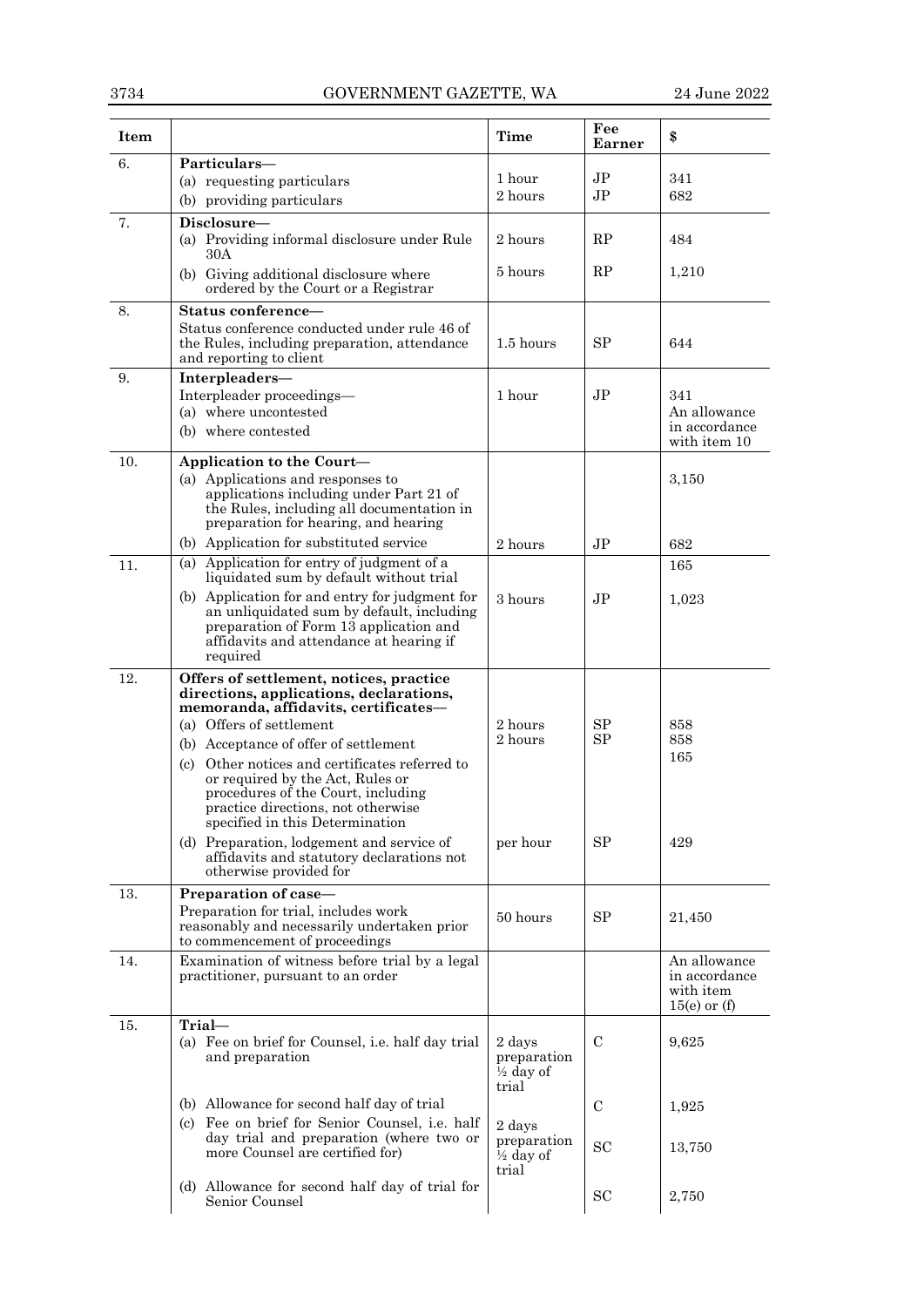| <b>Item</b> |                                                                                                                                                                                                          | Time        | Fee<br>Earner    | \$                                                       |
|-------------|----------------------------------------------------------------------------------------------------------------------------------------------------------------------------------------------------------|-------------|------------------|----------------------------------------------------------|
|             | Counsel fee for the second and each<br>(e)<br>successive day of hearing                                                                                                                                  |             | C                | 3,850                                                    |
|             | (f) Counsel fee for Senior Counsel for second<br>and each successive day of hearing                                                                                                                      |             | SC               | 5,500                                                    |
|             | (g) Instructing legal practitioner attending<br>trial                                                                                                                                                    | per hour    | JP/RP            |                                                          |
|             | (h) Clerk attending trial                                                                                                                                                                                | per hour    | C/PI.            |                                                          |
|             | <b>Note:</b> Subject to paragraphs $(a)$ — $(h)$ if—<br>$(1)$ the trial lasts less than 2 hours; or                                                                                                      |             |                  |                                                          |
|             | (2) the trial does not commence and settles<br>or adjourns on the day of the trial,                                                                                                                      |             |                  |                                                          |
|             | the Assessing Officer shall allow an amount<br>which is reasonable in the circumstances.                                                                                                                 |             |                  |                                                          |
|             | (i) Attending on reserved judgment,<br>including preparation, consideration of<br>reasons for decision and all necessary<br>work and attendances to obtain final<br>orders                               | per hour    | $\mathcal{C}$    |                                                          |
| 16.         | Pre-trial, mediation, conferrals, or other<br>conferences                                                                                                                                                |             |                  |                                                          |
|             | (a) where required by the Rules, practice<br>direction, order of the Court or legislation;                                                                                                               |             |                  |                                                          |
|             | (b) including informal conferences where<br>reasonably held after commencement of<br>proceedings; and                                                                                                    | per hour    | <b>SP</b>        |                                                          |
|             | (c) preparation reasonably undertaken for<br>the conferences described in paragraphs<br>$(a)$ and $(b)$ of this item.                                                                                    |             |                  |                                                          |
| 17.         | Judgments and orders-<br>(a) Settling and extracting judgment or order                                                                                                                                   |             |                  |                                                          |
|             | (1) with appointment                                                                                                                                                                                     | 1 hour      | RP               | 242<br>220                                               |
|             | (2) without appointment<br>(b) Request for certified copy of judgment or<br>order                                                                                                                        |             |                  | 165                                                      |
| 18.         | Enforcement-                                                                                                                                                                                             |             |                  |                                                          |
|             | (a) Execution                                                                                                                                                                                            | 3 hours     | RP               | 209                                                      |
|             | (b) If against land, an additional                                                                                                                                                                       |             |                  | 726                                                      |
| 19.         | Proceedings in court pursuant to Civil<br>Judgments Enforcement Act 2004 for the<br>following, including preparation-<br>(a) Means Inquiry<br>(b) Default Inquiry<br>(c) Suspension of enforcement order | $1.5$ hours | JP<br>RP<br>C/PL | 512<br>363<br>248                                        |
|             | application<br>(d) Application to cancel or amend an order                                                                                                                                               |             |                  |                                                          |
| 20.         | Registration of judgments-<br>Registration of judgments including those<br>under Service and Execution of Process<br>Act 1992 (Cth)                                                                      |             |                  | 220                                                      |
| 21.         | Assessment of costs including drawing<br>$b$ ill—                                                                                                                                                        |             |                  |                                                          |
|             | (a) Lodgement of bill of costs                                                                                                                                                                           |             | J <sub>P</sub>   | 66                                                       |
|             | (b) Drawing bill of costs, copies and service                                                                                                                                                            |             | J <sub>P</sub>   | 682                                                      |
|             | Making an objection to a bill<br>(c)                                                                                                                                                                     |             | JР               | 341                                                      |
|             | (d) Assessment of costs (including the time<br>spent in preparing for the assessment)                                                                                                                    |             | J <sub>P</sub>   | 682                                                      |
| 22.         | Appeals-<br>An appeal to a Magistrate from a decision of a<br>Registrar                                                                                                                                  |             |                  | An amount<br>calculated in<br>accordance<br>with item 10 |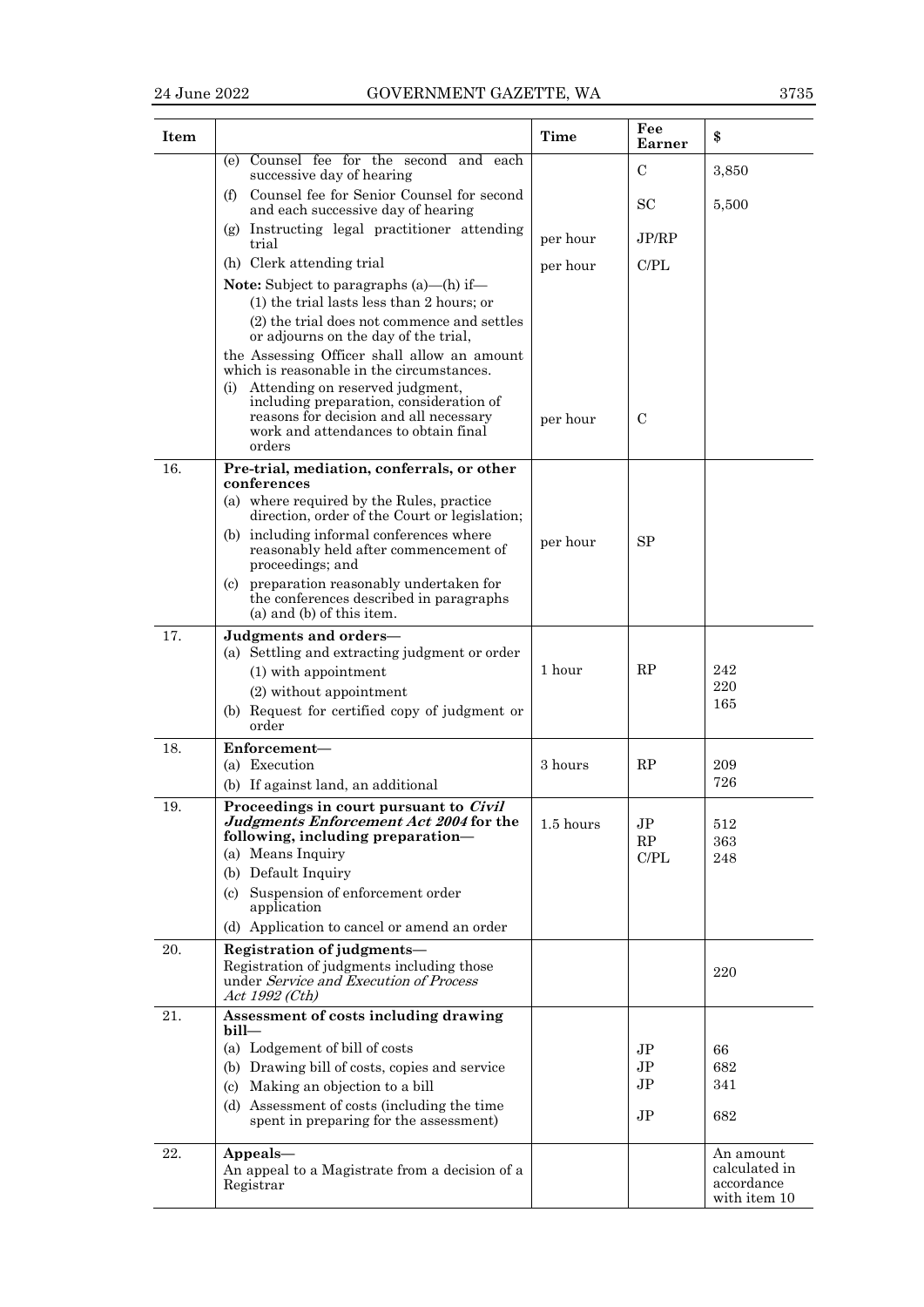| <b>Item</b> |                                                                                                                                                                                                                                                                                                                                                                                                                                                                                                                                                                                                                                                                                                                                                                                                                                                                                                                                                                                                                                                                                                                                                 | <b>Time</b>          | Fee<br>Earner                                               | \$                                                             |
|-------------|-------------------------------------------------------------------------------------------------------------------------------------------------------------------------------------------------------------------------------------------------------------------------------------------------------------------------------------------------------------------------------------------------------------------------------------------------------------------------------------------------------------------------------------------------------------------------------------------------------------------------------------------------------------------------------------------------------------------------------------------------------------------------------------------------------------------------------------------------------------------------------------------------------------------------------------------------------------------------------------------------------------------------------------------------------------------------------------------------------------------------------------------------|----------------------|-------------------------------------------------------------|----------------------------------------------------------------|
| 23.         | $Copies-$<br>Copies where necessary, including of<br>documents for which allowance is otherwise<br>made in this Determination                                                                                                                                                                                                                                                                                                                                                                                                                                                                                                                                                                                                                                                                                                                                                                                                                                                                                                                                                                                                                   | per page             |                                                             | 0.165                                                          |
| 24.         | Accounts and inquiries-<br>Attending on taking accounts, inquiries                                                                                                                                                                                                                                                                                                                                                                                                                                                                                                                                                                                                                                                                                                                                                                                                                                                                                                                                                                                                                                                                              |                      | SP                                                          | An amount<br>which is<br>reasonable in<br>the<br>circumstances |
| 25.         | Other work-<br>(a) Time reasonably spent by a legal<br>practitioner on work requiring the skill of<br>a legal practitioner (of the standing<br>indicated) but not covered by any other<br>item<br>or<br>(b)<br>Time reasonably spent by a legal<br>practitioner, or by a clerk or paralegal of a<br>legal practitioner, on work not covered by<br>any other item or by paragraph (a)<br>Note: Allowances under item 25 are only to<br>be awarded as between a law practice and its<br>client, and <i>not</i> between party and party<br>unless the Court otherwise orders.                                                                                                                                                                                                                                                                                                                                                                                                                                                                                                                                                                      | per hour<br>per hour | <b>SC</b><br>С<br><b>SP</b><br>J <sub>P</sub><br>RP<br>C/PL |                                                                |
| 26.         | Disbursements-<br>In addition to the fees and charges allowed under this Determination—<br>(a) As between a law practice and client, a law practice may charge and be allowed<br>disbursements necessarily or reasonably incurred; and<br>(b) As between party and party, a party may be allowed disbursements incurred by that<br>party except insofar as they are of an unreasonable amount or have been<br>unreasonably incurred, so that subject to the above exceptions, that party is fully<br>reimbursed for its disbursements                                                                                                                                                                                                                                                                                                                                                                                                                                                                                                                                                                                                           |                      |                                                             |                                                                |
| 27.         | Allowances for witnesses—<br>The amount of any costs to be paid in respect of work done by a legal practitioner in<br>conducting any proceedings in a case may include a reasonable allowance for-<br>(a) witnesses necessary to the case because of their professional, scientific or other special<br>skill or knowledge; and<br>(b) witnesses necessary to the case other than those covered in paragraph (a).<br>In fixing an allowance for witnesses under paragraph (b), including the Claimant and<br>Defendant, the Assessing Officer may have regard to the amount of salary, wages, or<br>income (if any) actually lost by the witness.<br>In fixing an allowance for witnesses under either paragraph (a) or paragraph (b), regard<br>should be given to whether it was reasonable in all the circumstances to call a witness in<br>person when the witness was able to give evidence by use of audio-link, video-link or similar<br>technology.                                                                                                                                                                                     |                      |                                                             |                                                                |
| 28.         | Travel-<br>(a) As between party and party, minor travel as defined in the Legal Profession<br>(Magistrates Court) (Civil) Determination 2016, is to be allowed as part of the costs<br>awarded for an attendance at chambers or Court, without further order.<br>(b) As between party and party, time spent travelling by a law practice which is not minor<br>travel and which is required by reason of an order of the Court requiring the parties to<br>attend at a location other than the location at which the proceedings is case managed,<br>is to be charged at no more than one half of the rates set out in Table A, with a<br>maximum of 8 hours in any one day, without further order.<br>(c) As between a law practice and its own client, time spent travelling by a law practice,<br>other than minor travel, is to be charged at no more than one half of the rates set out<br>in Table A, with a maximum of 8 hours in any one day.<br><b>Note:</b> Allowances under item 28(c) are only to be awarded as between a law practice and<br>its client, and <i>not</i> between party and party unless the Court otherwise orders. |                      |                                                             |                                                                |

 $\frac{1}{\sqrt{2}}$  , and the set of the set of the set of the set of the set of the set of the set of the set of the set of the set of the set of the set of the set of the set of the set of the set of the set of the set of the

Made by the Legal Costs Committee on 8 June 2022.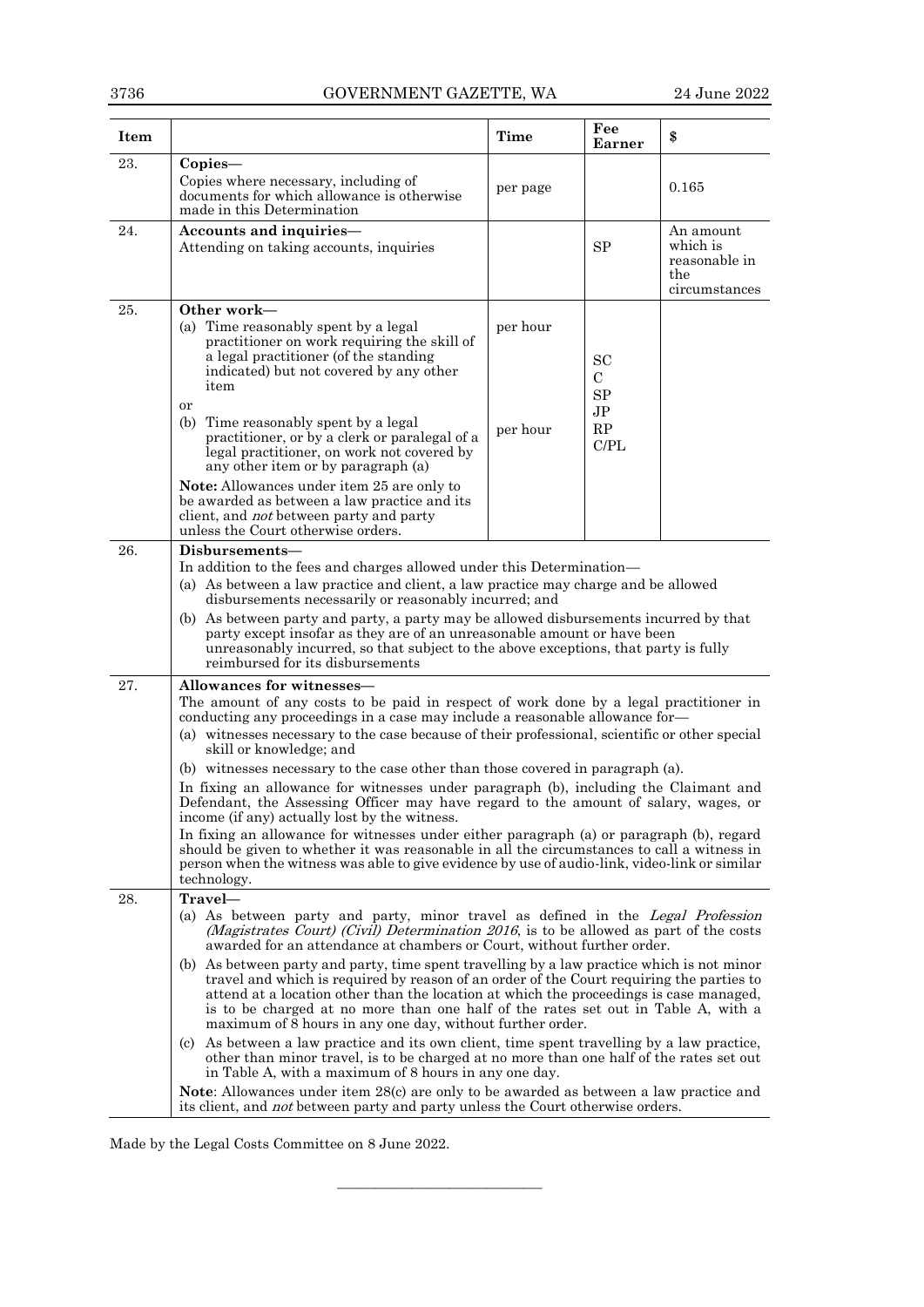# **LEGAL PROFESSION ACT 2008**

# **LEGAL PROFESSION (MAGISTRATES COURT) (CRIMINAL) REPORT 2022**

Made by the Legal Costs Committee under Division 5 of Part 10 of the Legal Profession Act <sup>2008</sup>(**Act**).

#### **PART 1—PRELIMINARY**

#### **1 Citation**

- (a) This Report may be cited as the Legal Profession (Magistrates Court) (Criminal) Report 2022.
- (b) The Determination set out in the Schedule to this Report is referred to in this Report as the Legal Profession (Magistrates Court) (Criminal) Determination 2022.

#### **PART 2—NOTICE AND INQUIRIES**

#### **2 Notice under section 278 of the Act**

The Legal Costs Committee has complied with the notice provisions of section 278 of the Act.

# **3 Inquiries and submissions under section 277 of the Act**

Before making the Legal Profession (Magistrates Court) (Criminal) Determination 2022 the Legal Costs Committee

- (a) reviewed all submissions received as a result of the notice given under section 278 of the Act including those made by The Law Society of Western Australia (Inc);
- (b) considered the comments and suggestions made at a seminar with members of the legal profession held on 2 February 2022;
- (c) considered the impact of changes in relevant Australian Bureau of Statistics data for the period;
- (d) reviewed the Legal Practitioners (Magistrates Court) (Criminal Jurisdiction) Determination  $\it 2020$ 1; and
- (e) had regard to relevant provisions of the Magistrates Court Act <sup>2004</sup>.

### **PART 3—REPORT OF LEGAL COSTS COMMITTEE'S CONCLUSIONS**

#### **4 Maximum hourly and daily rates changed—scale of costs amended**

- (a) The Legal Costs Committee notes that the criminal jurisdiction of the Magistrates Court covers a wide range of summary criminal matters.
- (b) The Legal Costs Committee considers that as a consequence of the position stated in subclause 4(a), it is appropriate for a general scale of fees based on hourly rates to continue to apply to the time reasonably taken to perform the services provided by a law practice in, or for the purposes of contentious business in the criminal jurisdiction of the Magistrates Court.
- (c) It is the recommendation of the Legal Costs Committee that—
	- (1) as a result of the inquiries and submissions described in clause 3;
	- (2) having considered the impact of relevant Australian Bureau of Statistics data;
	- (3) having considered the impact of the COVID-19 pandemic and its projected impact on the Australian economy; and
	- (4) taking into account the incidental administrative implications of the calculation of the Goods and Services Tax,

the appropriate hourly rates referred to in subclause 4(b) be varied from the hourly and daily rates used in the Legal Practitioners (Magistrates Court) (Criminal) Determination 2020. Those rates are set out in Table A of the Legal Profession (Magistrates Court) (Criminal) Determination 2022.

- (d) It is the recommendation of the Legal Costs Committee that the hourly rates charged by law practices under the Legal Profession (Magistrates Court) (Civil) Determination 2018 should be adopted as the basis for costs for the supply of legal services covered under the Legal Profession (Magistrates Court) (Criminal) Determination 2022.
- (e) It is further recommended that Table B of the Legal Profession (Magistrates Court) (Criminal) Determination 2022 be adopted as the basis for costs for the supply of those legal services itemised in that Table.
- (f) The recommendations of the Legal Costs Committee are not intended to override any entitlement of a law practice to make a written agreement as to costs with a client under the Act or any successor legislation.

<sup>&</sup>lt;sup>1</sup> Published in Gazette 18 June 2020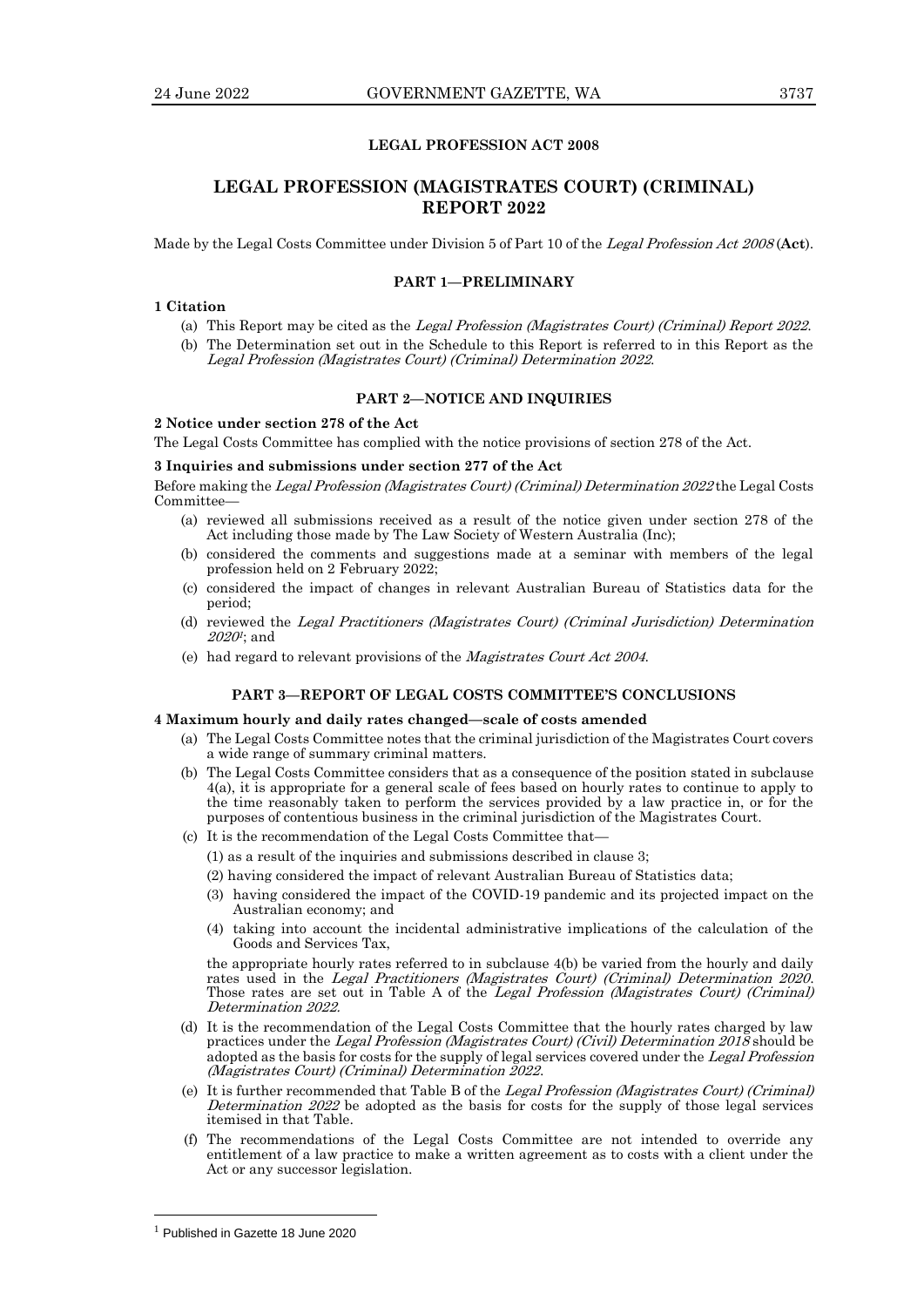CLARE THOMPSON SC Chair JANICE DUDLEY Member MATTHEW CURWOOD SC Member CRAIG MCKIE Member ANNETTE MORGAN Member GREG RICKIE Member

**Schedule**

————

#### LEGAL PROFESSION ACT 2008

# **LEGAL PROFESSION (MAGISTRATES COURT) (CRIMINAL) DETERMINATION 2022**

Made by the Legal Costs Committee under section 275 of the Legal Profession Act <sup>2008</sup>(**Act**).

### **1 Citation**

This Determination may be cited as the Legal Profession (Magistrates Court) (Criminal) Determination 2022.

#### **2 Commencement**

This Determination comes into operation on 1 July 2022.

#### **3 Application**

- (a) This Determination applies to the remuneration of legal practitioners, clerks and paralegals in respect of advice given by legal practitioners in or for the purposes of criminal proceedings in the Magistrates Court.
- (b) This Determination does not apply to the remuneration of legal practitioners based on costs incurred in respect of work carried out before the commencement of this Determination.

#### **4 Travel**

- (a) For the purposes of this Determination, minor travel means incidental travel associated with attendance at court for a hearing where that travel is of a minor duration. Examples of minor travel include, but are not limited to—
	- (1) a practitioner walking from their usual place of business to a court;
	- (2) a practitioner walking from a carpark to a court; or
	- (3) a practitioner walking or taking public transport from one centrally located court to another centrally located court.
- (b) As between a law practice and its own client, time spent travelling other than minor travel, is to be charged at no more than one half of the rates set out in Table A, with a maximum of 8 hours in any one day.
- (c) In making its decision in this Determination, the Legal Costs Committee has taken note of the Law Society of Western Australia's Standard Costs Agreement, which contains a provision that a law practice will charge travel at 50% of the agreed hourly rates.
- (d) The Legal Costs Committee has also considered an informal policy of the Legal Profession Complaints Committee that travel should not ordinarily be charged at a rate of more than 50% of a law practice's normal hourly charge-out rate.
- (e) Whilst the Legal Costs Committee recognises that during a travel period a law practice may not necessarily utilise legal skill and knowledge, there is a recognition of a loss of opportunity for the time spent travelling.
- (f) The Legal Costs Committee notes that, having regard to the above—
	- (1) it is the responsibility of a law practice to allocate the cost of time spent on travel fairly and reasonably where the travel is necessary to service more than one client on the day of travel; and
	- (2) whilst nothing contained in this Determination prevents a law practice from charging time spent on a client matter or client matters in the course of travel (air travel by way of example), the law practice is not entitled to charge a client or clients for both time spent on a client matter (regardless of whether that time relates to the client for whom the travel is being undertaken) and the amount for travel allowed in this Determination.

# **5 Restricted Practitioner category**

The amendments brought in by the Legal Profession (Magistrates Court) (Criminal) Determination  $2016$  remain in effect, other than clause  $5(e)$  of that Determination.

#### **6 Increase generally**

(a) The Committee is of the view that increases in the cost of practice over the past several years have justified an increase in the rates in Table A and Table B.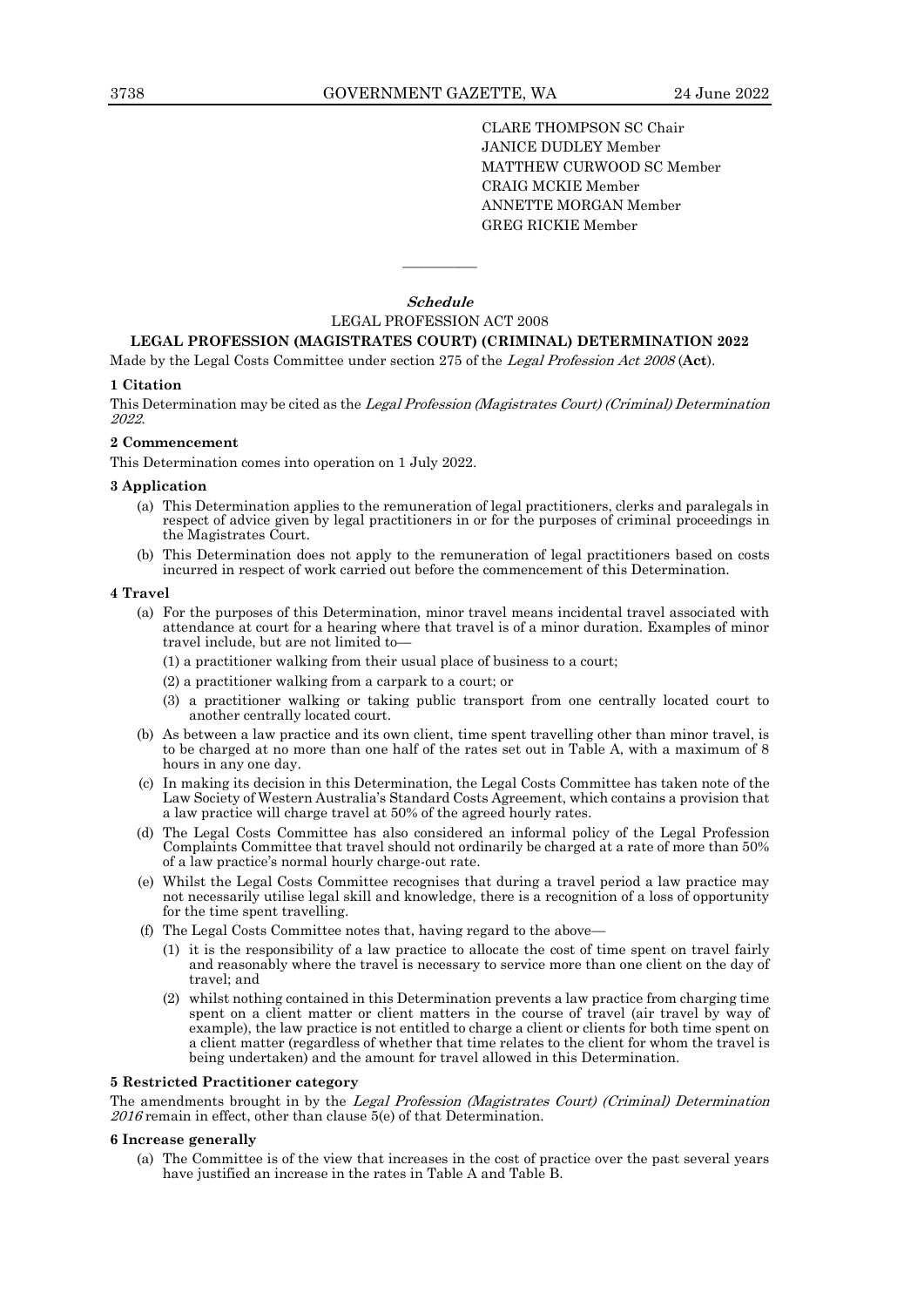- (b) The Committee made no general increase in the 2020 review as a result of the uncertain economic climate at that time due to the COVID-19 pandemic. Given the economic picture in 2022 is more positive, and the fact that rate rises have been modest for the past decade, the Committee determined it was appropriate to include a general increase.
- (c) In making its decision, the Committee is particularly cognisant of the increased costs to law practices occasioned by the purchase of technology and training to enable legal practitioners and staff to work remotely, and investments made by law practices in staff well-being initiatives.
- (d) Other costs incurred by law practices as a result of the COVID-19 pandemic, for example the purchase of sanitiser, masks, rapid antigen tests and other similar measures, are intended to be covered by the rates in this Determination and are not properly chargeable to clients as disbursements.
- (e) The increase in the rates in this Determination are not uniform but have been calculated, generally, on the basis of a 5% increase, with a rounding so that each amount is divisible by 11 in accordance with the long-standing policy of the Committee.

#### **7 Maximum hourly and daily rates**

- (a) The hourly rates set out in Table A below are the maximum hourly rates, inclusive of GST, which the Legal Costs Committee determines shall be used to calculate the remuneration of law practices in respect of time reasonably taken to perform services in or for the purposes of work undertaken by law practices in respect of criminal proceedings before the Magistrates Court.
- (b) The Rates referred to in paragraph (a) were ascertained in the manner set out in clause 4 of the Legal Profession (Magistrates Court) (Criminal) Report 2022.
- (c) The daily rates set out in Table B below are intended to cover all work done on a hearing or trial day whether in or out of court including preparation of written submissions and are not intended to be supplemented in any way by additional hourly charges given that the maximum number of hours allowed for the daily rate is 10 hours per day.
- (d) The items in Table B are not intended to be calculated on the basis of a minimum 6 minute unit.

**Table A**

| <b>Fee Earner</b>                                                                                       | Maximum<br>allowable<br>hourly and daily rates |
|---------------------------------------------------------------------------------------------------------|------------------------------------------------|
| Senior Practitioner (permitted to practise on his or her own account<br>for 5 years or more) $(SP)^1$   |                                                |
| hourly rate                                                                                             | \$429                                          |
| Junior Practitioner (permitted to practise on his or her own account<br>for less than 5 years) $(JP)^1$ |                                                |
| hourly rate                                                                                             | \$341                                          |
| Restricted Practitioner $(RP)^{1,2}$                                                                    |                                                |
| hourly rate                                                                                             | \$242                                          |
| $Clerk/Paralegal (C/PL)^3$                                                                              |                                                |
| hourly rate                                                                                             | \$165                                          |
| Counsel fees charged as a disbursement to practitioners or charged by<br>in-house Counsel:              |                                                |
| Counsel $(C)^4$                                                                                         |                                                |
| hourly rate                                                                                             | \$385                                          |
| daily rate                                                                                              | \$3,850                                        |
| Senior Counsel (SC) <sup>5</sup>                                                                        |                                                |
| hourly rate                                                                                             | \$550                                          |
| daily rate                                                                                              | \$5,500                                        |
| $N \sim + \sim \sim$                                                                                    |                                                |

- **Notes—**
- 1 The reference to Restricted Practitioner, Junior Practitioner or Senior Practitioner in this Determination includes all legal practitioners even if the services were rendered in another State or Territory. Where a local practitioner has held an interstate practising certificate, the length of unrestricted legal practice in that other jurisdiction is to be counted in assessing that practitioner's years of practice for the purposes of this Determination.
- 2 The reference to Restricted Practitioner in this Determination includes practitioners undertaking restricted legal practice for the purposes of obtaining the required experience set out in section 50 of the Act and does not include a reference to an Australian legal practitioner who has a condition placed on their practising certificate by the Legal Practice Board, State Administrative Tribunal or otherwise, requiring them to practise under supervision for disciplinary, medical or other reasons.
- 3 The reference to Clerk/Paralegal in this Determination includes a law graduate prior to their admission to practise as an Australian lawyer.
- 4 The reference to Counsel in this Determination means a practitioner acting as a barrister other than a Senior Counsel, including, for the purposes of items 10, 11, 17, 22, 25 and 26, a practitioner appearing in court who does not practise in accordance with Supreme Court Practice Direction 10.5.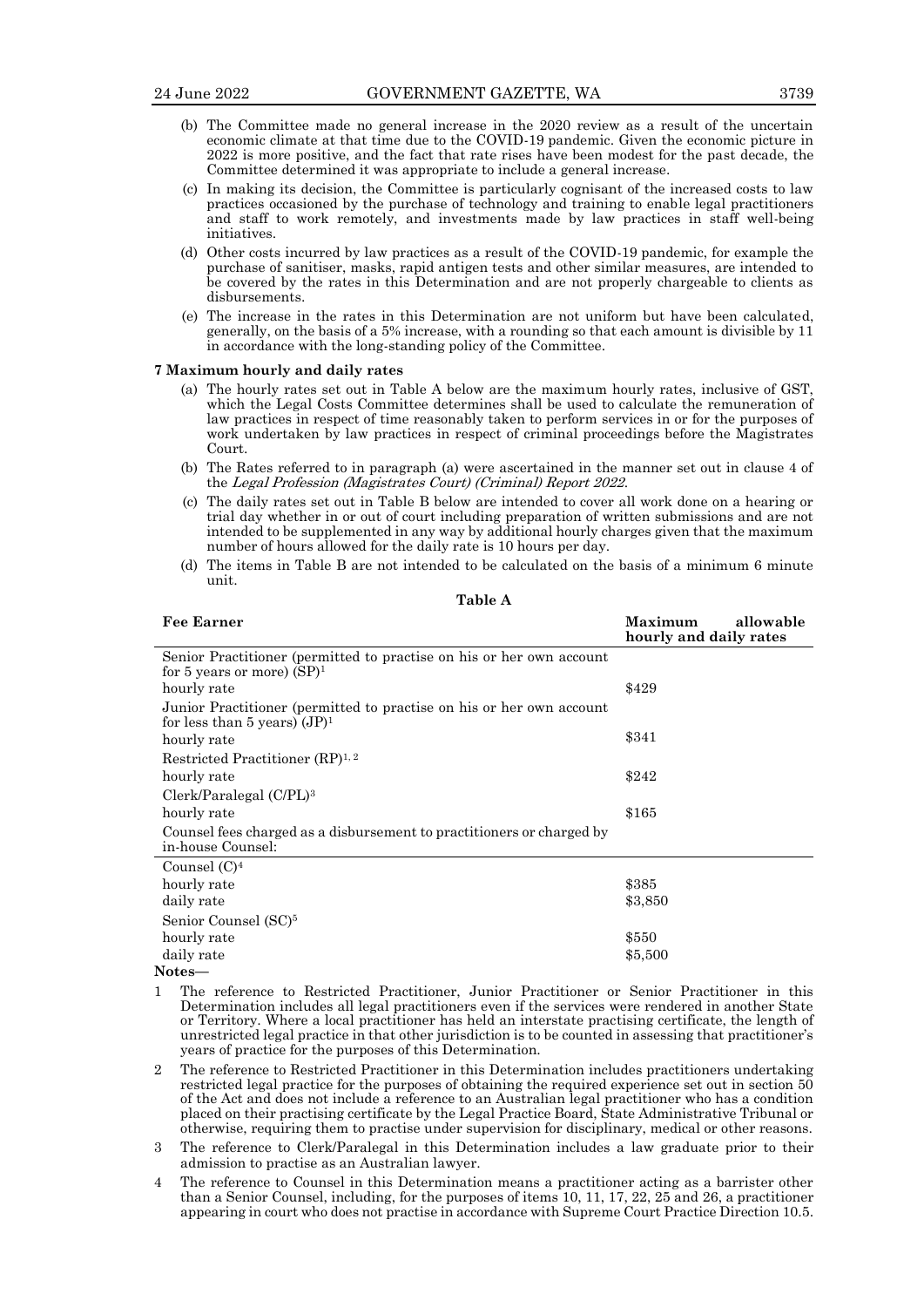5 The reference to Senior Counsel in this Determination means a person within the meaning of item 11 or item 12 of Regulation 5(2) of the Legal Profession Regulations <sup>2009</sup>(WA).

#### **8 Costs**

- (a) Subject to the provisions of the Act permitting a law practice to make a written agreement as to costs with a client, the costs of or in relation to a prosecution of an accused (inclusive of GST and counsel fees, but exclusive of other disbursements)—
	- (1) recoverable by one party from another party; or

(2) payable by a party to that party's own law practice,

shall not exceed the amounts set out in Table B.

- (b) Each item of the Scale of Costs specifies a dollar amount. The purpose is to indicate the maximum amount for the work indicated in the item, but on assessment, less might be allowed. In no respect is the Scale to be seen as providing a minimum charge for any work. The reason for stating the number of hours estimated to be necessary to perform each of the items of work described in the Scale is to provide guidance to the Assessing Officer when dealing with the question of costs so that the Assessing Officer has some idea how much time is reasonably necessary to perform the work in most cases.
- (c) Work undertaken by Senior Counsel shall be allowable in accordance with the rates in the Table A of this Determination.

| <b>Item</b>    |                                                                                                                                                                                             | Time        | \$                                                       |
|----------------|---------------------------------------------------------------------------------------------------------------------------------------------------------------------------------------------|-------------|----------------------------------------------------------|
| 1 <sub>1</sub> | Subject to paragraphs (b) and (c), allow for<br>(a)<br>one adjournment only                                                                                                                 | 1 hour      | 429                                                      |
|                | (b) Costs for additional adjournments to be<br>awarded on application to, and at the<br>discretion of, the presiding Magistrate                                                             |             |                                                          |
|                | Each Court ordered adjournment<br>(c)                                                                                                                                                       | 1 hour      | 429                                                      |
| 2.             | (a) Preparation for, and appearance at, initial<br>bail application and/or application for bail in<br>respect of serious offences set out in the Bail<br>Act 1982 (WA)                      | $3.5$ hours | 1,502                                                    |
|                | (b) Preparation for, and appearance at,<br>application to vary bail conditions                                                                                                              | $1.5$ hours | 644                                                      |
| 3.             | Directions hearing, including preparation                                                                                                                                                   | 4 hours     | 1,716                                                    |
| 4.             | (a) Preparation of case and half day trial,<br>including counsel fee                                                                                                                        |             | 8.516                                                    |
|                | (b) Second half day                                                                                                                                                                         |             | 963                                                      |
| 5.             | Second and each successive day of trial                                                                                                                                                     |             | 3,850                                                    |
| 6.             | Allowance for preparation where the trial does not<br>proceed or the prosecution offers no evidence                                                                                         |             | An amount which is<br>reasonable in the<br>circumstances |
| 7.             | Counsel fee for attending court for remand<br>appearance, directions hearing, status conference,<br>mention, callover, reserved decision or other<br>appearance not otherwise accounted for | 3 hours     | 1,155                                                    |
| 8.             | (a) Short Plea in mitigation, including<br>preparation (plea of up to 30 minutes)                                                                                                           |             | 740                                                      |
|                | (b) Long Plea in mitigation, including<br>preparation (plea in excess of 30 minutes)                                                                                                        |             | 2,205                                                    |
| 9.             | Copies where reasonably necessary, including<br>documents for which allowance is otherwise made<br>in this Determination                                                                    | per page    | 0.165                                                    |

———————————

**Table B Magistrates Court Criminal Scale of Costs 2022**

Made by the Legal Costs Committee on 8 June 2022.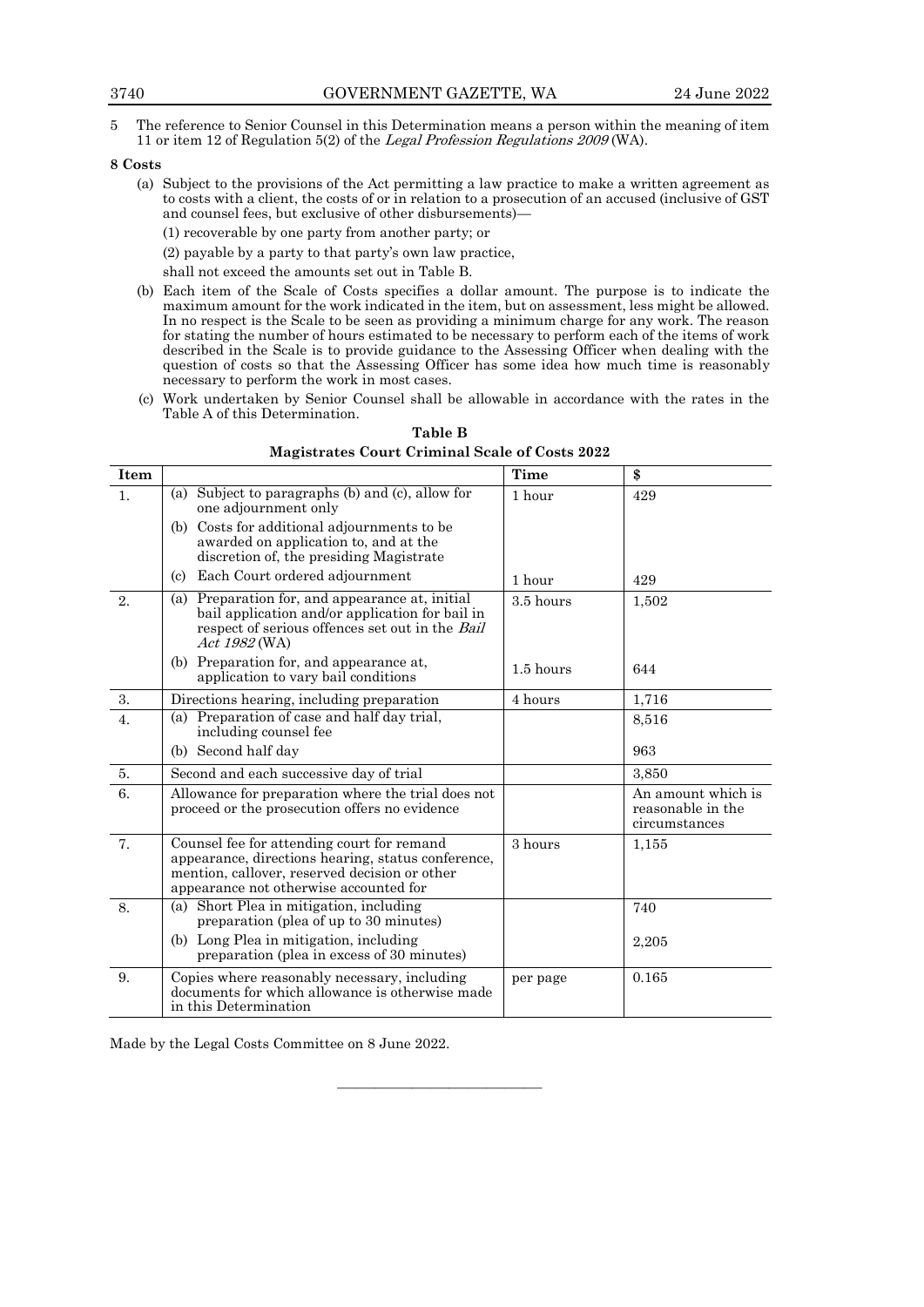# **LEGAL PROFESSION ACT 2008**

# **LEGAL PROFESSION (OFFICIAL PROSECUTIONS) (ACCUSED'S COSTS) REPORT 2022**

Made by the Legal Costs Committee under Division 5 of Part 10 of the Legal Profession Act <sup>2008</sup> (**Act**).

# **PART 1—PRELIMINARY**

#### **1 Citation**

- (a) This Report may be cited as the Legal Profession (Official Prosecutions) (Accused's Costs) Report 2022.
- (b) The Determination set out in the Schedule to this Report is referred to in this Report as the Legal Profession (Official Prosecutions) (Accused's Costs) Determination 2022.

# **PART 2—NOTICE AND INQUIRIES**

# **2 Notice under section 278 of the Act**

The Legal Costs Committee has complied with the notice provisions of section 278 of the Act.

#### **3 Inquiries and submissions under section 277 of the Act**

Before making the Legal Profession (Official Prosecutions) (Accused's Costs) Determination 2022, the Legal Costs Committee—

- (a) Reviewed the submissions received as a result of the notice given under section 278 of the Act including those made by The Law Society of Western Australia (Inc); and
- (b) Considered the comments and suggestions made at a seminar with members of the legal profession held on 2 February 2022.

# **PART 3—REPORT OF THE COMMITTEE'S CONCLUSIONS**

#### **4 Maximum hourly and daily rates changed**

- (a) It is the recommendation of the Legal Costs Committee, after reviewing the information gained as a result of the inquiries and the submission described in clause 3, that the hourly and daily rates set out in Table A and Table B of the *Legal Profession (Official Prosecutions) (Accused's* Costs) Determination 2022 be adopted for the supply of legal services for an official prosecution and the awarding of costs to a successful accused under sections 5 or 7 of the Official Prosecutions (Accused's Costs) Act <sup>1973</sup>.
- (b) The hourly rates referred to in sub clause (a) are set out in Table A of the Legal Profession (Official Prosecutions) (Accused's Costs) Determination 2022.
- (c) The daily rates referred to in sub clause (a) are set out in Table B of the Legal Profession (Official Prosecutions) (Accused's Costs) Determination 2022.
- (d) It is the recommendation of the Legal Costs Committee as a result of inquiries and submissions described in clause 3 that the scale of costs set out in Table C of the Legal Profession (Official Prosecutions) (Accused's Costs) Determination 2022 be adopted.
- (e) It is the further recommendation of the Legal Costs Committee that the daily and hourly rates and scale of costs continue to be inclusive of GST.
- (f) The Legal Costs Committee considers that it is impossible to include an item for witness fees because of the wide range of occupations of witnesses who are called to give evidence. Witness fees should be allowed as a disbursement and at the discretion of the Court or the taxing officer but loss of earnings by a witness or the accused are not intended to be recoverable.
- (g) The recommendation of the Legal Costs Committee in sub clause (f) is not intended to affect the generality of item 8 of the scale of costs set out in Table C of the Legal Profession (Official Prosecutions) (Accused's Costs) Determination 2022.
- (h) Taking into account the incidental administrative implications of the calculation of the Goods and Services Tax, the hourly and daily rates referred to in subclause 5(a) are varied from the hourly and daily rates used in the *Legal Profession (Official Prosecutions) (Accused's Costs)* Determination 2020<sup>1</sup>. Those rates are set out in Table B of the Legal Profession (Official Prosecutions) (Accused's Costs) Determination 2022.

CLARE THOMPSON SC Chair JANICE DUDLEY Member MATTHEW CURWOOD SC Member CRAIG MCKIE Member ANNETTE MORGAN Member GREG RICKIE Member

<sup>&</sup>lt;sup>1</sup> Published in Gazette 18 June 2020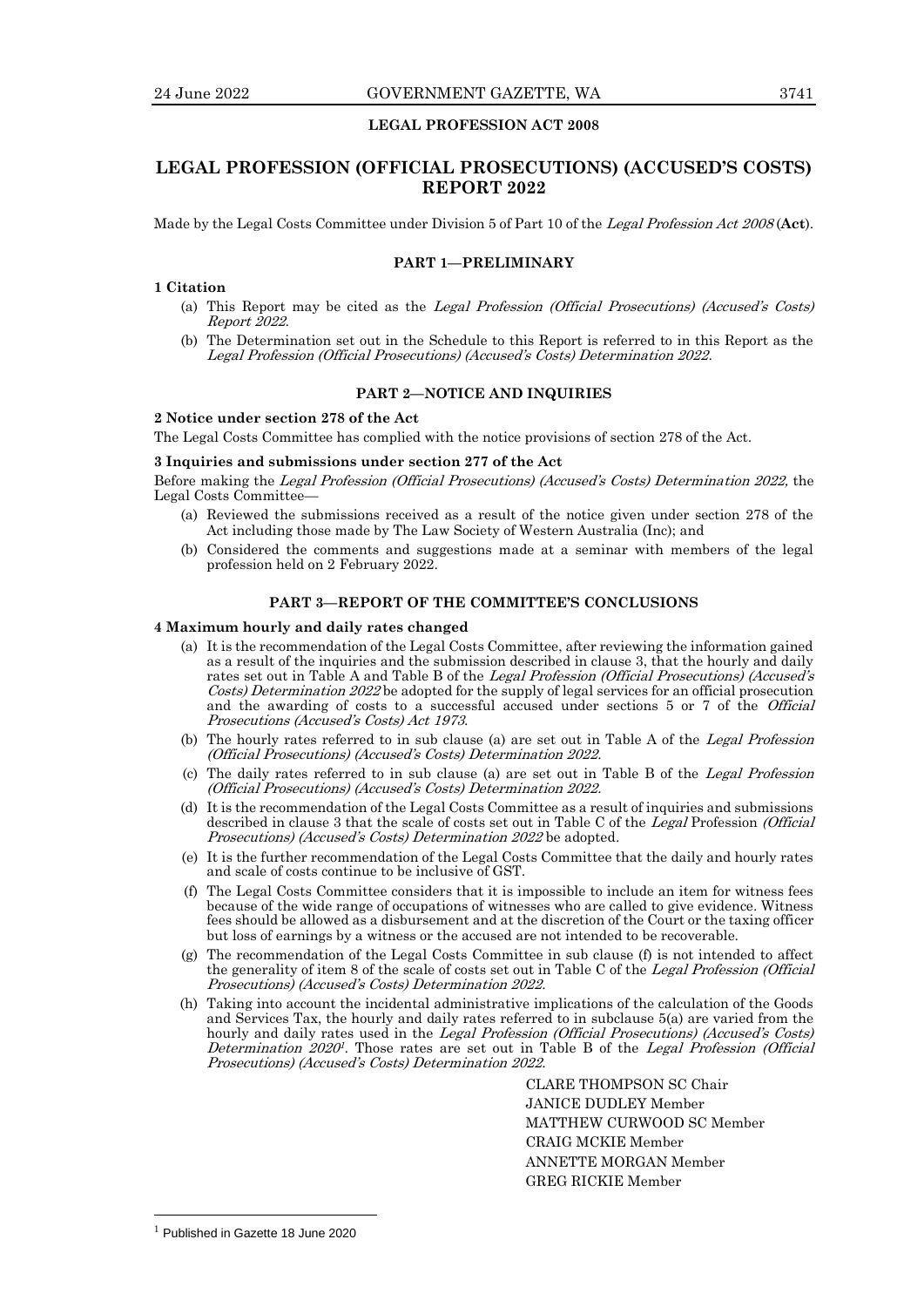# **Schedule**

# LEGAL PROFESSION ACT 2008 **LEGAL PROFESSION (OFFICIAL PROSECUTIONS) (ACCUSED'S COSTS) DETERMINATION 2022**

Made by the Legal Costs Committee under section 275 of the Legal Profession Act <sup>2008</sup>(**Act**).

#### **1 Citation**

This Determination may be cited as the Legal Profession (Official Prosecutions) (Accused's Costs) Determination 2022.

#### **2 Commencement**

This Determination comes into operation on 1 July 2022.

#### **3 Interpretation**

Words and phrases used in this Determination have the same meaning as in the *Official Prosecutions* (Accused's Costs) Act 1973.

#### **4 Application**

- (a) This Determination applies to the remuneration of legal practitioners, clerks and paralegals in respect of an official prosecution in or for the purposes of proceedings before a Magistrates Court or an Appeal Court, as defined in the *Official Prosecutions (Accused's Costs) Act 1973* and the amount of costs ordered to be paid to a successful accused under sections 5 or 7 of the Official Prosecutions (Accused's Costs) Act <sup>1973</sup>.
- (b) This Determination does not apply to the remuneration of legal practitioners or the calculation of costs to be awarded to a successful accused for costs incurred in respect of business carried out before the commencement of this Determination.

#### **5 Restricted Practitioner category**

The amendments brought in by the Legal Profession (Official Prosecutions) (Accused's Costs) Determination 2016 remain in effect, other than clause 5(e) of that Determination.

#### **6 Increase generally**

- (a) The Committee is of the view that increases in the cost of practice over the past several years have justified an increase in the rates in Tables A, B and C.
- (b) The Committee made no general increase in the 2020 review as a result of the uncertain economic climate at that time due to the COVID-19 pandemic. Given the economic picture in 2022 is more positive, and the fact that rate rises have been modest for the past decade, the Committee determined it was appropriate to include a general increase.
- (c) In making its decision, the Committee is particularly cognisant of the increased costs to law practices occasioned by the purchase of technology and training to enable legal practitioners and staff to work remotely, and investments made by law practices in staff well-being initiatives.
- (d) Other costs incurred by law practices as a result of the COVID-19 pandemic, for example the purchase of sanitiser, masks, rapid antigen tests and other similar measures, are intended to be covered by the rates in this Determination and are not properly chargeable to clients as disbursements.
- (e) The increase in the rates in this Determination are not uniform but have been calculated, generally, on the basis of a 5% increase, with a rounding so that each amount is divisible by 11 in accordance with the long-standing policy of the Committee.

#### **7 Maximum hourly and daily rates**

(a) The hourly rates set out in Table A are the maximum hourly rates, inclusive of GST, which the Legal Costs Committee determines shall apply to the remuneration of legal practitioners and the award of costs to a successful accused (where the successful accused has been represented by a legal practitioner) in respect of an official prosecution in or for the purposes of proceedings before a Magistrates Court and shall be used to calculate the dollar amounts in the scale of costs set out in Table C.

**Table A**

| <b>Fee Earner</b>                                                                                       | Maximum allowable<br>hourly rates |
|---------------------------------------------------------------------------------------------------------|-----------------------------------|
| Senior Practitioner (permitted to practise on his or her own account<br>for 5 years or more) $(SP)^1$   |                                   |
| hourly rate                                                                                             | \$429                             |
| Junior Practitioner (permitted to practise on his or her own account<br>for less than 5 years) $(JP)^1$ |                                   |
| hourly rate                                                                                             | \$341                             |
| Restricted Practitioner $(RP)^{1,2}$<br>hourly rate                                                     | \$242                             |
| $Clerk/Paralegal (C/PL)^3$<br>hourly rate                                                               | \$165                             |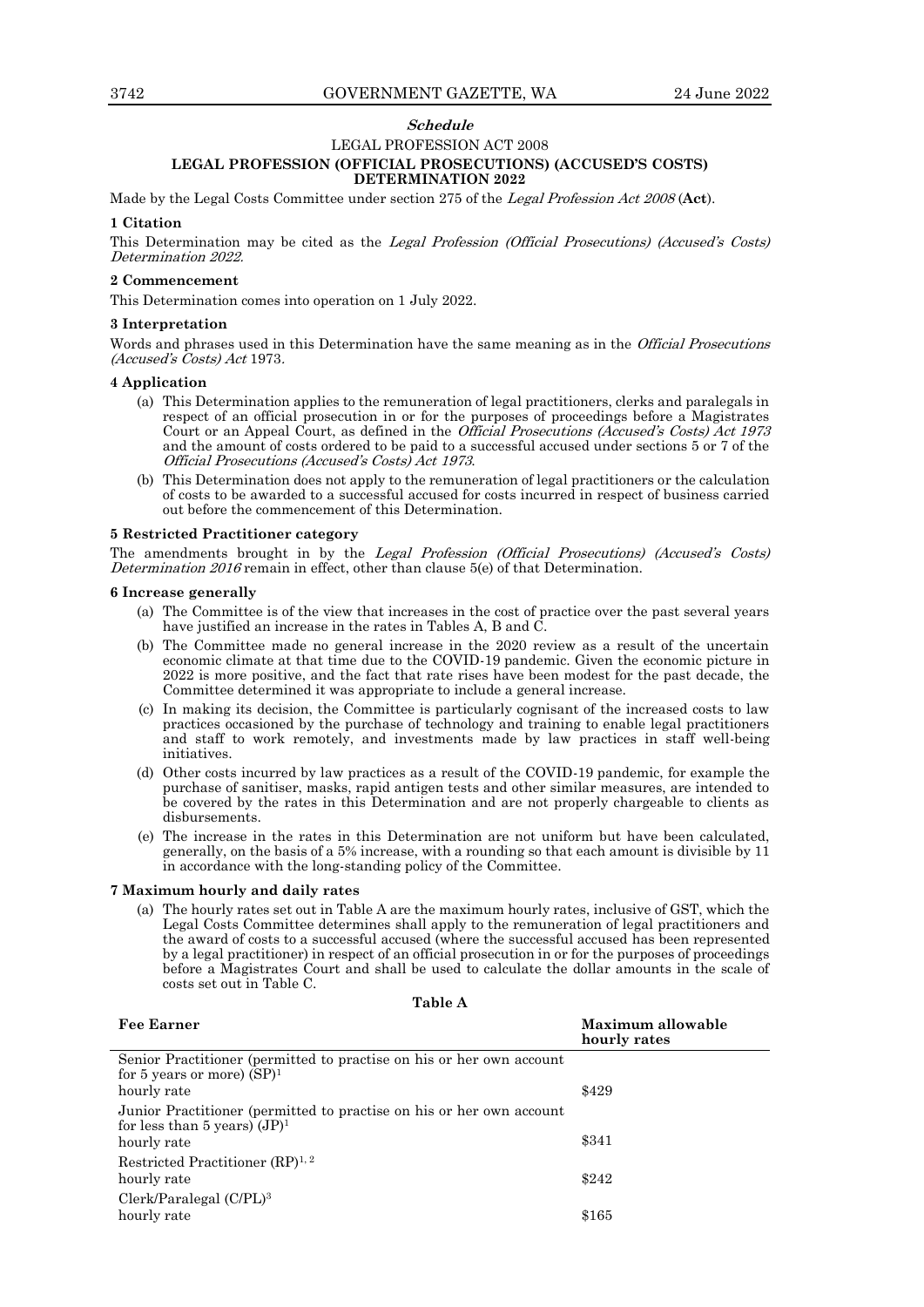#### **Notes—**

- 1 The reference to Restricted Practitioner, Junior Practitioner or Senior Practitioner in this Determination includes all legal practitioners even if the services were rendered in another State or Territory. Where a local practitioner has held an interstate practising certificate, the length of unrestricted legal practice in that other jurisdiction is to be counted in assessing that practitioner's years of practice for the purposes of this Determination.
- 2 The reference to Restricted Practitioner in this Determination includes practitioners undertaking restricted legal practice for the purposes of obtaining the required experience set out in section 50 of the Act and does not include a reference to an Australian legal practitioner who has a condition placed on their practising certificate by the Legal Practice Board, State Administrative Tribunal or otherwise, requiring them to practise under supervision for disciplinary, medical or other reasons.
- 3 The reference to Clerk/Paralegal in this Determination includes a law graduate prior to their admission to practise as an Australian lawyer.
	- (b) The daily rates set out in Table B are the maximum daily rates, inclusive of GST, which the Legal Costs Committee determines shall apply to the remuneration of counsel in respect of an official prosecution in or for the purposes of proceedings before a Magistrates Court and shall be used to calculate the dollar amounts in the scale of costs set out in Table C.

**Table B**

| <b>Fee Earner</b>                | Maximum allowed daily rates |
|----------------------------------|-----------------------------|
| Counsel $(C)^4$                  | \$3,850                     |
| Senior Counsel (SC) <sup>5</sup> | \$5,500                     |

#### **Notes—**

- 4 The reference to Counsel in this Determination means a practitioner acting as a barrister other than a Senior Counsel, including, for the purposes of items 10, 11, 17, 22, 25 and 26, a practitioner appearing in court who does not practise in accordance with Supreme Court Practice Direction 10.5.
- 5 The reference to Senior Counsel in this Determination means a person within the meaning of item 11 or item 12 of Regulation 5(2) of the Legal Profession Regulations <sup>2009</sup>(WA).
	- (c) The daily rates set out in Table B are intended to cover all work done on a hearing or trial day whether in or out of court including preparation of written submissions and are not intended to be supplemented in any way by additional hourly charges given that the maximum number of hours allowed for the daily rate is 10 hours per day.

#### **8 Scale of costs**

- (a) Subject to clause 9, the costs recoverable by a successful accused in an official prosecution (inclusive of counsel fees but exclusive of other disbursements) shall not exceed the amounts set out in Table C.
- (b) Fees charged by practitioners who practise solely as barristers in accordance with Supreme Court Practice Direction 10.5 are only to be charged at the rates provided for counsel of their seniority in Table B and are not to be charged at rates applicable to a Senior Practitioner.
- (c) Recovery of daily fees for counsel on the taxation or assessment of a Bill of Costs is intended to apply only when a full day has been worked, either in Court or in Court and in preparation for a subsequent hearing day.

#### **9 Complex matters, and matters involving a high degree of skill or urgency or requires Senior Counsel**

- (a) Where a matter is complex, or involves a high degree of skill or urgency, or requires Senior Counsel, notwithstanding the rates set out in the Tables to this Determination, the accused is entitled to recover a fee that is greater than the one that is set out in this Determination, if it is reasonable in the circumstances.
- (b) Work undertaken by Senior Counsel shall be allowable in accordance with the rates in Table B of this Determination.

#### **10 Appeals**

All costs incurred in relation to an appeal to the Supreme Court of Western Australia or the District Court of Western Australia are to be taxed in accordance with the relevant items in Table B of the Legal Profession (Supreme and District Courts) (Contentious Business) Determination 2022.

**Table C**

| Official Prosecutions (Accused's Costs) Scale of Costs 2022 |  |
|-------------------------------------------------------------|--|
|-------------------------------------------------------------|--|

| Item |                                                                                                                                 | Maximum<br>time | Maximum<br>amount |
|------|---------------------------------------------------------------------------------------------------------------------------------|-----------------|-------------------|
|      | <b>Adjournments</b>                                                                                                             |                 |                   |
|      | (a) Subject to paragraphs (b) and (c), allow for one $1$ hour<br>adjournment only                                               |                 | \$429             |
|      | (b) Costs for additional adjournments to be awarded on<br>application to, and at the discretion of, the presiding<br>Magistrate |                 |                   |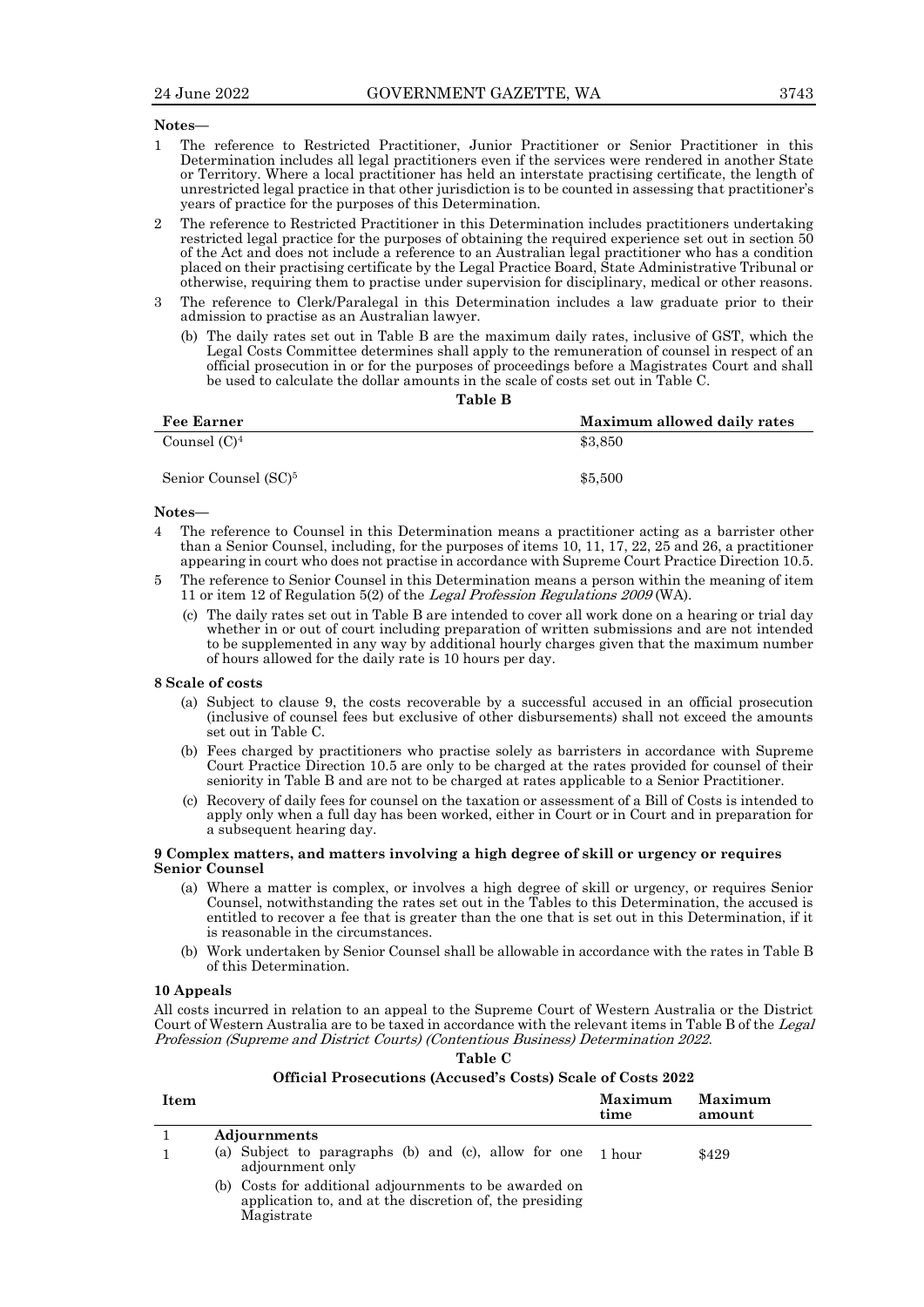| Item           |                                                                                                                                                                                                                                                                                                                                                                | <b>Maximum</b><br>time | Maximum<br>amount                                              |
|----------------|----------------------------------------------------------------------------------------------------------------------------------------------------------------------------------------------------------------------------------------------------------------------------------------------------------------------------------------------------------------|------------------------|----------------------------------------------------------------|
|                | Each Court ordered adjournment<br>(c)                                                                                                                                                                                                                                                                                                                          | 1 hour                 | \$429                                                          |
| $\overline{2}$ | <b>Bail application</b>                                                                                                                                                                                                                                                                                                                                        |                        |                                                                |
|                | (a) Preparation for, and appearance at, initial bail<br>application and/or application for bail in respect of<br>serious offences set out in the Bail Act 1982 (WA)                                                                                                                                                                                            | 3.5 hours              | \$1,502                                                        |
|                | (b) Preparation for, and appearance at, application to<br>vary bail conditions                                                                                                                                                                                                                                                                                 | $1.5$ hours            | \$644                                                          |
| 3              | Directions hearing, including preparation                                                                                                                                                                                                                                                                                                                      | 4 hours                | \$1,716                                                        |
| 4              | Trial                                                                                                                                                                                                                                                                                                                                                          |                        |                                                                |
|                | (a) Preparation of case and half day trial, including<br>counsel fee                                                                                                                                                                                                                                                                                           |                        | \$9,625                                                        |
|                | (b) Second half day                                                                                                                                                                                                                                                                                                                                            |                        | \$968                                                          |
| 5              | Second or each successive day of trial                                                                                                                                                                                                                                                                                                                         |                        | \$3,850                                                        |
| 6              | An allowance for preparation where the trial does not<br>proceed or the prosecution offers no evidence                                                                                                                                                                                                                                                         |                        | An amount<br>which is<br>reasonable in<br>the<br>circumstances |
| 7              | Counsel's fee                                                                                                                                                                                                                                                                                                                                                  |                        |                                                                |
|                | For attending court for remand appearance, directions<br>hearing, status conference, mention, callover, reserved<br>decision or other appearance not otherwise accounted for                                                                                                                                                                                   | 3 hours                | \$1,155                                                        |
| 8              | <b>Disbursements</b>                                                                                                                                                                                                                                                                                                                                           |                        |                                                                |
|                | (a) Copies                                                                                                                                                                                                                                                                                                                                                     | per page               | 0.165                                                          |
|                | (b) In addition to the fees allowed under this<br>Determination disbursements (for example<br>transport, accommodation, meals and travel costs of<br>an accused, solicitor, counsel or witness actually<br>incurred by an accused as a necessary incident to<br>defending an official prosecution) may be allowed as<br>are necessarily or reasonably incurred |                        |                                                                |
|                | Made by the Legal Costs Committee on 8 June 2022.                                                                                                                                                                                                                                                                                                              |                        |                                                                |

———————————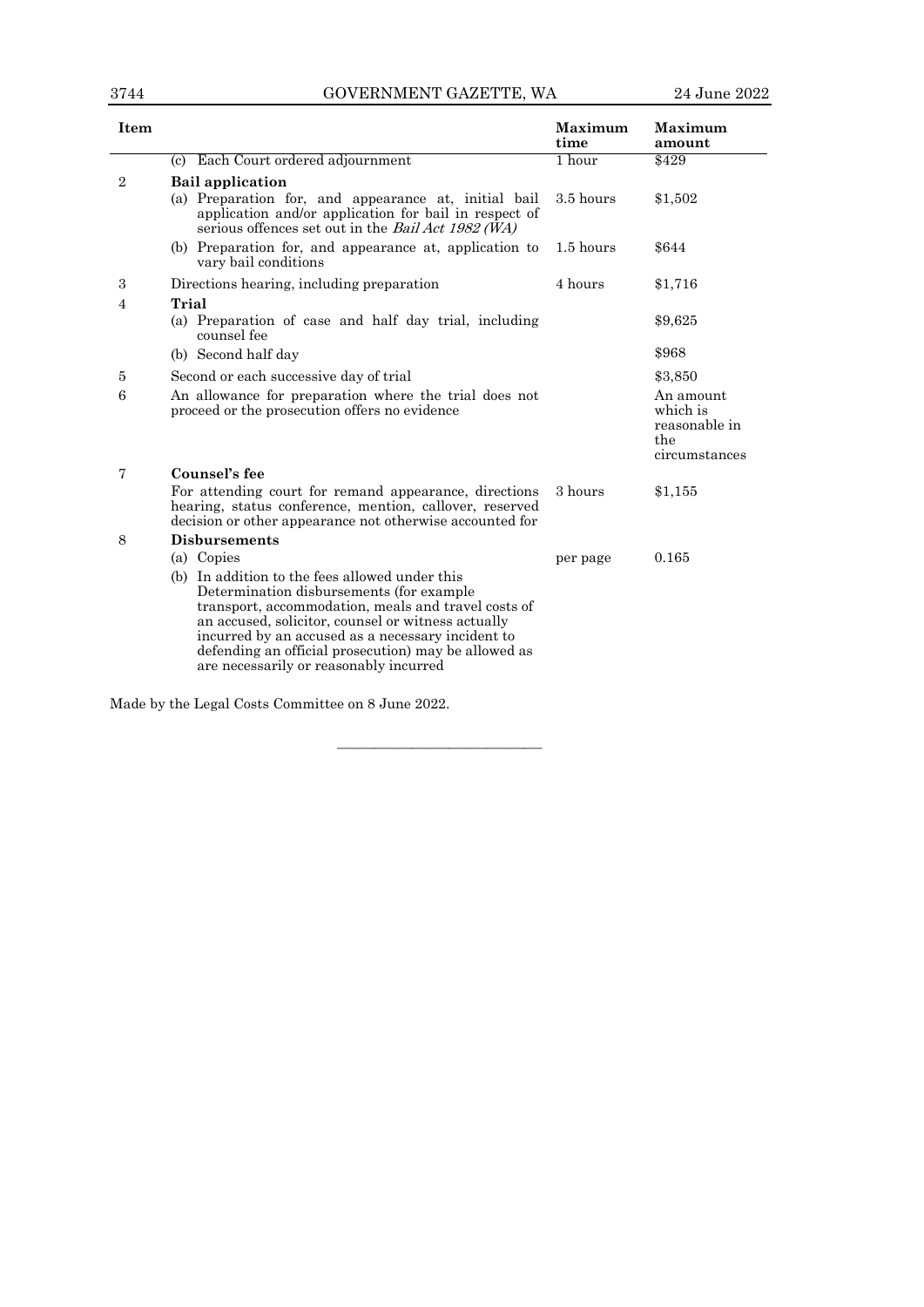# **LEGAL PROFESSION ACT 2008**

# **LEGAL PROFESSION (STATE ADMINISTRATIVE TRIBUNAL) REPORT 2022**

Made by the Legal Costs Committee under Division 5 of Part 10 of the Legal Profession Act <sup>2008</sup>(**Act**).

# **PART 1—PRELIMINARY**

# **1 Citation**

- (a) This Report may be cited as the Legal Profession (State Administrative Tribunal) Report <sup>2022</sup>.
- (b) The Determination set out in the Schedule to this Report is referred to in this Report as the Legal Profession (State Administrative Tribunal) Determination 2022.

# **PART 2—NOTICE AND INQUIRIES**

#### **2 Notice under section 278 of the Act**

The Legal Costs Committee has complied with the notice provisions of section 278 of the Act.

#### **3 Inquiries and submissions under section 277 of the Act**

- (a) Before making the Legal Profession (State Administrative Tribunal) Determination 2022 the Legal Costs Committee—
	- (1) reviewed all submissions received as a result of the notice given under section 278 of the Act including those made by The Law Society of Western Australia (Inc);
	- (2) considered the comments and suggestions made at a seminar with members of the legal profession held on 2 February 2022;
	- (3) consulted with the State Administrative Tribunal (**Tribunal**); and
	- (4) had regard to relevant provisions of the State Administrative Tribunal Act 2004.
- (b) The Legal Costs Committee acknowledges that the overriding philosophy of the Tribunal, as expressed through its enabling legislation, is that parties appearing before the Tribunal are to bear their own costs of proceedings.

However, the Legal Costs Committee also recognises that there are many types of matters heard before the Tribunal which are of a substantial nature in respect of which legal advice may be sought, but not necessarily made the subject of any costs orders in the Tribunal.

Consequently, and in light of the costs disclosure obligations contained in the Act, the Legal Costs Committee considers it remains appropriate to determine a scale of fees on a legal practitioner/client basis as established under the Legal Practitioners (State Administrative Tribunal) Determination 2008 1 .

# **PART 3—REPORT OF COMMITTEE'S CONCLUSIONS**

#### **4 Maximum hourly and daily rates changed**

The Legal Costs Committee has determined that as a consequence of the information gained as a result of the inquiries and submissions described in clause 3, and having regard to the provisions of the State Administrative Tribunal Act 2004 and the State Administrative Tribunal Rules 2004—

- (a) it is unnecessary as at the date of this Report to recommend the implementation of a scale of fees in the Tribunal in respect of party/party costs; but
- (b) as a consequence of the costs disclosure provisions in the Act, it is appropriate to continue to determine a scale of fees applicable to the work of legal practitioners, clerks and paralegals in, and in connection with the Tribunal on a legal practitioner/client basis; and
- (c) it is appropriate to adopt the hourly and daily rates (inclusive of GST) set out in Table A in the Legal Profession (Magistrates Court) (Civil) Determination 2022 as the hourly and daily rates applicable to legal practitioners and clerks/paralegals in the State Administrative Tribunal of Western Australia as set out in Table A in the Legal Profession (State Administrative Tribunal) Determination 2022.
- (d) The recommendations of the Legal Costs Committee are not intended to override the entitlement of a legal practitioner to make a written agreement as to costs with a client under the Act.

CLARE THOMPSON SC Chair JANICE DUDLEY Member MATTHEW CURWOOD SC Member CRAIG MCKIE Member ANNETTE MORGAN Member GREG RICKIE Member

<sup>&</sup>lt;sup>1</sup> Published in Government Gazette dated 16 December 2008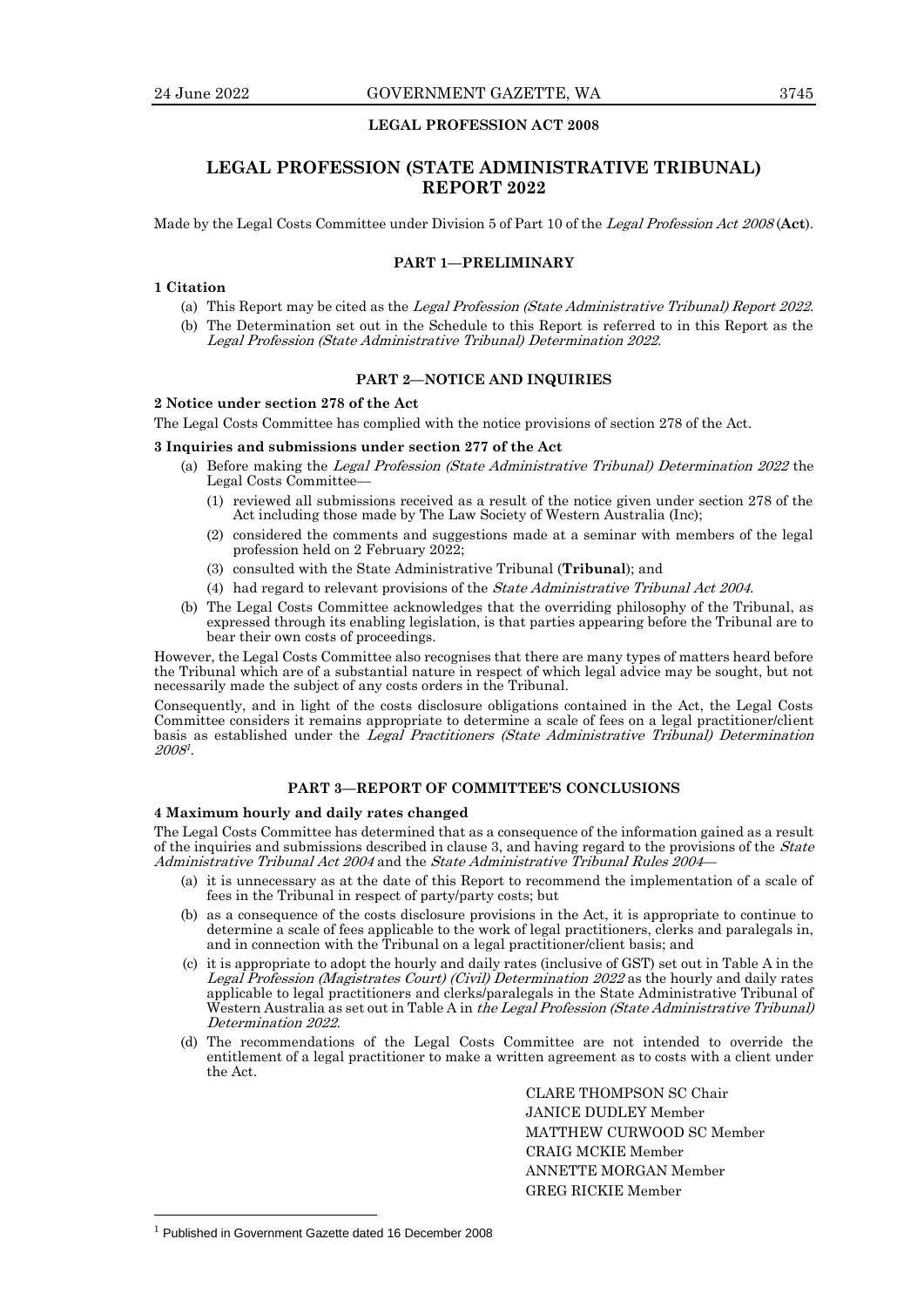# **Schedule** LEGAL PROFESSION ACT 2008

# **LEGAL PROFESSION (STATE ADMINISTRATIVE TRIBUNAL) DETERMINATION 2022**

Made by the Legal Costs Committee under section 275 of the Legal Profession Act 2008 Act (**Act**).

#### **1 Citation**

This Determination may be cited as the Legal Profession (State Administrative Tribunal) Determination 2022.

#### **2 Commencement**

This Determination comes into operation on 1 July 2022.

#### **3 Application**

This Determination applies to the remuneration of legal practitioners, clerks and paralegals in respect of advice given by legal practitioners in or for the purposes of proceedings or potential proceedings before the State Administrative Tribunal.

#### **4 No minimum charge**

In no respect is this Determination to be seen as providing a minimum charge for any work.

#### **5 Restricted Practitioner category**

The amendments brought in by the Legal Profession (State Administrative Tribunal) Determination 2016 remain in effect, other than clause 5(e) of that Determination.

#### **6 Increase generally**

- (a) The Committee is of the view that increases in the cost of practice over the past several years have justified an increase in the rates in Table A.
- (b) The Committee made no general increase in the 2020 review as a result of the uncertain economic climate at that time due to the COVID-19 pandemic. Given the economic picture in 2022 is more positive, and the fact that rate rises have been modest for the past decade, the Committee determined it was appropriate to include a general increase.
- (c) In making its decision, the Committee is particularly cognisant of the increased costs to law practices occasioned by the purchase of technology and training to enable legal practitioners and staff to work remotely, and investments made by law practices in staff well-being initiatives.
- (d) Other costs incurred by law practices as a result of the COVID-19 pandemic, for example the purchase of sanitiser, masks, rapid antigen tests and other similar measures, are intended to be covered by the rates in this Determination and are not properly chargeable to clients as disbursements.
- (e) The increase in the rates in this Determination are not uniform but have been calculated, generally, on the basis of a 5% increase, with a rounding so that each amount is divisible by 11 in accordance with the long-standing policy of the Committee.

#### **7 Maximum hourly and daily rates**

- (a) The hourly and daily rates set out in Table A are the maximum hourly and daily rates, inclusive of GST, which the Legal Costs Committee determines shall be used to calculate the dollar amounts chargeable by a legal practitioner, clerk or paralegal in providing advice and services to clients in respect of proceedings and potential proceedings in the Tribunal under the *State* Administrative Tribunal Act 2004.
- (b) The daily rates set out in Table A are intended to cover all work done on a hearing day, whether in or out of the Tribunal, including preparation of written submissions and are not intended to be supplemented in any way by additional hourly charges given that the maximum number of hours allowed for the daily rate is 10 hours per day.

#### **Table A**

| <b>Fee Earner</b>                                                                                       | Maximum allowable<br>hourly and daily rates |
|---------------------------------------------------------------------------------------------------------|---------------------------------------------|
| Senior Practitioner (permitted to practise on his or her own account<br>for 5 years or more) $(SP)^1$   |                                             |
| hourly rate                                                                                             | \$429                                       |
| Junior Practitioner (permitted to practise on his or her own account<br>for less than 5 years) $(JP)^1$ |                                             |
| hourly rate                                                                                             | \$341                                       |
| Restricted Practitioner $(RP)^{1,2}$                                                                    |                                             |
| hourly rate                                                                                             | \$242                                       |
| $Clerk/Paralegal (C/PL)^3$                                                                              |                                             |
| hourly rate                                                                                             | \$165                                       |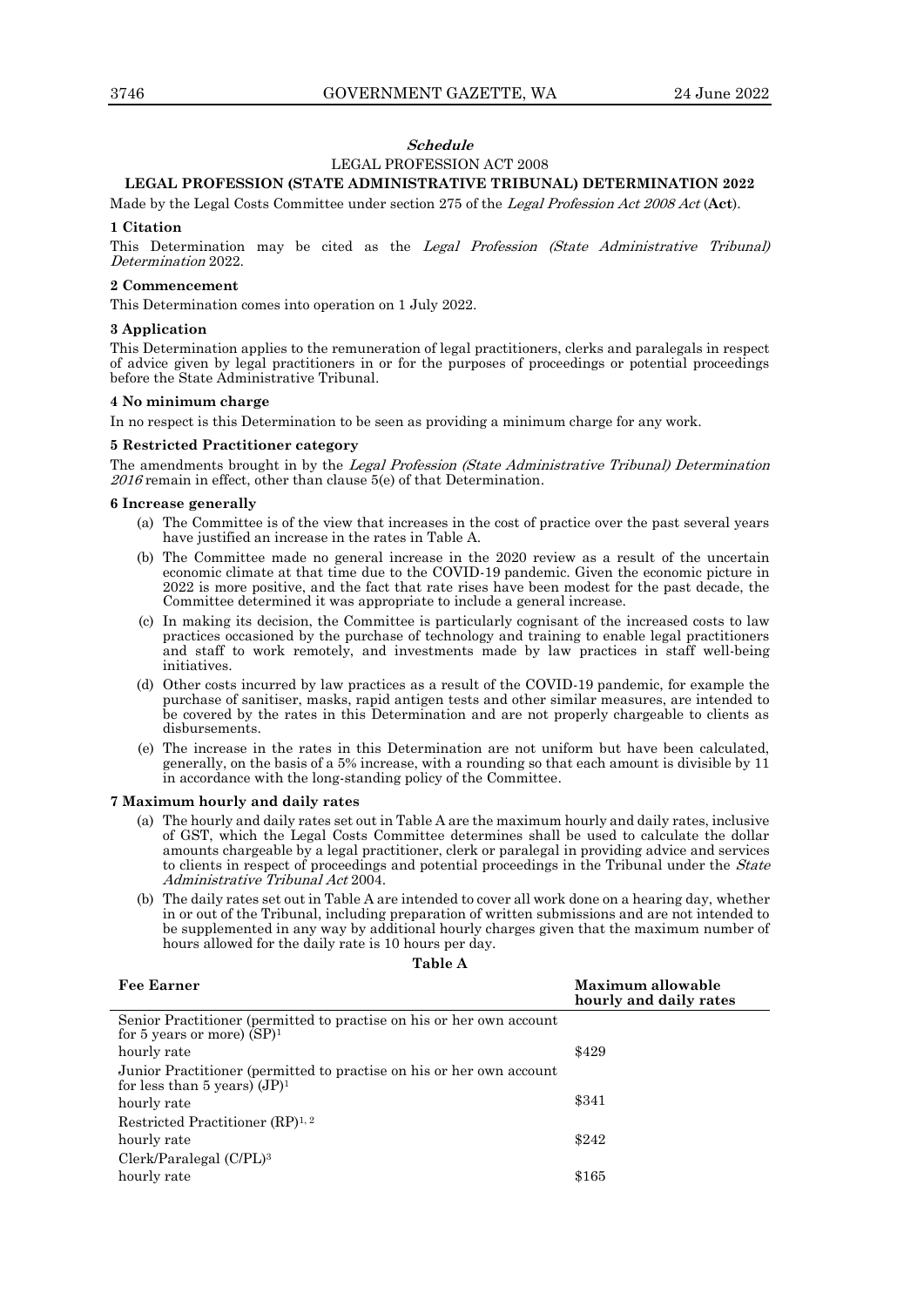Counsel fees charged as a disbursement to practitioners or charged by in-house Counsel:

| Counsel $(C)^4$                  |         |
|----------------------------------|---------|
| hourly rate                      | \$385   |
| daily rate                       | \$3,850 |
| Senior Counsel (SC) <sup>5</sup> |         |
| hourly rate                      | \$550   |
| daily rate                       | \$5,500 |
| Notes—                           |         |

- 1 The reference to Restricted Practitioner, Junior Practitioner or Senior Practitioner in this Determination includes all legal practitioners even if the services were rendered in another State or Territory. Where a local practitioner has held an interstate practising certificate, the length of unrestricted legal practice in that other jurisdiction is to be counted in assessing that practitioner's years of practice for the purposes of this Determination.
- 2 The reference to Restricted Practitioner in this Determination includes practitioners undertaking restricted legal practice for the purposes of obtaining the required experience set out in section 50 of the Act and does not include a reference to an Australian legal practitioner who has a condition placed on their practising certificate by the Legal Practice Board, State Administrative Tribunal or otherwise, requiring them to practise under supervision for disciplinary, medical or other reasons.
- 3 The reference to Clerk/Paralegal in this Determination includes a law graduate prior to their admission to practise as an Australian lawyer.
- 4 The reference to Counsel in this Determination means a practitioner acting as a barrister other than a Senior Counsel, including, for the purposes of items 10, 11, 17, 22, 25 and 26, a practitioner appearing in court who does not practise in accordance with Supreme Court Practice Direction 10.5.
- 5 The reference to Senior Counsel in this Determination means a person within the meaning of item 11 or item 12 of Regulation 5(2) of the Legal Profession Regulations <sup>2009</sup>(WA).

#### **8 Counsel fees**

- (a) All appearances in the Tribunal are intended to be charged at the applicable counsel rate, and not at any higher rate that may be applicable to the actual practitioner by reason of the person undertaking the appearance otherwise being entitled to charge as a Senior Practitioner.
- (b) Fees charged by practitioners who practise solely as barristers in accordance with Supreme Court Practice Direction 10.5 are only to be charged at the rates provided for counsel of their seniority in Table A and are not to be charged at rates applicable to a Senior Practitioner.
- (c) Recovery of daily fees for counsel on the taxation or assessment of a Bill of Costs is intended to apply only when a full day has been worked, either in Court or in Court and in preparation for a subsequent hearing day.

#### **9 Disbursements**

In addition to the fees and charges allowed under this Determination as between a law practice and client, a law practice may charge and be allowed disbursements necessarily or reasonably incurred.

#### **10 Travel**

- (a) For the purposes of this Determination, minor travel means incidental travel associated with attendance at a court or the Tribunal for a hearing where that travel is of a minor duration. Examples of minor travel include, but are not limited to—
	- (1) a practitioner walking from their usual place of business to a court or the Tribunal;
	- (2) a practitioner walking from a carpark to a court or the Tribunal; or
	- (3) a practitioner walking or taking public transport from one centrally located court or the Tribunal to another centrally located court or the Tribunal.
- (b) As between a law practice and its own client, time spent travelling by a law practice, other than minor travel, is to be charged at no more than one half of the rates set out in Table A, with a maximum of 8 hours in any one day.
- (c) In making its decision in this Determination, the Committee has taken note of the Law Society of Western Australia's Standard Costs Agreement, which contains a provision that a law practice will charge travel at 50% of the agreed hourly rates.
- (d) The Legal Costs Committee has also considered an informal policy of the Legal Profession Complaints Committee that travel should not ordinarily be charged at a rate of more than 50% of a law practice's normal hourly charge-out rate.
- (e) Whilst the Legal Costs Committee recognises that during a travel period a law practice may not necessarily utilise legal skill and knowledge, there is a recognition of a loss of opportunity for the time spent travelling.
- (f) The Legal Costs Committee notes that, having regard to the above—

(1) it is the responsibility of a law practice to allocate the cost of time spent on travel fairly and reasonably where the travel is necessary to service more than one client on the day of travel; and